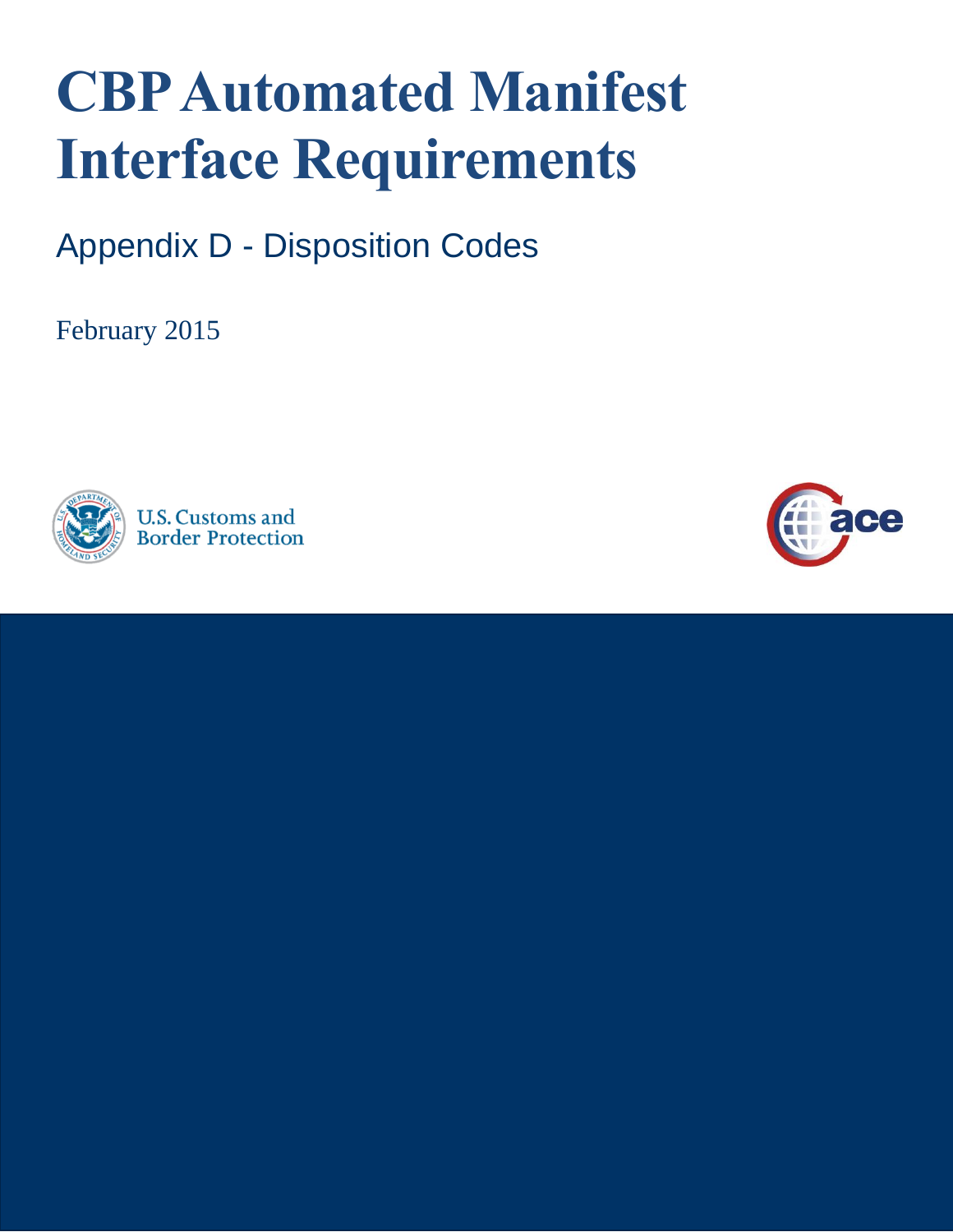## **Appendix D**

## *Disposition Codes*

*This appendix provides a complete listing of valid disposition codes.*

| <b>Disposition Codes</b> |                                                                              |                                                                                                                                                                                                                                                           |  |
|--------------------------|------------------------------------------------------------------------------|-----------------------------------------------------------------------------------------------------------------------------------------------------------------------------------------------------------------------------------------------------------|--|
| Code                     | <b>Name</b>                                                                  | <b>Description</b>                                                                                                                                                                                                                                        |  |
| 02                       | <b>Entry Advisory</b>                                                        | Generated to a rail carrier as a result of an entry being filed against a<br>bill either through selectivity or manually                                                                                                                                  |  |
| 03                       | Port of Entry Change                                                         | Generated when a rail carrier changes a port of entry - port of entry is<br>different in consist from original bill                                                                                                                                       |  |
| 04                       | <b>Add Second Notify</b><br>Party                                            | Generated to a rail carrier when a new second notify party SCAC code<br>is assigned to a bill in an amendment to the consist record during train<br>consisting                                                                                            |  |
| 11                       | Arrival of in-bond -<br>complete movement                                    | Advisory generated when a paperless or conventional in-bond has<br>been arrived at destination as a complete movement by the ACE M1<br>participant or by U.S. Customs and Border Protection (CBP):<br>ENT/REL quantities unaffected                       |  |
| 12                       | Arrival of in-bond -<br>bill of lading                                       | Advisory generated when a paperless or conventional in-bond has<br>been arrived at destination by the bill of lading by the ACE M1<br>participant or by CBP: ENT/REL quantities unaffected                                                                |  |
| 13                       | Arrival of in-bond -<br>container                                            | Advisory generated when a paperless or conventional in-bond has<br>been arrived at destination by the container/seal by the ACE M1<br>participant or by CBP: ENT/REL quantities unaffected                                                                |  |
| 14                       | Delete entered<br>quantity (transaction<br>delete)                           | Generated as a result of CBP action through the transaction delete<br>function: Subtracts the ENT quantity                                                                                                                                                |  |
| 15                       | Delete released<br>quantity (transaction<br>delete)                          | Generated as a result of CBP action through the transaction delete<br>function: Subtracts the REL quantity                                                                                                                                                |  |
| 16                       | Delete entered/<br>released quantity<br>(transaction delete)                 | Generated as a result of CBP action through the transaction delete<br>function: Subtracts the ENT/REL quantities                                                                                                                                          |  |
| 18                       | Master in-bond<br>advisory                                                   | Advisory generated to participant when an entry has been filed in the<br>port of destination against an in-bond bill that is enroute: Not a<br>release: ENT/REL quantities unaffected                                                                     |  |
| 19                       | Actual conveyance<br>arrival                                                 | Advisory generated when a conveyance is arrived in ACE M1 by the<br>ACE M1 participant or by CBP                                                                                                                                                          |  |
| 20                       | Delete Arrival of<br>In-bond at<br>Intermediate<br>Port-Complete<br>Movement | Generated by CBP or ACE M1 participant action after paperless or<br>conventional in-bond has been arrived at northern border intermediate<br>port: Deletes all arrivals in all bills associated with the in-bond<br>number: ENT/REL quantities unaffected |  |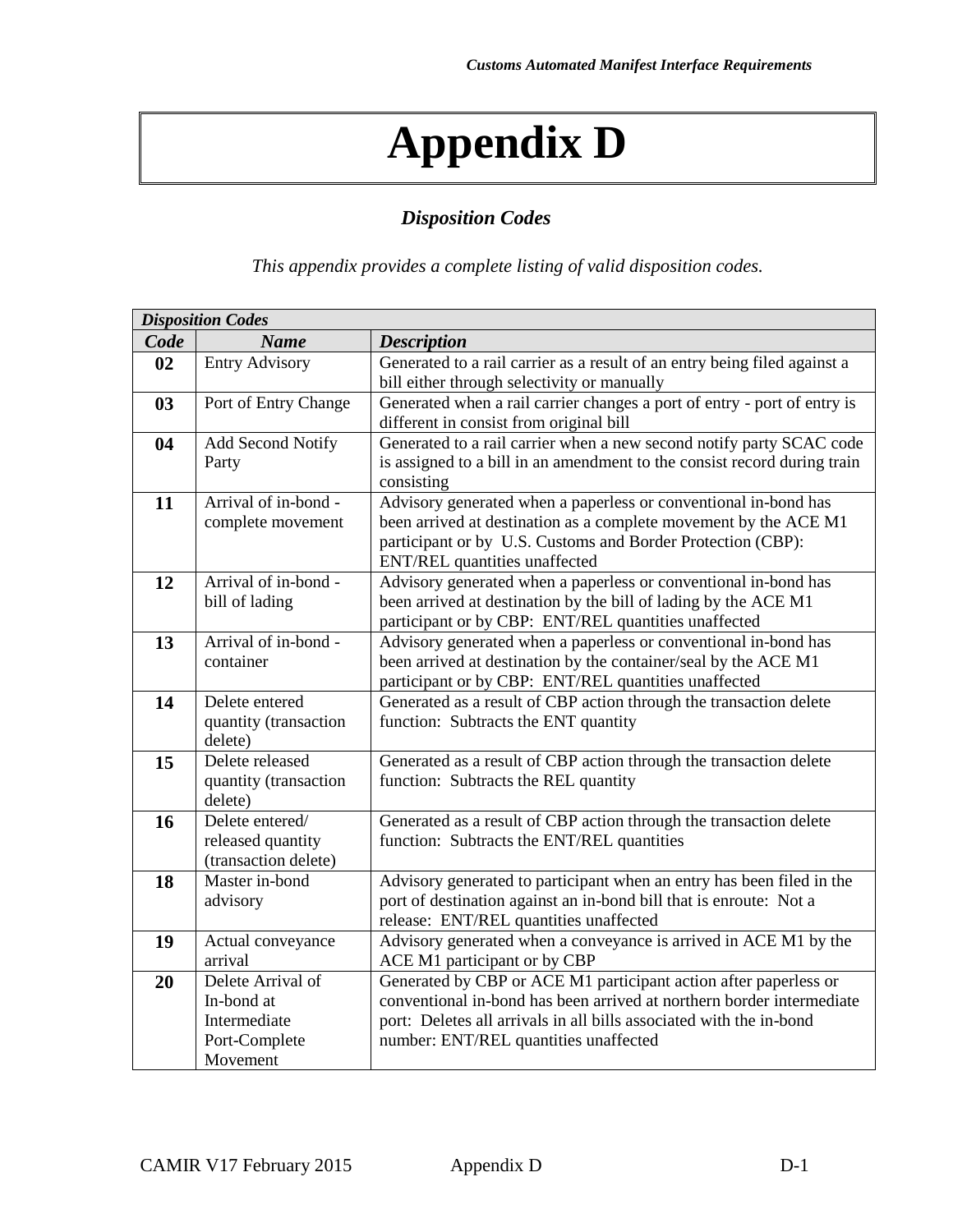| <b>Disposition Codes</b> |                                |                                                                          |  |
|--------------------------|--------------------------------|--------------------------------------------------------------------------|--|
| Code                     | <b>Name</b>                    | <b>Description</b>                                                       |  |
| 21                       | Delete Arrival of              | Generated by CBP or ACE M1 participant action after paperless or         |  |
|                          | In-bond at                     | conventional in-bond has been arrived at northern border intermediate    |  |
|                          | Intermediate Port-Bill         | port: Does not affect other bills associated with the in-bond number:    |  |
|                          | of Lading                      | ENT/REL quantities unaffected                                            |  |
| 22                       | Delete Arrival of              | Generated by CBP or ACE M1 participant action after paperless or         |  |
|                          | In-bond at                     | conventional in-bond has been arrived at northern border intermediate    |  |
|                          | Intermediate                   | port by container-seal: Deletes arrival from each bill associated with   |  |
|                          | Port-Container                 | the container: ENT/REL quantities unaffected                             |  |
| 23                       | Delete Departure of            | Generated by CBP or ACE M1 participant action after paperless or         |  |
|                          | In-bond at                     | conventional in-bond has been departed from northern border              |  |
|                          | Intermediate                   | intermediate port: Deletes all departures from all bills associated with |  |
|                          | Port-Complete                  | the in-bond: ENT/REL quantities unaffected                               |  |
|                          | Movement                       |                                                                          |  |
| 24                       | Delete Departure of            | Generated by CBP or ACE M1 participant action after paperless or         |  |
|                          | In-bond at                     | conventional in-bond has been departed from northern border              |  |
|                          | Intermediate Port-Bill         | intermediate port by bill of lading: Does not affect other bills         |  |
|                          | of Lading                      | associated with the in-bond number: ENT/REL quantities unaffected        |  |
| 25                       | Delete Departure of            | Generated by CBP or ACE M1 participant action after paperless or         |  |
|                          | In-bond at                     | conventional in-bond has been departed from northern border port by      |  |
|                          | Intermediate                   | container-seal: Deletes departures from each bill associated with the    |  |
|                          | Port-Container                 | container: ENT/REL quantities unaffected                                 |  |
| 26                       | Delete Transfer of             | Generated by CBP or ACE M1 participant action after transferring         |  |
|                          | Liability for In-bond          | custodial liability for an in-bond movement from one bonded carrier to   |  |
|                          |                                | another by the complete movement: Transferred liability is deleted       |  |
|                          |                                | from all bills associated with the in-bond number: ENT/REL quantities    |  |
|                          |                                | unaffected                                                               |  |
| 27                       | Delete Transfer of             | Generated by CBP or ACE M1 participant action after transferring         |  |
|                          | Liability for Bill of          | custodial liability for an in-bond movement from one bonded carrier to   |  |
|                          | Lading                         | another by the bill of lading: Does not affect other bills associated    |  |
|                          |                                | with the in-bond number: ENT/REL quantities unaffected                   |  |
| 28                       | Delete Transfer of             | Generated by CBP or ACE M1 participant action after transferring         |  |
|                          | <b>Liability for Container</b> | custodial liability for an in-bond movement from one bonded carrier to   |  |
|                          |                                | another by the container-seal: Transferred liability is deleted from all |  |
|                          |                                | other bills associated with the container-seal: ENT/REL quantities       |  |
|                          |                                | unaffected                                                               |  |
| 50                       | Export of in-bond -            | Generated when paperless or conventional in-bond is exported from        |  |
|                          | complete movement              | the destination port as a complete movement by the ACE M1                |  |
|                          |                                | participant or by CBP: Writes ENT/REL quantities in all bills            |  |
|                          |                                | associated with the in-bond number. Do no EXPORT if any HOLDS            |  |
|                          |                                | are in force against the bill.                                           |  |
| 51                       | Export of in-bond -            | Generated when paperless or conventional in-bond is exported from        |  |
|                          | bill of lading                 | the destination port as a bill of lading by the ACE M1 participant or by |  |
|                          |                                | CBP: Writes ENT/REL quantities in all bills: Does not affect other       |  |
|                          |                                | bills associated with this in-bond number. Do not EXPORT if any          |  |
|                          |                                | HOLDS are in force against the bill.                                     |  |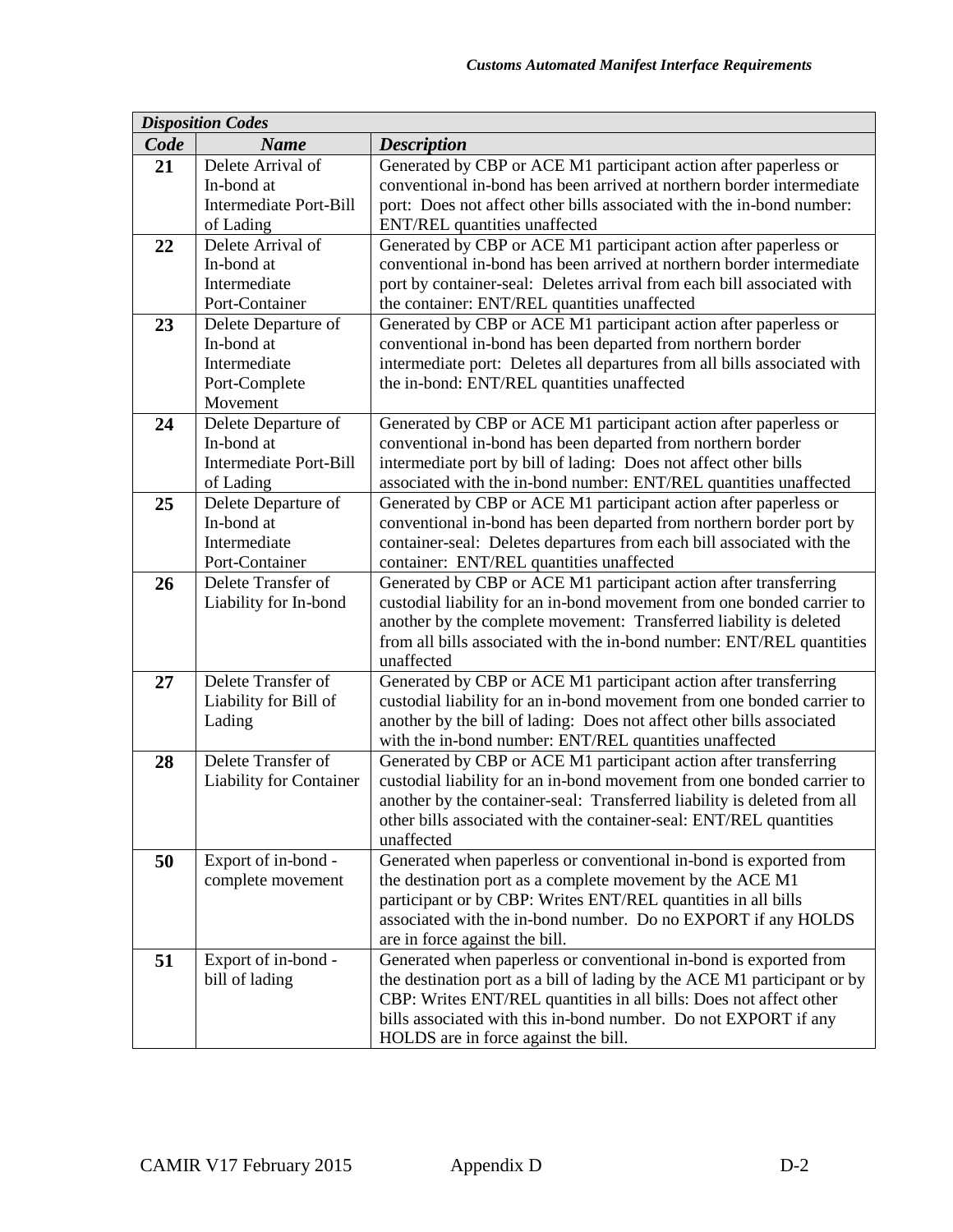| <b>Disposition Codes</b> |                                                     |                                                                                                                                                                                                                                                                                                                           |  |
|--------------------------|-----------------------------------------------------|---------------------------------------------------------------------------------------------------------------------------------------------------------------------------------------------------------------------------------------------------------------------------------------------------------------------------|--|
| Code                     | <b>Name</b>                                         | <b>Description</b>                                                                                                                                                                                                                                                                                                        |  |
| 52                       | Export of in-bond -<br>container                    | Generated when paperless or conventional in-bond is exported by the<br>container from the destination port by the ACE M1 participant or by<br>CBP: Writes ENT/REL quantities for the container in each bill<br>associated with the container. Do not EXPORT if any holds are in<br>force against the bill.                |  |
| 53                       | Overdue export                                      | Advisory generated to ACE M1 participant when paperless or<br>conventional TE or IE in-bond movement is not exported from the<br>destination port within 30 days after the in-bond arrival: ENT/REL<br>quantities in the bills are unaffected                                                                             |  |
| 54                       | Carrier bill - delete                               | Generated in response to an amendment (A01) transmission from the<br>ACE M1 participant deleting a bill from the manifest                                                                                                                                                                                                 |  |
| 55                       | Carrier bill - add                                  | Generated in response to an amendment (A01) transmission from the<br>ACE M1 participant adding a bill from the manifest. The '55' will<br>Only be generated if 'delete' and 'add' messages are sent together<br>And the bill is on-file in ACE. If an 'add' of the bill message is sent<br>alone a '55' will not be sent. |  |
| 56                       | Carrier bill - change                               | Generated in response to an amendment (A01) transmission from the<br>ACE M1 participant changing the quantity in a bill of lading without<br>deleting it from the manifest                                                                                                                                                |  |
| 57                       | Change arrival of<br>in-bond - complete<br>movement | Generated when a paperless or conventional in-bond is arrived at<br>destination as a complete movement by the ACE M1 participant or by<br>CBP, subsequent to the original arrival: ENT/REL quantities<br>unaffected                                                                                                       |  |
| 58                       | Change arrival of<br>in-bond - bill of lading       | Generated when a paperless or conventional in-bond is arrived at<br>destination by the bill of lading by the ACE M1 participant or by CBP,<br>subsequent to the original arrival: ENT/REL quantities unaffected                                                                                                           |  |
| 59                       | Change arrival of<br>in-bond - container            | Generated when a paperless or conventional in-bond is arrived at<br>destination by the container/seal by the ACE M1 participant or by<br>CBP, subsequent to the original arrival: ENT/REL quantities<br>unaffected                                                                                                        |  |
| 60                       | Change export of<br>in-bond - complete<br>movement  | Generated when a paperless or conventional in-bond is exported from<br>the destination port as a complete movement by the ACE M1<br>participant or by CBP, subsequent to the original export: New export<br>date written to all bills associated with the in-bond number: ENT/REL<br>quantities unaffected                |  |
| 61                       | Change export of<br>in-bond - bill of lading        | Generated when a paperless or conventional in-bond is exported from<br>the destination port as a bill of lading by the ACE M1 participant or by<br>CBP, subsequent to the original export of the bill: Does not affect<br>other bills associated with the in-bond number                                                  |  |
| 62                       | Change export of<br>in-bond - container             | Generated when paperless or conventional in-bond is exported from<br>the destination port by container/seal by the ACE M1 participant or by<br>CBP, subsequent to the original export of the container: A new export<br>date is written to all bills associated with the container                                        |  |
| 63                       | Delete arrival of<br>in-bond - complete<br>movement | Generated as a result of CBP action through the supervisory update<br>function: ENT/REL quantities unaffected                                                                                                                                                                                                             |  |
| 64                       | Deleted arrival of<br>in-bond - bill of lading      | Generated as a result of CBP action through the supervisory update<br>function: ENT/REL quantities unaffected                                                                                                                                                                                                             |  |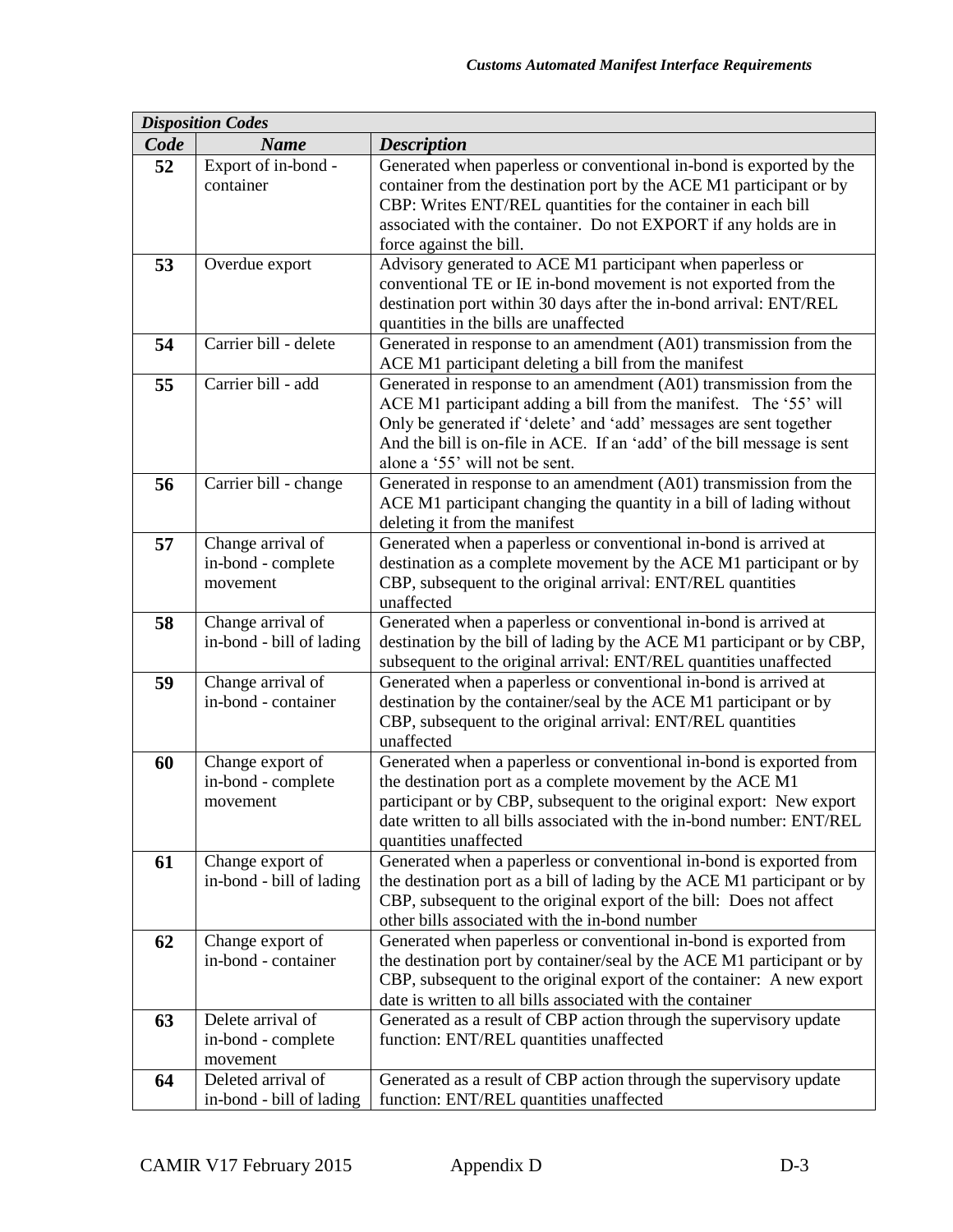|      | <b>Disposition Codes</b> |                                                                                       |
|------|--------------------------|---------------------------------------------------------------------------------------|
| Code | <b>Name</b>              | <b>Description</b>                                                                    |
| 65   | Delete arrival of        | Generated as a result of CBP action through the supervisory update                    |
|      | in-bond - container      | function: ENT/REL quantities unaffected                                               |
| 66   | Delete export of         | Generated as a result of CBP action through the supervisory update                    |
|      | in-bond - complete       | function: Subtracts ENT/REL quantities in all bills associated with the               |
|      | movement                 | in-bond number                                                                        |
| 67   | Delete export of         | Generated as a result of CBP action through the transaction delete                    |
|      | in-bond - bill of lading | function: Subtracts ENT/REL quantities                                                |
| 68   | Delete export of         | Generated as a result of CBP action through the transaction delete                    |
|      | in-bond - container      | function: Subtracts ENT/REL quantities in all bills associated with the               |
|      |                          | container                                                                             |
| 69   | <b>Bill on File</b>      | Generated when a user is nominated as a SNP by a rail, carrier or<br>NVO participant. |
| 70   | Penalty                  | Generated as a result of CBP action: Indicates a CF5955A, Notice of                   |
|      |                          | Penalty, has been issued regarding the bill: Not a seizure: ENT/REL                   |
|      |                          | quantities unaffected                                                                 |
| 71   | Intensive hold for       | Generated as a result of a manually posted CBPA intensive hold                        |
|      | CBPA placed at port      | effective in the port of discharge (conveyance arrival): Release is                   |
|      | of discharge             | denied: Bill status changes to "HELD": ENT/REL quantities                             |
|      |                          | unaffected. A CBP HOLD has been placed against the bill at the port                   |
|      |                          | of discharge. Cargo cannot be released until the HOLD is removed by                   |
|      |                          | CBP.                                                                                  |
| 72   | Inspection/document      | Generated as a result of a manually posted CBPA inspection/document                   |
|      | review hold for CBPA     | review hold effective in the port of discharge (conveyance arrival):                  |
|      | placed at port of        | Release is denied: Bill status changes to "HELD": ENT/REL                             |
|      | discharge                | quantities unaffected. A CBP HOLD has been placed against the bill at                 |
|      |                          | the port of discharge. Cargo cannot be released until the HOLD is                     |
| 73   | Fumigation hold for      | removed by CBP.<br>Generated as a result of a manually posted CBPA fumigation hold    |
|      | CBPA placed at port      | effective in the port of discharge (conveyance arrival): Release is                   |
|      | of discharge             | denied: Bill status changes to "HELD": ENT/REL quantities                             |
|      |                          | unaffected. A CBP HOLD has been placed against the bill at the port                   |
|      |                          | of discharge. Cargo cannot be released until the HOLD is removed by                   |
|      |                          | CBP.                                                                                  |
| 74   | Intensive hold for       | Generated as a result of a manually posted removal of a CBPA                          |
|      | CBPA removed at port     | intensive hold effective in the port of discharge (conveyance arrival):               |
|      | of discharge             | Bill status returns to previous status: ENT/REL quantities unaffected.                |
|      |                          | If there has been a RELEASE of the cargo by CBP, and there are no                     |
|      |                          | other HOLDS in force, the cargo may be released.                                      |
| 75   | Inspection/document      | Generated as a result of a manually posted removal of a CBPA                          |
|      | review hold for CBPA     | inspection/document review hold effective in the port of discharge                    |
|      | removed at port of       | (conveyance arrival): Bill status returns to previous status: ENT/REL                 |
|      | discharge                | quantities unaffected. If there has been a RELEASE of the cargo by                    |
|      |                          | CBP, and there are no other HOLDS in force, the cargo may be                          |
|      |                          | released.                                                                             |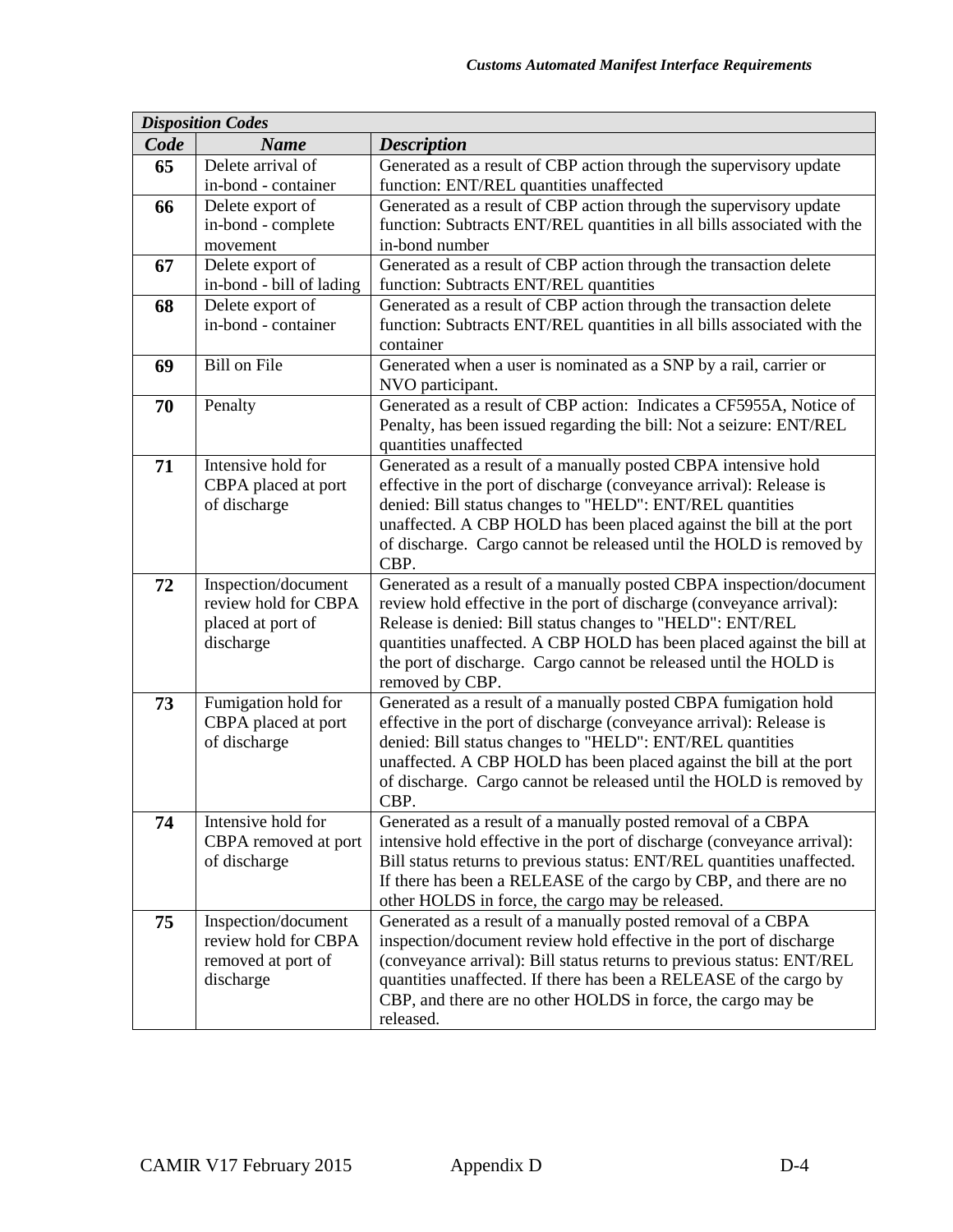| <b>Disposition Codes</b> |                                                |                                                                                                                                         |  |
|--------------------------|------------------------------------------------|-----------------------------------------------------------------------------------------------------------------------------------------|--|
| Code                     | <b>Name</b>                                    | <b>Description</b>                                                                                                                      |  |
| 76                       | Fumigation hold for                            | Generated as a result of a manually posted removal of a CBPA                                                                            |  |
|                          | CBPA removed at port                           | fumigation hold effective in the port of discharge (conveyance arrival):                                                                |  |
|                          | of discharge                                   | Bill status returns to previous status: ENT/REL quantities unaffected.                                                                  |  |
|                          |                                                | If there has been a RELEASE of the cargo by CBP, and there are no                                                                       |  |
|                          |                                                | other HOLDS in force, the cargo may be released.                                                                                        |  |
| 77                       | Intensive hold for                             | Generated as a result of a manually posted CBPA intensive hold                                                                          |  |
|                          | CBPA placed at port                            | effective in the port of in-bond destination: Release is denied: Bill                                                                   |  |
|                          | of in-bond destination                         | status changes to "HELD": ENT/REL quantities unaffected. A HOLD                                                                         |  |
|                          |                                                | has been placed against the bill at the in-bond destination port. If there                                                              |  |
|                          |                                                | are no other HOLDS in force at the port of discharge the cargo may be                                                                   |  |
|                          |                                                | moved on an in-bond entry to the destination port. Cargo cannot be                                                                      |  |
|                          |                                                | released to the consignee at the destination port until RELEASED by<br>CBP, and all destination HOLDS have been removed.                |  |
| 78                       | Inspection/document                            | Generated as a result of a manually posted CBPA inspection/document                                                                     |  |
|                          | review hold for CBPA                           | review hold effective in the port of in-bond destination: Release is                                                                    |  |
|                          | placed at port of                              | denied: Bill status changes to "HELD": ENT/REL quantities                                                                               |  |
|                          | in-bond destination                            | unaffected. A HOLD has been placed against the bill at the in-bond                                                                      |  |
|                          |                                                | destination port. If there are no other HOLDS in force at the port of                                                                   |  |
|                          |                                                | discharge the cargo may be moved on an in-bond entry to the                                                                             |  |
|                          |                                                | destination port. Cargo cannot be released to the consignee at the                                                                      |  |
|                          |                                                | destination port until RELEASED by CBP, and all destination                                                                             |  |
|                          |                                                | HOLDS have been removed.                                                                                                                |  |
| 79                       | Fumigation hold for                            | Generated as a result of a manually posted CBPA fumigation hold                                                                         |  |
|                          | CBPA placed at port                            | effective in the port of in-bond destination: Release is denied: Bill                                                                   |  |
|                          | of in-bond destination                         | status changes to "HELD": ENT/REL quantities unaffected. A HOLD                                                                         |  |
|                          |                                                | has been placed against the bill at the in-bond destination port. If there                                                              |  |
|                          |                                                | are no other HOLDS in force at the port of discharge the cargo may be                                                                   |  |
|                          |                                                | moved on an in-bond entry to the destination port. Cargo cannot be                                                                      |  |
|                          |                                                | released to the consignee at the destination port until RELEASED by                                                                     |  |
|                          |                                                | CBP, and all destination HOLDS have been removed.                                                                                       |  |
| 80                       | Intensive hold for                             | Generated as a result of a manually posted removal of a CBPA                                                                            |  |
|                          | CBPA removed at port<br>of in-bond destination | intensive hold effective in the port of in-bond destination: Bill status                                                                |  |
|                          |                                                | returns to previous status: ENT/REL quantities unaffected. A HOLD<br>at the in-bond destination has been removed. If there are no other |  |
|                          |                                                | HOLDS in force against the bill, the cargo has received a RELEASE                                                                       |  |
|                          |                                                | message from CBP, cargo may be RELEASED to the                                                                                          |  |
|                          |                                                | importer/consignee.                                                                                                                     |  |
| 81                       | Inspection/document                            | Generated as a result of a manually posted removal of a CBPA                                                                            |  |
|                          | review hold for CBPA                           | inspection/document review hold effective in the port of in-bond                                                                        |  |
|                          | removed at port of                             | destination: Bill status returns to previous status: ENT/REL quantities                                                                 |  |
|                          | in-bond destination                            | unaffected. A HOLD at the in-bond destination has been removed. If                                                                      |  |
|                          |                                                | there are no other HOLDS in force against the bill, the cargo has                                                                       |  |
|                          |                                                | received a RELEASE message from CBP, cargo may be RELEASED                                                                              |  |
|                          |                                                | to the importer/consignee.                                                                                                              |  |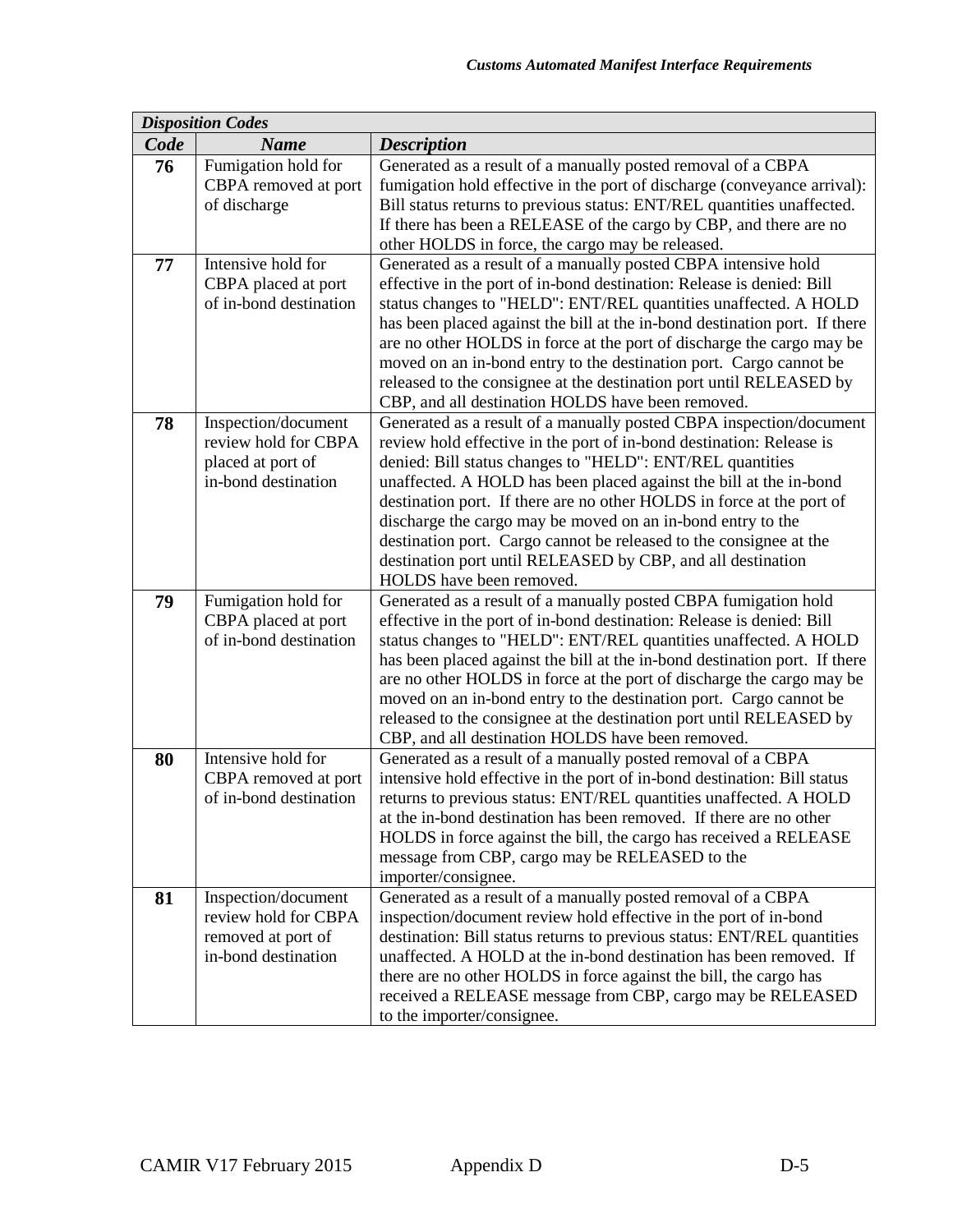|      | <b>Disposition Codes</b>                                              |                                                                                                                                                                                                                                                                                                                                                                                                                                    |
|------|-----------------------------------------------------------------------|------------------------------------------------------------------------------------------------------------------------------------------------------------------------------------------------------------------------------------------------------------------------------------------------------------------------------------------------------------------------------------------------------------------------------------|
| Code | <b>Name</b>                                                           | <b>Description</b>                                                                                                                                                                                                                                                                                                                                                                                                                 |
| 82   | Fumigation hold for<br>CBPA removed at port<br>of in-bond destination | Generated as a result of a manually posted removal of a CBPA<br>fumigation hold effective in the port of in-bond destination: Bill status<br>returns to previous status: ENT/REL quantities unaffected. A HOLD<br>at the in-bond destination has been removed. If there are no other<br>HOLDS in force against the bill, the cargo has received a RELEASE<br>message from CBP, cargo may be RELEASED to the<br>importer/consignee. |
| 83   | PTT cancelled                                                         | Generated as a result of CBP action through the transaction delete<br>function: ENT/REL quantities unaffected                                                                                                                                                                                                                                                                                                                      |
| 84   | Transfer for exam<br>cancelled                                        | Generated as a result of on-line input by CBP                                                                                                                                                                                                                                                                                                                                                                                      |
| 85   | Arrive in-bond at<br>intermediate port                                | Generated when a paperless or conventional in-bond has been arrived<br>at a northern border intermediate port as a complete movement, either<br>by the ACE M1 participant or by CBP: Arrives all bills associated<br>with the in-bond number: ENT/REL quantities unaffected                                                                                                                                                        |
| 86   | Arrive bill of lading at<br>intermediate port                         | Generated when a paperless or conventional in-bond has been arrived<br>at a northern border intermediate port by the bill of lading, either by<br>the ACE M1 participant or by CBP: Does not affect other bills<br>associated with this in-bond number: ENT/REL quantities unaffected                                                                                                                                              |
| 87   | Arrive container at<br>intermediate port                              | Generated when a paperless or conventional in-bond has been arrived<br>at a northern border intermediate port by the container/seal, either by<br>the ACE M1 participant or by CBP: Arrives each bill associated with<br>the container: ENT/REL quantities unaffected                                                                                                                                                              |
| 88   | Depart in-bond from<br>intermediate port                              | Generated when a paperless or conventional in-bond has departed<br>from a northern border intermediate port as a complete movement,<br>either by the ACE M1 participant or by CBP: Departs all bills<br>associated with the in-bond number: ENT/REL quantities unaffected                                                                                                                                                          |
| 89   | Depart bill of lading<br>from intermediate port                       | Generated when a paperless or conventional in-bond has departed<br>from a northern border intermediate port as a bill of lading, either by<br>the ACE M1 participant or by CBP: Does not affect other bills<br>associated with the in-bond number: ENT/REL quantities unaffected                                                                                                                                                   |
| 90   | Depart container from<br>intermediate port                            | Generated when a paperless or conventional in-bond has departed<br>from a northern border intermediate port by container/seal, either by<br>carrier or by CBP: Departs each bill associated with the container:<br>ENT/REL quantities unaffected                                                                                                                                                                                   |
| 91   | Transfer of liability<br>for in-bond                                  | Generated in response to action either by the ACE M1 participant or<br>by CBP in transferring custodial liability for an in-bond movement<br>from one bonded carrier to another by the complete movement:<br>Liability is transferred in all bills associated with the in-bond number:<br>ENT/REL quantities unaffected                                                                                                            |
| 92   | Transfer of liability<br>for bill of lading                           | Generated in response to action either by the ACE M1 participant or<br>by CBP in transferring custodial liability for an in-bond movement<br>from one bonded carrier to another by the bill of lading: Does not<br>affect other bills associated with the in-bond number: ENT/REL<br>quantities unaffected.                                                                                                                        |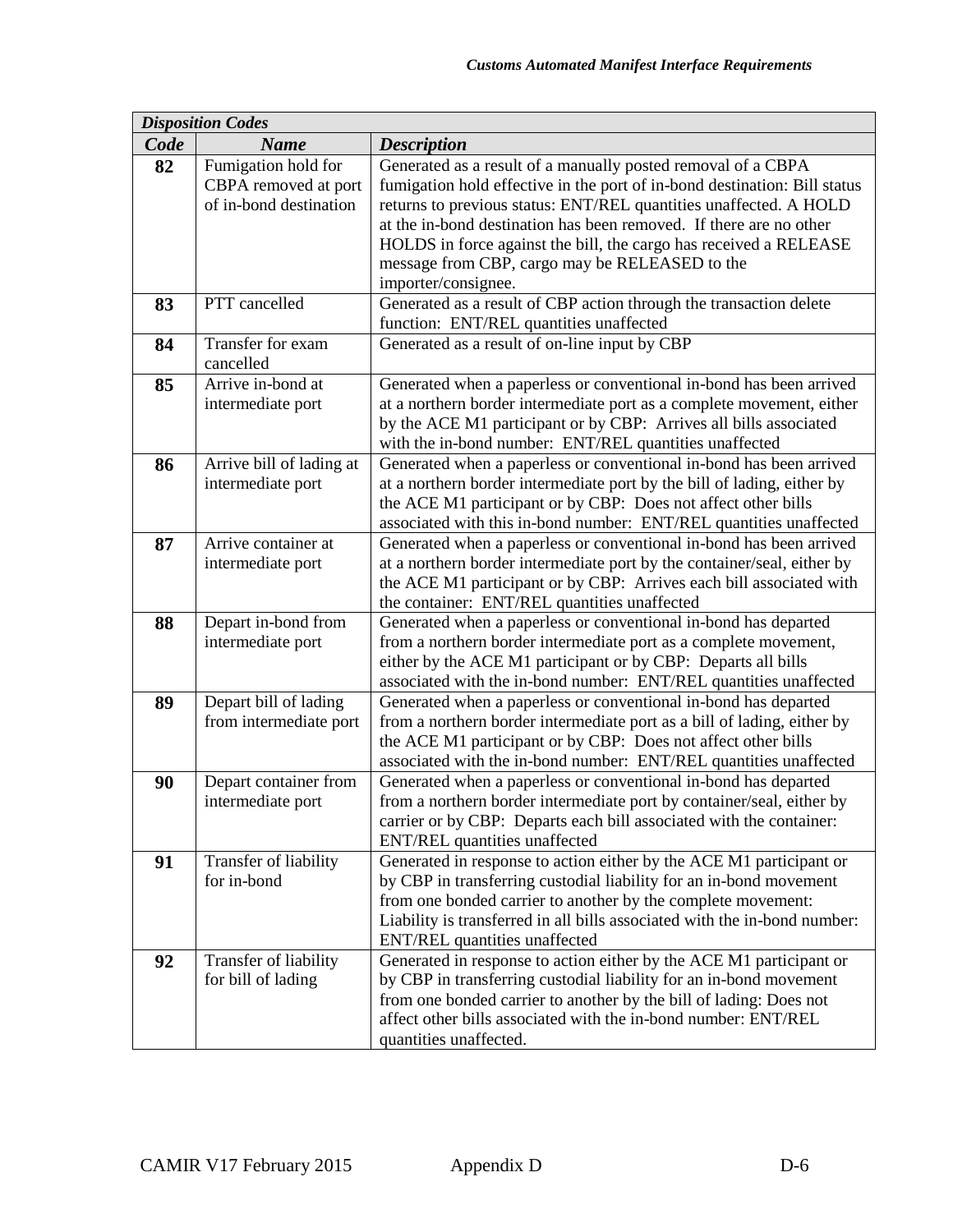|                | <b>Disposition Codes</b>                              |                                                                                                                                                                                                                                                                                                                                                                                                              |
|----------------|-------------------------------------------------------|--------------------------------------------------------------------------------------------------------------------------------------------------------------------------------------------------------------------------------------------------------------------------------------------------------------------------------------------------------------------------------------------------------------|
| Code           | <b>Name</b>                                           | <b>Description</b>                                                                                                                                                                                                                                                                                                                                                                                           |
| 93             | Transfer of liability<br>for container                | Generated in response to action either by the ACE M1 participant or<br>by CBP in transferring custodial liability for an in-bond movement<br>from one bonded carrier to another by the container/seal: Liability is<br>transferred in all bills associated with the container/seal: ENT/REL<br>quantities unaffected.                                                                                        |
| 95             | In-bond deleted                                       | Generated in response to action by CBP: An in-bond created by CBP<br>on-line has been deleted via on-line function: All non-automated bills<br>associated with the in-bond are also deleted.                                                                                                                                                                                                                 |
| 96             | <b>Manifest Consist</b>                               | This will be used in the ABI NS Application, Record Identifier 30. It<br>indicates that Consist data is being transmitted in the ABI NS<br>Application set.                                                                                                                                                                                                                                                  |
| 97             | Conveyance Departure<br>(In-bond)                     | Generated when a truck manifest conveyance carrying an in-bond is<br>allowed to leave the port of first arrival. This message indicates that<br>the in-bond is enroute to its destination and can be arrived at the<br>destination port.                                                                                                                                                                     |
| 98             | Release Conveyance                                    | Generated as a result of on-line input by CBP. Indicates that a level<br>hold has been removed. This notice is transmitted to a filer only.                                                                                                                                                                                                                                                                  |
| 99             | <b>Train Consist Deleted</b>                          | This will be used in the ABI NS Application, Record Identifier 30. It<br>indicates that the bills are no longer associated with that particular<br>train.                                                                                                                                                                                                                                                    |
| 1A             | Entered: Intensive<br>examination required            | Generated as a result of selectivity processing or CBP manual posting:<br>Writes ENT quantity to the bill. An entry has been filed against the<br>cargo, and it is pending examination by CBP. Cargo is not<br>RELEASED.                                                                                                                                                                                     |
| 1B             | Released: Intensive<br>examination<br>completed       | Generated as a result of selectivity processing or CBP manual posting:<br>Writes REL quantity to the bill. The cargo examination by CBP has<br>been completed and the cargo has been released. Cargo, however,<br>must be held intact and not released if there are any HOLDS in place<br>against the bill. Do not RELEASE until all HOLDS have been<br>removed.                                             |
| 1 <sub>C</sub> | Entered and released:<br>General examination          | Generated as a result of selectivity processing or CBP manual posting:<br>Writes ENT/REL quantity to the bill. Entry has been filed and the<br>cargo has been release; however, the cargo must be held intact if there<br>are any HOLDS in place against the bill. Do not RELEASE the cargo<br>until all HOLDS have been removed.                                                                            |
| 1F             | CBP hold removed at<br>port of in-bond<br>destination | Generated as a result of a CBP hold removal posting affecting the port<br>of in-bond destination: The bill returns to previous status from<br>"HELD": ENT/REL quantities unaffected. A HOLD at the in-bond<br>destination has been removed. If there are no other HOLDS in force<br>against the bill, the cargo has received a RELEASE message from<br>CBP, cargo may be RELEASED to the importer/consignee. |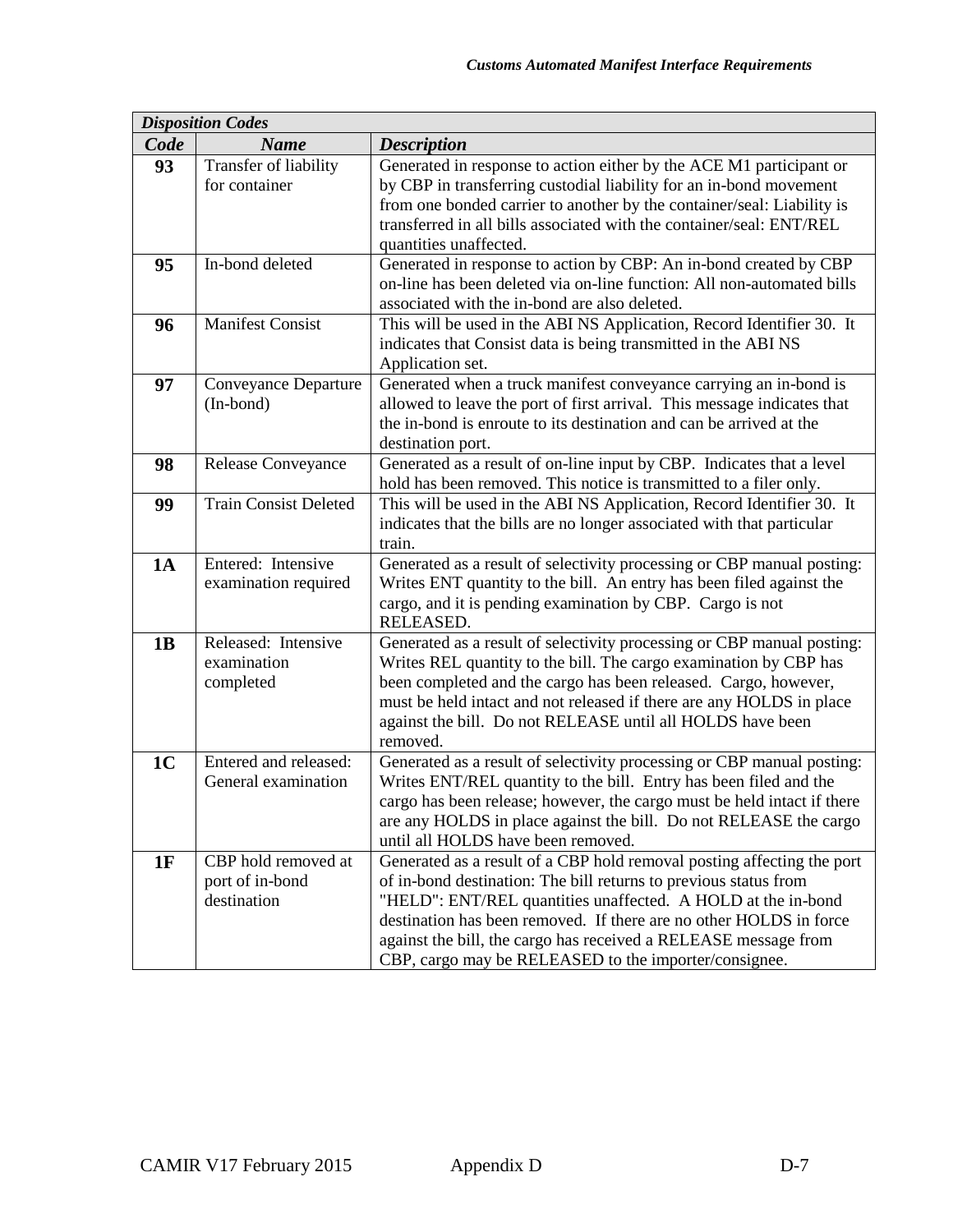|                | <b>Disposition Codes</b>              |                                                                                                                                                |
|----------------|---------------------------------------|------------------------------------------------------------------------------------------------------------------------------------------------|
| Code           | <b>Name</b>                           | <b>Description</b>                                                                                                                             |
| 1G             | CBP hold placed at<br>port of in-bond | Generated as a result of a manually posted CBP hold effective in the<br>port of in-bond destination: Release is denied: Bill status changes to |
|                | destination                           | "HELD": ENT/REL quantities unaffected. A HOLD has been placed                                                                                  |
|                |                                       | against the bill at the in-bond destination port. If there are no other                                                                        |
|                |                                       | HOLDS in force at the port of discharge the cargo may be moved on                                                                              |
|                |                                       | an in-bond entry to the destination port. Cargo cannot be released to                                                                          |
|                |                                       | the consignee at the destination port until RELEASED by CBP, and all                                                                           |
|                |                                       | destination HOLDS have been removed.                                                                                                           |
| 1H             | CBP hold placed at                    | Generated as a result of a manually posted CBP hold effective in the                                                                           |
|                | port of discharge/Port                | port of discharge (conveyance arrival): Release is denied: Bill status                                                                         |
|                | of export                             | changes to "HELD": ENT/REL quantities unaffected. A CBP HOLD                                                                                   |
|                |                                       | has been placed against the bill at the port of discharge/Port of export.                                                                      |
|                |                                       | Cargo cannot be released until the HOLD is removed by CBP.                                                                                     |
| <b>1I</b>      | CBP hold removed at                   | Generated as a result of a manually posted removal of a CBP hold                                                                               |
|                | port of discharge/Port                | effective in the port of discharge/Port of export: Bill status returns to                                                                      |
|                | of export                             | previous status: ENT/REL quantities unaffected. If there has been a<br>RELEASE of the cargo by CBP, and there are no other HOLDS in            |
|                |                                       | force, the cargo may be released.                                                                                                              |
| 1J             | In-bond movement                      | Generated in response to IT, TE, and IE bill data input by ACE M1                                                                              |
|                | authorized: Bill of                   | participants or CBP: ENT/REL quantities unaffected. If there are no                                                                            |
|                | lading open                           | HOLDS in force at the port of discharge, the cargo may move in-bond                                                                            |
|                |                                       | to the destination port.                                                                                                                       |
| <b>1K</b>      | Bill of lading late in 5              | Advisory generated for IT, TE, and IE in-bond bills created by ACE                                                                             |
|                | days                                  | M1 participants that have not been arrived at destination 5 days before                                                                        |
|                |                                       | the expiration of the transit period: ENT/REL quantities unaffected                                                                            |
| 1L             | Bill of lading late                   | Advisory generated for IT, TE, and IE in-bond bills created by ACE                                                                             |
|                |                                       | M1 participants that have not been arrived at destination by the                                                                               |
|                |                                       | expiration of the transit period: ENT/REL quantities unaffected                                                                                |
| <b>1M</b>      | Bill of lading message                | Generated as a result of CBP action: Free form message regarding the                                                                           |
|                | transmission                          | bill<br>Advisory generated when ENT/REL quantity exceeds AMEND                                                                                 |
| 1 <sub>N</sub> | Overage                               | quantity as a result of entry posting through selectivity or manual                                                                            |
|                |                                       | posting: This code is also generated as a result of landed quantity                                                                            |
|                |                                       | verification by CBP: Actual count greater than manifested amount:                                                                              |
|                |                                       | Amended quantity affected and carrier response (A01) expected                                                                                  |
| <b>10</b>      | Shortage                              | Generated as a result of landed quantity verification by CBP: Actual                                                                           |
|                |                                       | count less than manifested amount: Amended quantity affected and                                                                               |
|                |                                       | carrier response (A01) expected                                                                                                                |
| 1P             | Within case shortage,                 | Generated as a result of landed quantity verification by CBP: Actual                                                                           |
|                | goods specifically                    | count of merchandise within cases is less than manifested amount:                                                                              |
|                | manifested                            | Amended quantity affected and carrier response (A01) expected                                                                                  |
| <b>1Q</b>      | US intransit bills                    | Generated to each bill in a USA-Canada-USA intransit movement                                                                                  |
|                | released                              | when the conveyance arrives in USA at the end of the movement.                                                                                 |
|                |                                       | Bills are released as US Goods returned.                                                                                                       |
| 1 <sub>R</sub> | Pending eligible                      | Advisory generated 2 days before the expiration of lay order:                                                                                  |
|                | General Order                         | Indicates ENT/REL quantities on the bill are less than AMEND                                                                                   |
|                |                                       | quantity                                                                                                                                       |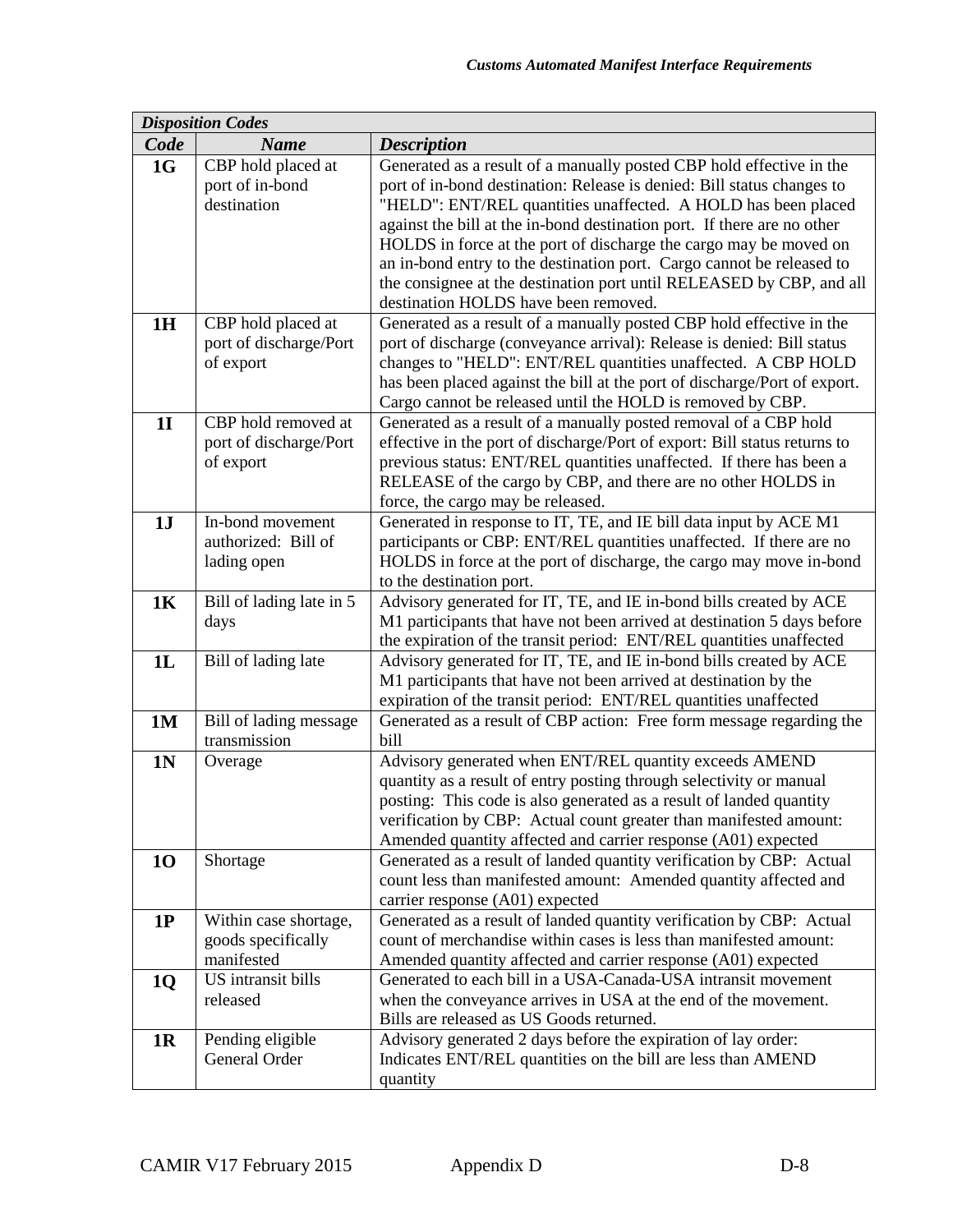|                | <b>Disposition Codes</b>                                             |                                                                                                                                                                                                                                                                                                                                                                                                                                                                                                                                                                         |  |  |
|----------------|----------------------------------------------------------------------|-------------------------------------------------------------------------------------------------------------------------------------------------------------------------------------------------------------------------------------------------------------------------------------------------------------------------------------------------------------------------------------------------------------------------------------------------------------------------------------------------------------------------------------------------------------------------|--|--|
| Code           | <b>Name</b>                                                          | <b>Description</b>                                                                                                                                                                                                                                                                                                                                                                                                                                                                                                                                                      |  |  |
| 1S             | Ordered to General<br>Order                                          | Advisory generated at expiration of lay order: Indicates discrepancy<br>in ENT/REL quantities and AMEND quantity on the bill have not<br>been resolved by end of lay order                                                                                                                                                                                                                                                                                                                                                                                              |  |  |
| <b>1T</b>      | Seized                                                               | Generated as a result of manual posting by CBP indicating that the<br>manifested or partial quantity of the bill has been seized for violations:<br>The seized quantity amount is written in the ENT/REL quantity fields                                                                                                                                                                                                                                                                                                                                                |  |  |
| 1 <sub>U</sub> | Sent to General Order                                                | Generated as a result of manual posting by CBP or G01, G03 records<br>indicating that the manifested or partial quantity of the bill has been<br>removed to a general order facility: The quantity sent to GO is written<br>in the ENT/REL quantity fields                                                                                                                                                                                                                                                                                                              |  |  |
| <b>1W</b>      | Within port transfer<br>authorized: Bill of<br>lading remains open   | Generated as a result of a participant request for PTT (Permit to<br>Transfer), T01, or by manual posting of a PTT by CBP: ENT/REL<br>quantities unaffected: Cargo cannot be transferred until all HOLDS<br>are removed by CBP. Transfer with active 1A or 4A is authorized.                                                                                                                                                                                                                                                                                            |  |  |
| 1X             | Transfer for Exam                                                    | Generated as a result of on-line input by CBP to designate a transfer to<br>a CES (container examination station) for examination. CBP will post<br>any examination site or transfer carrier restrictions in the public<br>remarks field (e.g., "Transfer to XYZ CES for examination" and/or<br>"Must be transported by driver for XYZ carrier"). Transfer with<br>active hold is authorized.                                                                                                                                                                           |  |  |
| <b>1Y</b>      | MVOC-NVOC Bill of<br><b>Lading Match</b>                             | Generated to NVO when the SCAC and bill number transmitted by the<br>NVO in the B04 record matches that of the contract carrier (MVOC).                                                                                                                                                                                                                                                                                                                                                                                                                                 |  |  |
| 2F             | CBPA miscellaneous<br>hold removed at port<br>of in-bond destination | Generated as a result of an CBPA miscellaneous hold removal posting<br>affecting the port of in-bond destination: The bill returns to the<br>previous status from "HELD": ENT/REL quantities unaffected. A<br>HOLD at the in-bond destination has been removed. If there are no<br>other HOLDS in force against the bill, the cargo has received a<br>RELEASE message from CBP, cargo may be RELEASED to the<br>importer/consignee.                                                                                                                                     |  |  |
| 2G             | CBPA miscellaneous<br>hold placed at port of<br>in-bond destination  | Generated as a result of a manually posted CBPA miscellaneous hold<br>effective in the port of in-bond destination: Release is denied: Bill<br>status changes to "HELD": ENT/REL quantities unaffected. A HOLD<br>has been placed against the bill at the in-bond destination port. If there<br>are no other HOLDS in force at the port of discharge the cargo may be<br>moved on an in-bond entry to the destination port. Cargo cannot be<br>released to the consignee at the destination port until RELEASED by<br>CBP, and all destination HOLDS have been removed. |  |  |
| 2H             | CBPA miscellaneous<br>hold placed at port of<br>discharge            | Generated as a result of a manually posted CBPA miscellaneous hold<br>effective in the port of discharge (conveyance arrival): Release is<br>denied: Bill status changes to "HELD": ENT/REL quantities<br>unaffected. A CBP HOLD has been placed against the bill at the port<br>of discharge. Cargo cannot be released until the HOLD is removed by<br>CBP.                                                                                                                                                                                                            |  |  |
| 2I             | <b>CBPA</b> miscellaneous<br>hold removed at port<br>of discharge    | Generated as a result of a manually posted removal of a CBPA<br>miscellaneous hold effective in the port of discharge (conveyance<br>arrival): Bill status returns to previous status: ENT/REL quantities<br>unaffected. If there has been a RELEASE of the cargo by CBP, and<br>there are no other HOLDS in force, the cargo may be released.                                                                                                                                                                                                                          |  |  |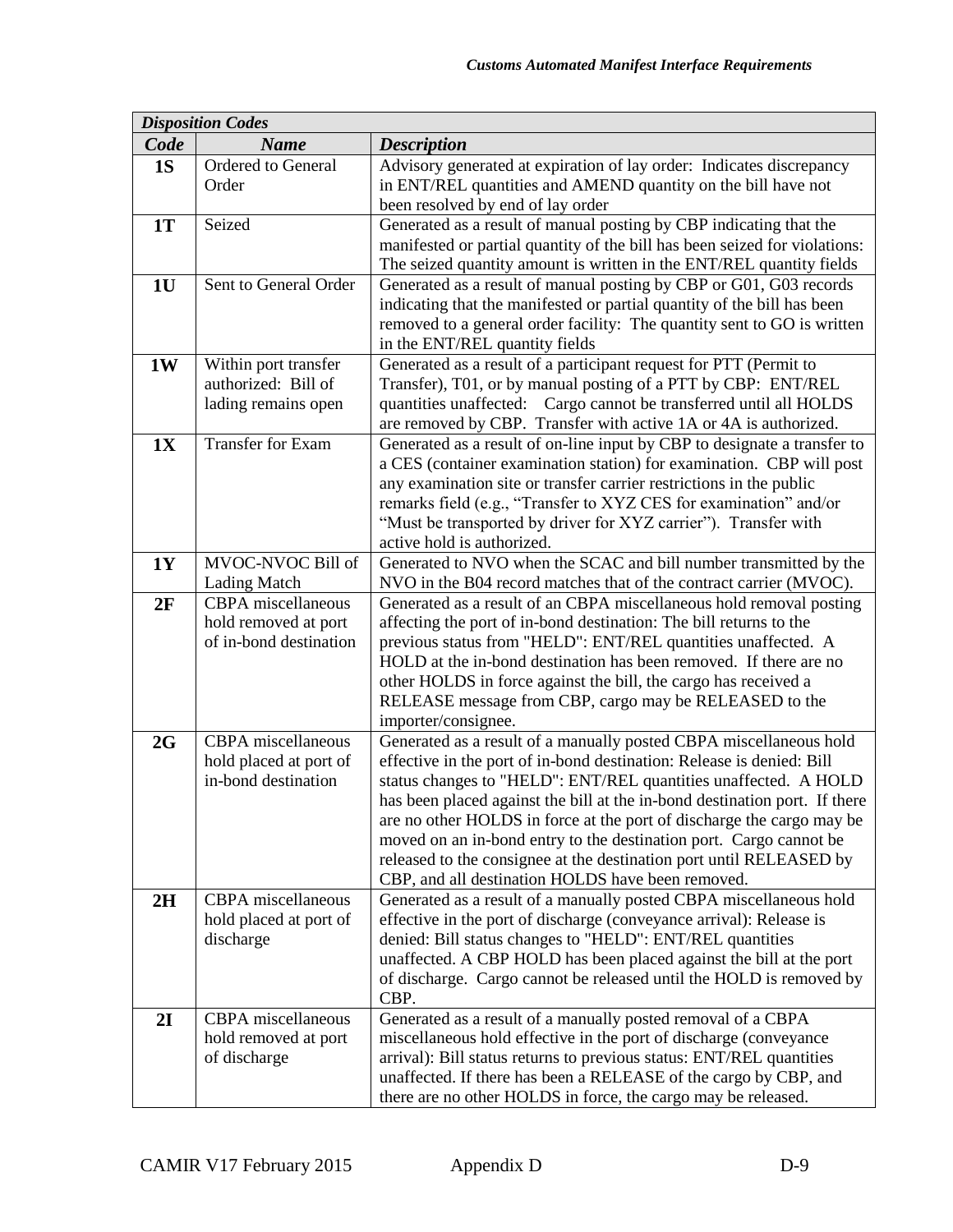|      | <b>Disposition Codes</b>                   |                                                                                                                                                |  |  |
|------|--------------------------------------------|------------------------------------------------------------------------------------------------------------------------------------------------|--|--|
| Code | <b>Name</b>                                | <b>Description</b>                                                                                                                             |  |  |
| 20   | ISF Hold- no ISF on                        | Generated when a Bill is received without ISF on file as part of the                                                                           |  |  |
|      | file                                       | ISF Compliance program                                                                                                                         |  |  |
|      |                                            |                                                                                                                                                |  |  |
| 2P   | ISF Hold - ISF                             | Generated on a Bill when ISF compliance issue is identified as part of                                                                         |  |  |
|      | Compliance Issue                           | the ISF Compliance Program.                                                                                                                    |  |  |
|      | Do Not Load - No ISF                       | Generated when a Bill is received without ISF on file as part of the                                                                           |  |  |
| 2Q   | On File                                    | ISF Compliance program                                                                                                                         |  |  |
|      |                                            |                                                                                                                                                |  |  |
| 2R   | Do Not Load - ISF                          | Generated on a Bill when ISF compliance issue is identified as part of                                                                         |  |  |
|      | Compliance Issue                           | the ISF Compliance Program.                                                                                                                    |  |  |
|      |                                            |                                                                                                                                                |  |  |
| 2Z   | Master/House                               | Generated as a result of a comparison between the Master and House                                                                             |  |  |
|      | <b>Container Mis-Match</b>                 | reported containers. Those containers that exist against either the                                                                            |  |  |
|      |                                            | Master or House that do not have a corresponding match will receive                                                                            |  |  |
|      |                                            | this message. The container in error will be reported in the R02                                                                               |  |  |
|      |                                            | Container Number field.                                                                                                                        |  |  |
| 3F   | <b>Other Government</b>                    | Generated as a result of a manually posted removal of an Other                                                                                 |  |  |
|      | Agency hold removed                        | Government Agency hold effective in the port of in-bond destination:<br>Bill status returns to previous status: ENT/REL quantities unaffected. |  |  |
|      | at port of in-bond<br>destination          | A HOLD at the in-bond destination has been removed. If there are no                                                                            |  |  |
|      |                                            | other HOLDS in force against the bill, the cargo has received a                                                                                |  |  |
|      |                                            | RELEASE message from CBP, cargo may be RELEASED to the                                                                                         |  |  |
|      |                                            | importer/consignee.                                                                                                                            |  |  |
| 3G   | Other Government                           | Generated as a result of a manually posted Other Government Agency                                                                             |  |  |
|      | Agency hold placed at                      | hold effective in the port of in-bond destination: Release is denied: Bill                                                                     |  |  |
|      | port of in-bond                            | status changes to "HELD": ENT/REL quantities unaffected. A HOLD                                                                                |  |  |
|      | destination                                | has been placed against the bill at the in-bond destination port. If there                                                                     |  |  |
|      |                                            | are no other HOLDS in force at the port of discharge the cargo may be                                                                          |  |  |
|      |                                            | moved on an in-bond entry to the destination port. Cargo cannot be                                                                             |  |  |
|      |                                            | released to the consignee at the destination port until RELEASED by                                                                            |  |  |
|      |                                            | CBP, and all destination HOLDS have been removed.                                                                                              |  |  |
| 3H   | <b>Other Government</b>                    | Generated as a result of a manually posted Other Government Agency                                                                             |  |  |
|      | Agency hold placed at<br>port of discharge | hold effective in the port of discharge (conveyance arrival): Release is<br>denied: Bill status changes to "HELD": ENT/REL quantities          |  |  |
|      |                                            | unaffected. A CBP HOLD has been placed against the bill at the port                                                                            |  |  |
|      |                                            | of discharge. Cargo cannot be released until the HOLD is removed by                                                                            |  |  |
|      |                                            | CBP.                                                                                                                                           |  |  |
| 3I   | <b>Other Government</b>                    | Generated as a result of a manually posted removal of an Other                                                                                 |  |  |
|      | Agency hold removed                        | Government Agency hold effective in the port of discharge                                                                                      |  |  |
|      | at port of discharge                       | (conveyance arrival): Bill status returns to previous status: ENT/REL                                                                          |  |  |
|      |                                            | quantities unaffected. If there has been a RELEASE of the cargo by                                                                             |  |  |
|      |                                            | CBP, and there are no other HOLDS in force, the cargo may be                                                                                   |  |  |
|      |                                            | released.                                                                                                                                      |  |  |
| 3M   | <b>Unauthorized Attempt</b>                | Generated for the Custodial Bond owner when an unauthorized party                                                                              |  |  |
|      | to use Bond<br>Unauthorized Port of        | tries to use a bond.                                                                                                                           |  |  |
| 3P   |                                            | Generated for the Custodial Bond owner when a party is not                                                                                     |  |  |
|      | Origin for In-bond                         | authorized to use a bond for the given in-bond port of origin.                                                                                 |  |  |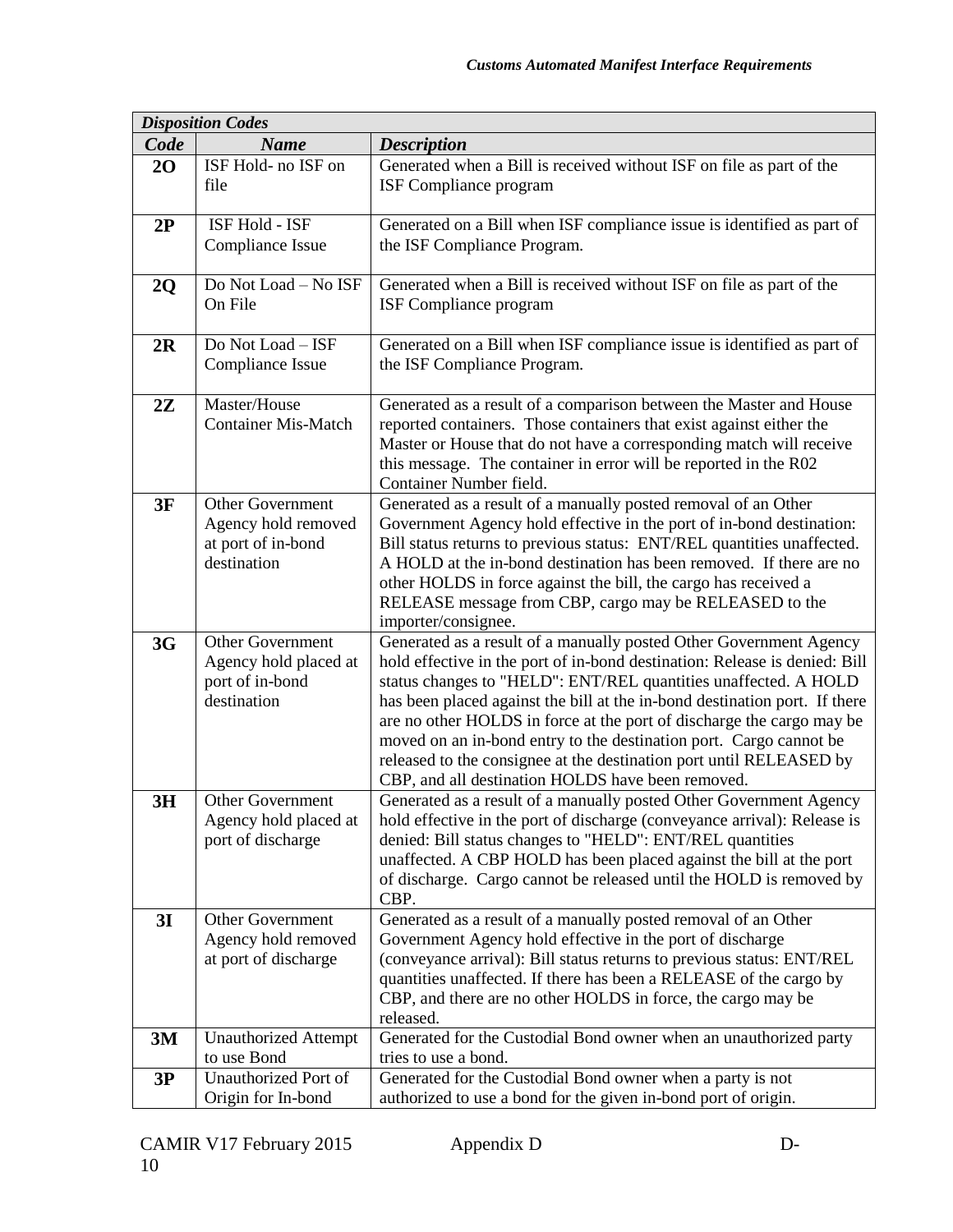|           | <b>Disposition Codes</b>     |                                                                                                                                                |  |  |
|-----------|------------------------------|------------------------------------------------------------------------------------------------------------------------------------------------|--|--|
| Code      | <b>Name</b>                  | <b>Description</b>                                                                                                                             |  |  |
| 3Q        | Unauthorized Port of         | Generated for the Custodial Bond owner when a party is not                                                                                     |  |  |
|           | Destination for In-          | authorized to use a bond for the given in-bond port of destination.                                                                            |  |  |
|           | bond                         |                                                                                                                                                |  |  |
| 3R        | Attempt to Use Bond          | Generated for the Custodial Bond owner when a party's authorization                                                                            |  |  |
|           | <b>Outside Specified</b>     | to use a bond is not active based on the begin/end date range.                                                                                 |  |  |
|           | Date Range                   |                                                                                                                                                |  |  |
| 3U        | <b>Importer Security</b>     | Generated as a result of the deleting of an Importer Security Filing.                                                                          |  |  |
|           | <b>Filing Removed</b>        |                                                                                                                                                |  |  |
| 3W        | Request for In-bond          | Generated as a result of an accepted request to divert an in-bond to a                                                                         |  |  |
|           | <b>Diversion Granted</b>     | new destination.                                                                                                                               |  |  |
| 3Z        | <b>Importer Security</b>     | Generated as a result of an accepted Importer Security Filing. An                                                                              |  |  |
|           | Filing on File               | advisory message indicating that the Import Security Filing has been                                                                           |  |  |
|           |                              | accepted for this shipment.                                                                                                                    |  |  |
| 4A        | Override                     | Generated as a result of selectivity processing: Overrides 1C or 1B:                                                                           |  |  |
|           |                              | Subtracts REL quantity from bill if preceding notification was 1C or                                                                           |  |  |
|           |                              | 1B. Do not RELEASE cargo.                                                                                                                      |  |  |
| 4C        | Override                     | Generated as a result of selectivity processing: Overrides 1A to a 1C:                                                                         |  |  |
|           |                              | Writes REL quantity to the bill: ENT quantity unaffected. Cargo                                                                                |  |  |
|           |                              | examination has been overridden. Cargo is RELEASED, however, do                                                                                |  |  |
|           |                              | not RELEASE cargo if any HOLDS are still in force.                                                                                             |  |  |
| 4E        | Entry cancelled              | Generated as a result of selectivity processing: Indicates previous entry<br>posting was withdrawn by the broker: Subtracts ENT/REL quantities |  |  |
|           |                              | from the bill, if the previous entry posting resulted in a 1C or 1A,                                                                           |  |  |
|           |                              | followed by a 1B, or subtracts the ENT quantity, if the entry posting                                                                          |  |  |
|           |                              | resulted in a 1A.                                                                                                                              |  |  |
| 40        | ISF Hold Removed for         | Generated to remove the ISF Hold identified in 2O                                                                                              |  |  |
|           | no ISF on file               |                                                                                                                                                |  |  |
|           |                              |                                                                                                                                                |  |  |
| 4P        | ISF Hold Removed for         | Generated to remove the ISF Hold identified in 2P                                                                                              |  |  |
|           | <b>ISF Compliance Issue</b>  |                                                                                                                                                |  |  |
|           |                              |                                                                                                                                                |  |  |
| 4Q        | Remove Do Not Load           | Generated to remove the Do Not Load identified in 2Q                                                                                           |  |  |
|           | - No ISF On File             |                                                                                                                                                |  |  |
|           |                              |                                                                                                                                                |  |  |
| 4R        | Remove Do Not Load           | Generated to remove the Do Not Load identified in 2R                                                                                           |  |  |
|           | - ISF Compliance             |                                                                                                                                                |  |  |
|           | Issue                        |                                                                                                                                                |  |  |
|           |                              |                                                                                                                                                |  |  |
| 5H        | <b>Entry Processing Hold</b> | Generated as a result of selectivity processing: Indicates previous entry                                                                      |  |  |
|           |                              | posting has been targeted for a document discrepancy exam. Release                                                                             |  |  |
|           |                              | is denied. Entry status changed to "HELD". Subtracts release quantity                                                                          |  |  |
|           |                              | from bill if preceding notification was 1C or 1B.                                                                                              |  |  |
| 5I        | <b>Entry Processing Hold</b> | Generated as a result of selectivity processing: Bill status returns to                                                                        |  |  |
|           | Removed                      | previous status. Writes rel quantity to the bill.                                                                                              |  |  |
| 6H        | No Load                      | Generated by CBP. Cargo should not be loaded to a vessel sailing or                                                                            |  |  |
|           |                              | transiting CBP territory.                                                                                                                      |  |  |
| <b>6I</b> | Release of No Load           | Generated by CBP. Cargo may again resume loading to vessel                                                                                     |  |  |
|           |                              | destined for sailing or transiting CBP territory.                                                                                              |  |  |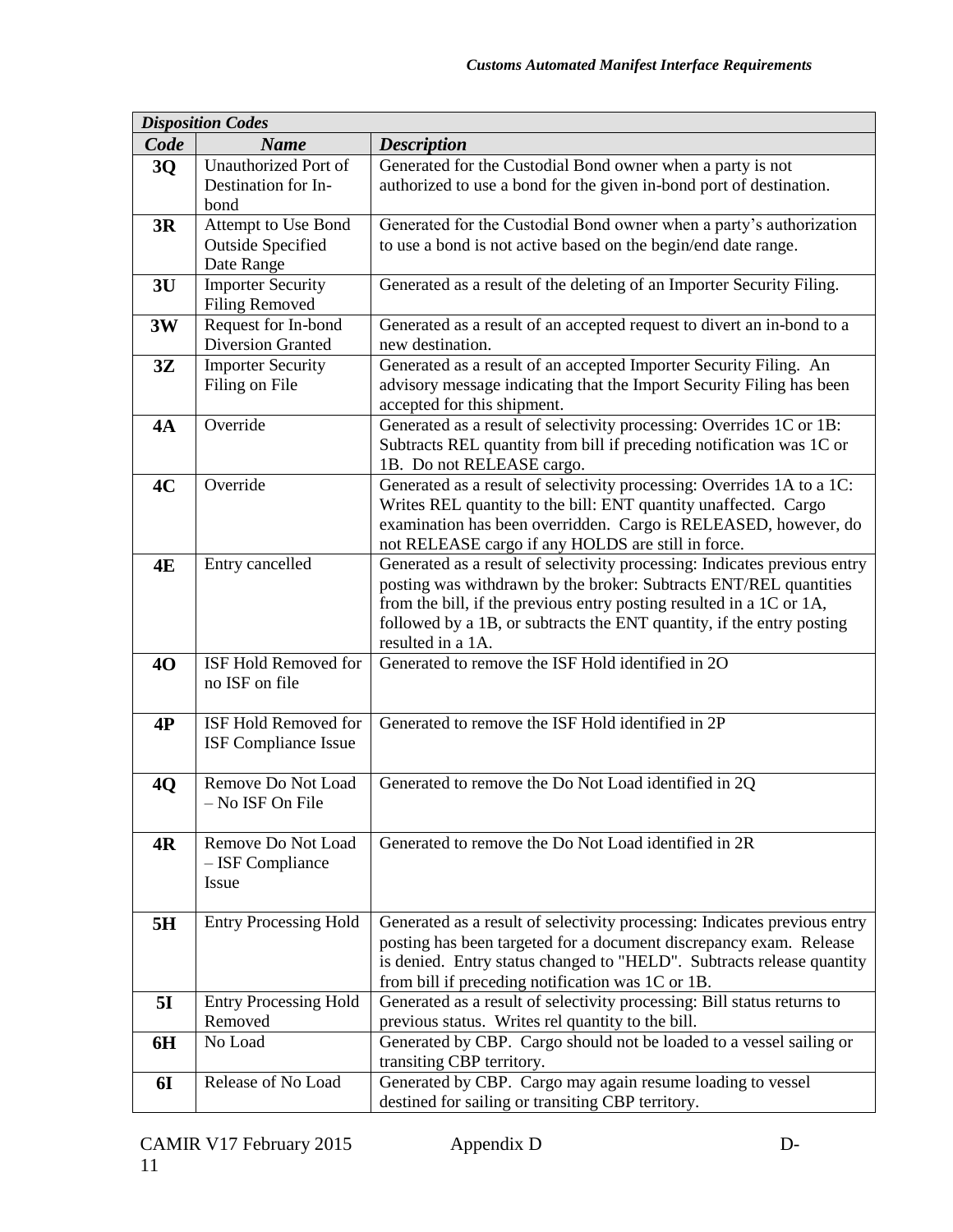|                | <b>Disposition Codes</b>             |                                                                                                                                         |
|----------------|--------------------------------------|-----------------------------------------------------------------------------------------------------------------------------------------|
| Code           | <b>Name</b>                          | <b>Description</b>                                                                                                                      |
| <b>7H</b>      | NII Exam Ordered                     | Informs the carrier that a Non Intrusive Inspection (NII) has been                                                                      |
|                |                                      | ordered and the cargo has been held.                                                                                                    |
| <b>7I</b>      | <b>NII Exam Removed</b>              | Informs the carrier that the NII has been removed. This disposition                                                                     |
|                |                                      | code cancels out the 7H held status.                                                                                                    |
| ${\bf A1}$     | FDA PN Advisory                      | An advisory message indicating that the FDA Prior Notice of arrival                                                                     |
|                |                                      | has been filed for the shipment.                                                                                                        |
| A2             | FDA PN Warning                       | An advisory message indicating that movement is authorized and that                                                                     |
|                |                                      | Prior Notice data is required. (Message is sent by CBP in systems                                                                       |
|                |                                      | override mode only.)                                                                                                                    |
| A3             | FDA PN Movement                      | An advisory message indicating that the FDN Prior Notice data is                                                                        |
|                | Denied                               | missing and Authorization for Movement of the cargo is being denied.                                                                    |
| <b>AC</b>      | Arrival of intransit                 | Generated when an intransit truck arrives in Canada at the start of a                                                                   |
|                | conveyance in Canada                 | USA-Canada USA movement. Also generated when an intransit truck                                                                         |
|                |                                      | arrives in Canada at the end of a Canada-USA-Canada movement.                                                                           |
| AU             | Arrival of intransit                 | Generated when an intransit truck arrives in USA at the start of a                                                                      |
|                | conveyance in USA                    | Canada- USA-Canada movement. Also generated when an intransit<br>truck arrives in USA at the end of a USA-Canada-USA movement.          |
|                | Goods Not Authorized                 |                                                                                                                                         |
| <b>BC</b>      | for Zone                             | Informs the carrier that the goods they thought were going into a zone<br>will not be and additional arrangements for clearance must be |
|                |                                      | accomplished.                                                                                                                           |
| <b>BD</b>      | Goods Accepted/No                    | Informs the carrier the goods were acceptable to the Zone Operator                                                                      |
|                | <b>Qty Verification</b>              | and the goods will be processed by the Zone.                                                                                            |
| <b>BE</b>      | Goods Arrived                        | Informs the carrier that the goods have arrived at the zone. This is an                                                                 |
|                |                                      | inferred closure for the PTT.                                                                                                           |
| <b>BG</b>      | <b>Admission Advisory</b>            | Informs the carrier that the posted bill has been placed on a FTZ                                                                       |
|                |                                      | Admission.                                                                                                                              |
| <b>BH</b>      | Admission is Deleted                 | Informs the carrier that the previous admission filing has been deleted.                                                                |
| S1             | <b>Bill of Lading</b>                | Generated to the party filing the Importer Security Filing when the ISF                                                                 |
|                | Matched to Importer                  | is matched with a bill on file with CBP.                                                                                                |
|                | <b>Security Filing</b>               |                                                                                                                                         |
| S <sub>2</sub> | Bill of Lading not on                | Generated to the party filing the Importer Security Filing when the ISF                                                                 |
|                | file                                 | does not match a bill on file with CBP.                                                                                                 |
| S <sub>3</sub> | Bill of Lading not on                | Generated to the party filing the Importer Security Filing when the ISF                                                                 |
|                | file 5 days after filing             | does not match a bill on file with CBP within 5 days after the ISF is                                                                   |
|                | the ISF                              | received.                                                                                                                               |
| <b>S4</b>      | Bill of Lading not on                | Generated to the party filing the Importer Security Filing when the ISF                                                                 |
|                | file 20 days after filing<br>the ISF | does not match a bill on file with CBP within 20 days after the ISF is<br>received.                                                     |
| S <sub>5</sub> | Bill of Lading not on                | Generated to the party filing the Importer Security Filing when the ISF                                                                 |
|                | file 30 days after filing            | does not match a bill on file with CBP within 30 days after the ISF is                                                                  |
|                | the ISF                              | received.                                                                                                                               |
| <b>S6</b>      | No Bill Match (Wrong                 | Generated when the ISF bill is on file in AMS as a different bill type.                                                                 |
|                | Type)                                |                                                                                                                                         |
| S7             | Duplicate ISF By                     | An ISF with same Bill Number and Importer of Record has been filed                                                                      |
|                | Another Filer                        | by another filer.                                                                                                                       |
| <b>SA</b>      | No Bill Match (Wrong                 | Generated when the ISF bill is on file in AMS as a different bill type,                                                                 |
|                | Type)                                | 5 days after filing the ISF                                                                                                             |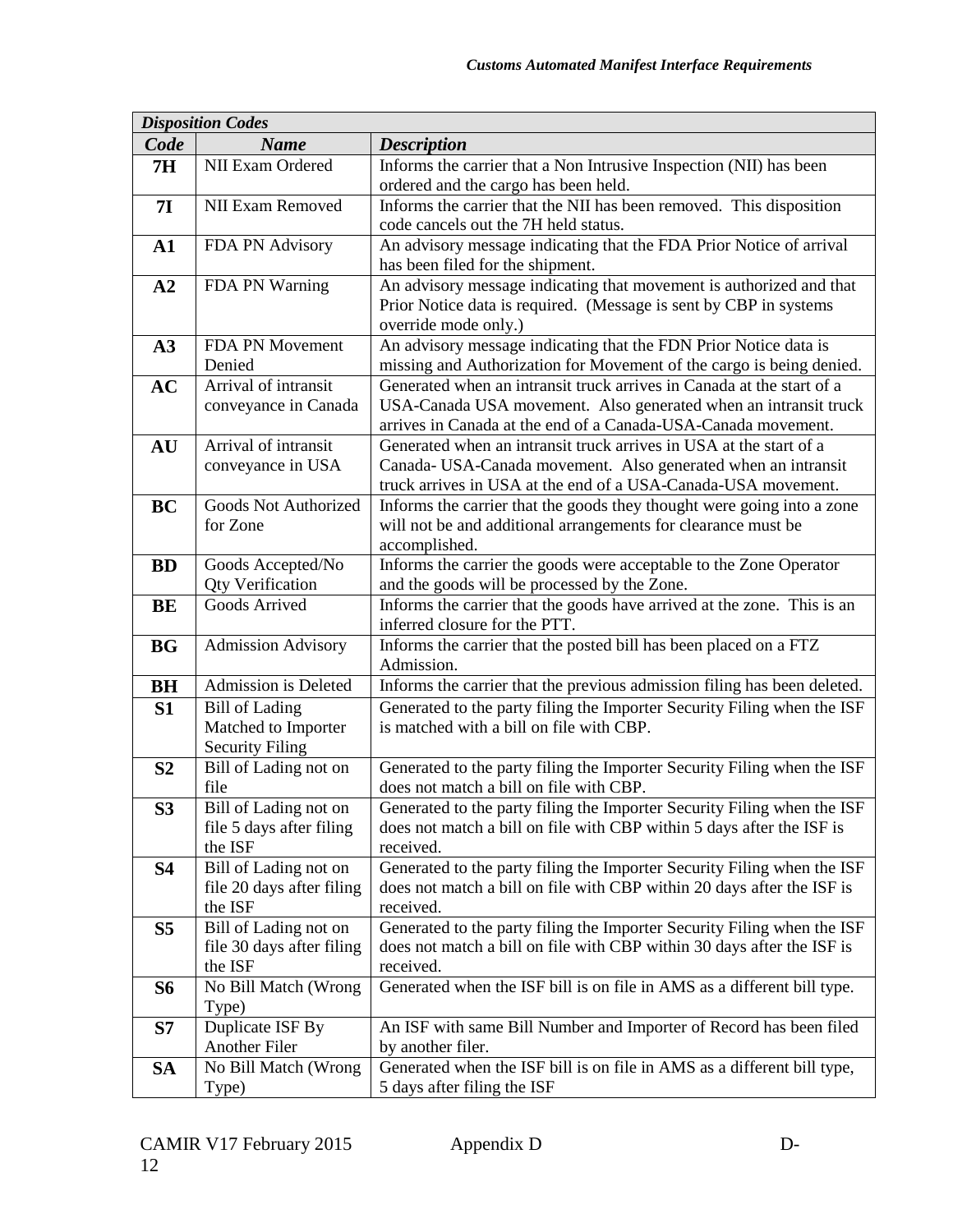| Code<br><b>Name</b><br><b>Description</b><br>No Bill Match (Wrong<br>Generated when the ISF bill is on file in AMS as a different bill type,<br>SB<br>20 days after filing the ISF<br>Type)<br>No Bill Match (Wrong<br>Generated when the ISF bill is on file in AMS as a different bill type,<br><b>SC</b><br>30 days after filing the ISF<br>Type)<br>Add Agricultural Marketing Services Hold for Denied Entry at Port of<br>AMS PGA<br>F <sub>0</sub><br>Enforcement Action -<br>Origin<br>Denied Entry Hold<br><b>AMS PGA</b><br>Add Agricultural Marketing Services Hold for Denied Entry at Port of<br>F1<br><b>In-Bond Destination</b><br>Enforcement Action -<br>Denied Entry Hold at<br><b>In-bond Destination</b><br>Remove Agricultural Marketing Services Hold for Denied Entry at<br>F2<br><b>Remove AMS PGA</b><br>Enforcement Action -<br>Port of Origin<br>Denied Entry Hold<br>Remove Agricultural Marketing Services Hold for Denied Entry at<br><b>Remove AMS PGA</b><br>F3<br>Port of In-bond Destination<br><b>Enforcement Action -</b><br>Denied Entry Hold at<br><b>In-bond Destination</b><br>Add Agricultural Marketing Services Hold for Seal Check at Port of<br><b>AMS PGA</b><br>F <sub>4</sub><br><b>Enforcement Action -</b><br>Origin<br>Seal Check Hold<br><b>AMS PGA</b><br>Add Agricultural Marketing Services Hold for Seal Check at Port of<br>F5<br><b>In-Bond Destination</b><br>Enforcement Action-<br>Seal Check Hold at In-<br>bond Destination<br>Remove Agricultural Marketing Services Hold for Seal Check at Port<br><b>Remove AMS PGA</b><br>F <sub>6</sub><br>Enforcement Action -<br>of Origin<br>Seal Check Hold<br>Remove Agricultural Marketing Services Hold for Seal Check at Port<br><b>Remove AMS PGA</b><br>F7<br>of In-bond Destination<br><b>Enforcement Action -</b><br>Seal Check Hold at In-<br>bond Destination<br>Add Animal Plant Health Inspection Services Hold for Seal Check at<br>F8<br><b>APHIS PGA</b><br>Enforcement Action -<br>Port of Origin<br>Seal Check Hold<br>F9<br><b>APHIS PGA</b><br>Add Animal Plant Health Inspection Services Hold for Seal Check at | <b>Disposition Codes</b> |  |
|----------------------------------------------------------------------------------------------------------------------------------------------------------------------------------------------------------------------------------------------------------------------------------------------------------------------------------------------------------------------------------------------------------------------------------------------------------------------------------------------------------------------------------------------------------------------------------------------------------------------------------------------------------------------------------------------------------------------------------------------------------------------------------------------------------------------------------------------------------------------------------------------------------------------------------------------------------------------------------------------------------------------------------------------------------------------------------------------------------------------------------------------------------------------------------------------------------------------------------------------------------------------------------------------------------------------------------------------------------------------------------------------------------------------------------------------------------------------------------------------------------------------------------------------------------------------------------------------------------------------------------------------------------------------------------------------------------------------------------------------------------------------------------------------------------------------------------------------------------------------------------------------------------------------------------------------------------------------------------------------------------------------------------------------------------------------------------------------------------------------------------------------|--------------------------|--|
|                                                                                                                                                                                                                                                                                                                                                                                                                                                                                                                                                                                                                                                                                                                                                                                                                                                                                                                                                                                                                                                                                                                                                                                                                                                                                                                                                                                                                                                                                                                                                                                                                                                                                                                                                                                                                                                                                                                                                                                                                                                                                                                                              |                          |  |
|                                                                                                                                                                                                                                                                                                                                                                                                                                                                                                                                                                                                                                                                                                                                                                                                                                                                                                                                                                                                                                                                                                                                                                                                                                                                                                                                                                                                                                                                                                                                                                                                                                                                                                                                                                                                                                                                                                                                                                                                                                                                                                                                              |                          |  |
|                                                                                                                                                                                                                                                                                                                                                                                                                                                                                                                                                                                                                                                                                                                                                                                                                                                                                                                                                                                                                                                                                                                                                                                                                                                                                                                                                                                                                                                                                                                                                                                                                                                                                                                                                                                                                                                                                                                                                                                                                                                                                                                                              |                          |  |
|                                                                                                                                                                                                                                                                                                                                                                                                                                                                                                                                                                                                                                                                                                                                                                                                                                                                                                                                                                                                                                                                                                                                                                                                                                                                                                                                                                                                                                                                                                                                                                                                                                                                                                                                                                                                                                                                                                                                                                                                                                                                                                                                              |                          |  |
|                                                                                                                                                                                                                                                                                                                                                                                                                                                                                                                                                                                                                                                                                                                                                                                                                                                                                                                                                                                                                                                                                                                                                                                                                                                                                                                                                                                                                                                                                                                                                                                                                                                                                                                                                                                                                                                                                                                                                                                                                                                                                                                                              |                          |  |
|                                                                                                                                                                                                                                                                                                                                                                                                                                                                                                                                                                                                                                                                                                                                                                                                                                                                                                                                                                                                                                                                                                                                                                                                                                                                                                                                                                                                                                                                                                                                                                                                                                                                                                                                                                                                                                                                                                                                                                                                                                                                                                                                              |                          |  |
|                                                                                                                                                                                                                                                                                                                                                                                                                                                                                                                                                                                                                                                                                                                                                                                                                                                                                                                                                                                                                                                                                                                                                                                                                                                                                                                                                                                                                                                                                                                                                                                                                                                                                                                                                                                                                                                                                                                                                                                                                                                                                                                                              |                          |  |
|                                                                                                                                                                                                                                                                                                                                                                                                                                                                                                                                                                                                                                                                                                                                                                                                                                                                                                                                                                                                                                                                                                                                                                                                                                                                                                                                                                                                                                                                                                                                                                                                                                                                                                                                                                                                                                                                                                                                                                                                                                                                                                                                              |                          |  |
|                                                                                                                                                                                                                                                                                                                                                                                                                                                                                                                                                                                                                                                                                                                                                                                                                                                                                                                                                                                                                                                                                                                                                                                                                                                                                                                                                                                                                                                                                                                                                                                                                                                                                                                                                                                                                                                                                                                                                                                                                                                                                                                                              |                          |  |
|                                                                                                                                                                                                                                                                                                                                                                                                                                                                                                                                                                                                                                                                                                                                                                                                                                                                                                                                                                                                                                                                                                                                                                                                                                                                                                                                                                                                                                                                                                                                                                                                                                                                                                                                                                                                                                                                                                                                                                                                                                                                                                                                              |                          |  |
|                                                                                                                                                                                                                                                                                                                                                                                                                                                                                                                                                                                                                                                                                                                                                                                                                                                                                                                                                                                                                                                                                                                                                                                                                                                                                                                                                                                                                                                                                                                                                                                                                                                                                                                                                                                                                                                                                                                                                                                                                                                                                                                                              |                          |  |
|                                                                                                                                                                                                                                                                                                                                                                                                                                                                                                                                                                                                                                                                                                                                                                                                                                                                                                                                                                                                                                                                                                                                                                                                                                                                                                                                                                                                                                                                                                                                                                                                                                                                                                                                                                                                                                                                                                                                                                                                                                                                                                                                              |                          |  |
|                                                                                                                                                                                                                                                                                                                                                                                                                                                                                                                                                                                                                                                                                                                                                                                                                                                                                                                                                                                                                                                                                                                                                                                                                                                                                                                                                                                                                                                                                                                                                                                                                                                                                                                                                                                                                                                                                                                                                                                                                                                                                                                                              |                          |  |
|                                                                                                                                                                                                                                                                                                                                                                                                                                                                                                                                                                                                                                                                                                                                                                                                                                                                                                                                                                                                                                                                                                                                                                                                                                                                                                                                                                                                                                                                                                                                                                                                                                                                                                                                                                                                                                                                                                                                                                                                                                                                                                                                              |                          |  |
|                                                                                                                                                                                                                                                                                                                                                                                                                                                                                                                                                                                                                                                                                                                                                                                                                                                                                                                                                                                                                                                                                                                                                                                                                                                                                                                                                                                                                                                                                                                                                                                                                                                                                                                                                                                                                                                                                                                                                                                                                                                                                                                                              |                          |  |
|                                                                                                                                                                                                                                                                                                                                                                                                                                                                                                                                                                                                                                                                                                                                                                                                                                                                                                                                                                                                                                                                                                                                                                                                                                                                                                                                                                                                                                                                                                                                                                                                                                                                                                                                                                                                                                                                                                                                                                                                                                                                                                                                              |                          |  |
|                                                                                                                                                                                                                                                                                                                                                                                                                                                                                                                                                                                                                                                                                                                                                                                                                                                                                                                                                                                                                                                                                                                                                                                                                                                                                                                                                                                                                                                                                                                                                                                                                                                                                                                                                                                                                                                                                                                                                                                                                                                                                                                                              |                          |  |
|                                                                                                                                                                                                                                                                                                                                                                                                                                                                                                                                                                                                                                                                                                                                                                                                                                                                                                                                                                                                                                                                                                                                                                                                                                                                                                                                                                                                                                                                                                                                                                                                                                                                                                                                                                                                                                                                                                                                                                                                                                                                                                                                              |                          |  |
|                                                                                                                                                                                                                                                                                                                                                                                                                                                                                                                                                                                                                                                                                                                                                                                                                                                                                                                                                                                                                                                                                                                                                                                                                                                                                                                                                                                                                                                                                                                                                                                                                                                                                                                                                                                                                                                                                                                                                                                                                                                                                                                                              |                          |  |
|                                                                                                                                                                                                                                                                                                                                                                                                                                                                                                                                                                                                                                                                                                                                                                                                                                                                                                                                                                                                                                                                                                                                                                                                                                                                                                                                                                                                                                                                                                                                                                                                                                                                                                                                                                                                                                                                                                                                                                                                                                                                                                                                              |                          |  |
|                                                                                                                                                                                                                                                                                                                                                                                                                                                                                                                                                                                                                                                                                                                                                                                                                                                                                                                                                                                                                                                                                                                                                                                                                                                                                                                                                                                                                                                                                                                                                                                                                                                                                                                                                                                                                                                                                                                                                                                                                                                                                                                                              |                          |  |
|                                                                                                                                                                                                                                                                                                                                                                                                                                                                                                                                                                                                                                                                                                                                                                                                                                                                                                                                                                                                                                                                                                                                                                                                                                                                                                                                                                                                                                                                                                                                                                                                                                                                                                                                                                                                                                                                                                                                                                                                                                                                                                                                              |                          |  |
|                                                                                                                                                                                                                                                                                                                                                                                                                                                                                                                                                                                                                                                                                                                                                                                                                                                                                                                                                                                                                                                                                                                                                                                                                                                                                                                                                                                                                                                                                                                                                                                                                                                                                                                                                                                                                                                                                                                                                                                                                                                                                                                                              |                          |  |
|                                                                                                                                                                                                                                                                                                                                                                                                                                                                                                                                                                                                                                                                                                                                                                                                                                                                                                                                                                                                                                                                                                                                                                                                                                                                                                                                                                                                                                                                                                                                                                                                                                                                                                                                                                                                                                                                                                                                                                                                                                                                                                                                              |                          |  |
|                                                                                                                                                                                                                                                                                                                                                                                                                                                                                                                                                                                                                                                                                                                                                                                                                                                                                                                                                                                                                                                                                                                                                                                                                                                                                                                                                                                                                                                                                                                                                                                                                                                                                                                                                                                                                                                                                                                                                                                                                                                                                                                                              |                          |  |
|                                                                                                                                                                                                                                                                                                                                                                                                                                                                                                                                                                                                                                                                                                                                                                                                                                                                                                                                                                                                                                                                                                                                                                                                                                                                                                                                                                                                                                                                                                                                                                                                                                                                                                                                                                                                                                                                                                                                                                                                                                                                                                                                              |                          |  |
|                                                                                                                                                                                                                                                                                                                                                                                                                                                                                                                                                                                                                                                                                                                                                                                                                                                                                                                                                                                                                                                                                                                                                                                                                                                                                                                                                                                                                                                                                                                                                                                                                                                                                                                                                                                                                                                                                                                                                                                                                                                                                                                                              |                          |  |
|                                                                                                                                                                                                                                                                                                                                                                                                                                                                                                                                                                                                                                                                                                                                                                                                                                                                                                                                                                                                                                                                                                                                                                                                                                                                                                                                                                                                                                                                                                                                                                                                                                                                                                                                                                                                                                                                                                                                                                                                                                                                                                                                              |                          |  |
|                                                                                                                                                                                                                                                                                                                                                                                                                                                                                                                                                                                                                                                                                                                                                                                                                                                                                                                                                                                                                                                                                                                                                                                                                                                                                                                                                                                                                                                                                                                                                                                                                                                                                                                                                                                                                                                                                                                                                                                                                                                                                                                                              |                          |  |
|                                                                                                                                                                                                                                                                                                                                                                                                                                                                                                                                                                                                                                                                                                                                                                                                                                                                                                                                                                                                                                                                                                                                                                                                                                                                                                                                                                                                                                                                                                                                                                                                                                                                                                                                                                                                                                                                                                                                                                                                                                                                                                                                              |                          |  |
|                                                                                                                                                                                                                                                                                                                                                                                                                                                                                                                                                                                                                                                                                                                                                                                                                                                                                                                                                                                                                                                                                                                                                                                                                                                                                                                                                                                                                                                                                                                                                                                                                                                                                                                                                                                                                                                                                                                                                                                                                                                                                                                                              |                          |  |
|                                                                                                                                                                                                                                                                                                                                                                                                                                                                                                                                                                                                                                                                                                                                                                                                                                                                                                                                                                                                                                                                                                                                                                                                                                                                                                                                                                                                                                                                                                                                                                                                                                                                                                                                                                                                                                                                                                                                                                                                                                                                                                                                              |                          |  |
|                                                                                                                                                                                                                                                                                                                                                                                                                                                                                                                                                                                                                                                                                                                                                                                                                                                                                                                                                                                                                                                                                                                                                                                                                                                                                                                                                                                                                                                                                                                                                                                                                                                                                                                                                                                                                                                                                                                                                                                                                                                                                                                                              |                          |  |
|                                                                                                                                                                                                                                                                                                                                                                                                                                                                                                                                                                                                                                                                                                                                                                                                                                                                                                                                                                                                                                                                                                                                                                                                                                                                                                                                                                                                                                                                                                                                                                                                                                                                                                                                                                                                                                                                                                                                                                                                                                                                                                                                              |                          |  |
|                                                                                                                                                                                                                                                                                                                                                                                                                                                                                                                                                                                                                                                                                                                                                                                                                                                                                                                                                                                                                                                                                                                                                                                                                                                                                                                                                                                                                                                                                                                                                                                                                                                                                                                                                                                                                                                                                                                                                                                                                                                                                                                                              |                          |  |
|                                                                                                                                                                                                                                                                                                                                                                                                                                                                                                                                                                                                                                                                                                                                                                                                                                                                                                                                                                                                                                                                                                                                                                                                                                                                                                                                                                                                                                                                                                                                                                                                                                                                                                                                                                                                                                                                                                                                                                                                                                                                                                                                              |                          |  |
| <b>Enforcement Action -</b><br>Port of In-Bond Destination                                                                                                                                                                                                                                                                                                                                                                                                                                                                                                                                                                                                                                                                                                                                                                                                                                                                                                                                                                                                                                                                                                                                                                                                                                                                                                                                                                                                                                                                                                                                                                                                                                                                                                                                                                                                                                                                                                                                                                                                                                                                                   |                          |  |
| Seal Check Hold at In-                                                                                                                                                                                                                                                                                                                                                                                                                                                                                                                                                                                                                                                                                                                                                                                                                                                                                                                                                                                                                                                                                                                                                                                                                                                                                                                                                                                                                                                                                                                                                                                                                                                                                                                                                                                                                                                                                                                                                                                                                                                                                                                       |                          |  |
| bond Destination                                                                                                                                                                                                                                                                                                                                                                                                                                                                                                                                                                                                                                                                                                                                                                                                                                                                                                                                                                                                                                                                                                                                                                                                                                                                                                                                                                                                                                                                                                                                                                                                                                                                                                                                                                                                                                                                                                                                                                                                                                                                                                                             |                          |  |
| <b>Remove APHIS PGA</b><br>Remove Animal Plant Health Inspection Services Hold for Seal Check<br>FA                                                                                                                                                                                                                                                                                                                                                                                                                                                                                                                                                                                                                                                                                                                                                                                                                                                                                                                                                                                                                                                                                                                                                                                                                                                                                                                                                                                                                                                                                                                                                                                                                                                                                                                                                                                                                                                                                                                                                                                                                                          |                          |  |
| Enforcement Action -<br>at Port of Origin<br>Seal Check Hold                                                                                                                                                                                                                                                                                                                                                                                                                                                                                                                                                                                                                                                                                                                                                                                                                                                                                                                                                                                                                                                                                                                                                                                                                                                                                                                                                                                                                                                                                                                                                                                                                                                                                                                                                                                                                                                                                                                                                                                                                                                                                 |                          |  |
| Remove Animal Plant Health Inspection Services Hold for Seal Check<br><b>Remove APHIS PGA</b><br><b>FB</b>                                                                                                                                                                                                                                                                                                                                                                                                                                                                                                                                                                                                                                                                                                                                                                                                                                                                                                                                                                                                                                                                                                                                                                                                                                                                                                                                                                                                                                                                                                                                                                                                                                                                                                                                                                                                                                                                                                                                                                                                                                   |                          |  |
| at Port of In-Bond Destination<br><b>Enforcement Action -</b>                                                                                                                                                                                                                                                                                                                                                                                                                                                                                                                                                                                                                                                                                                                                                                                                                                                                                                                                                                                                                                                                                                                                                                                                                                                                                                                                                                                                                                                                                                                                                                                                                                                                                                                                                                                                                                                                                                                                                                                                                                                                                |                          |  |
| Seal Check Hold at In-                                                                                                                                                                                                                                                                                                                                                                                                                                                                                                                                                                                                                                                                                                                                                                                                                                                                                                                                                                                                                                                                                                                                                                                                                                                                                                                                                                                                                                                                                                                                                                                                                                                                                                                                                                                                                                                                                                                                                                                                                                                                                                                       |                          |  |
| bond Destination                                                                                                                                                                                                                                                                                                                                                                                                                                                                                                                                                                                                                                                                                                                                                                                                                                                                                                                                                                                                                                                                                                                                                                                                                                                                                                                                                                                                                                                                                                                                                                                                                                                                                                                                                                                                                                                                                                                                                                                                                                                                                                                             |                          |  |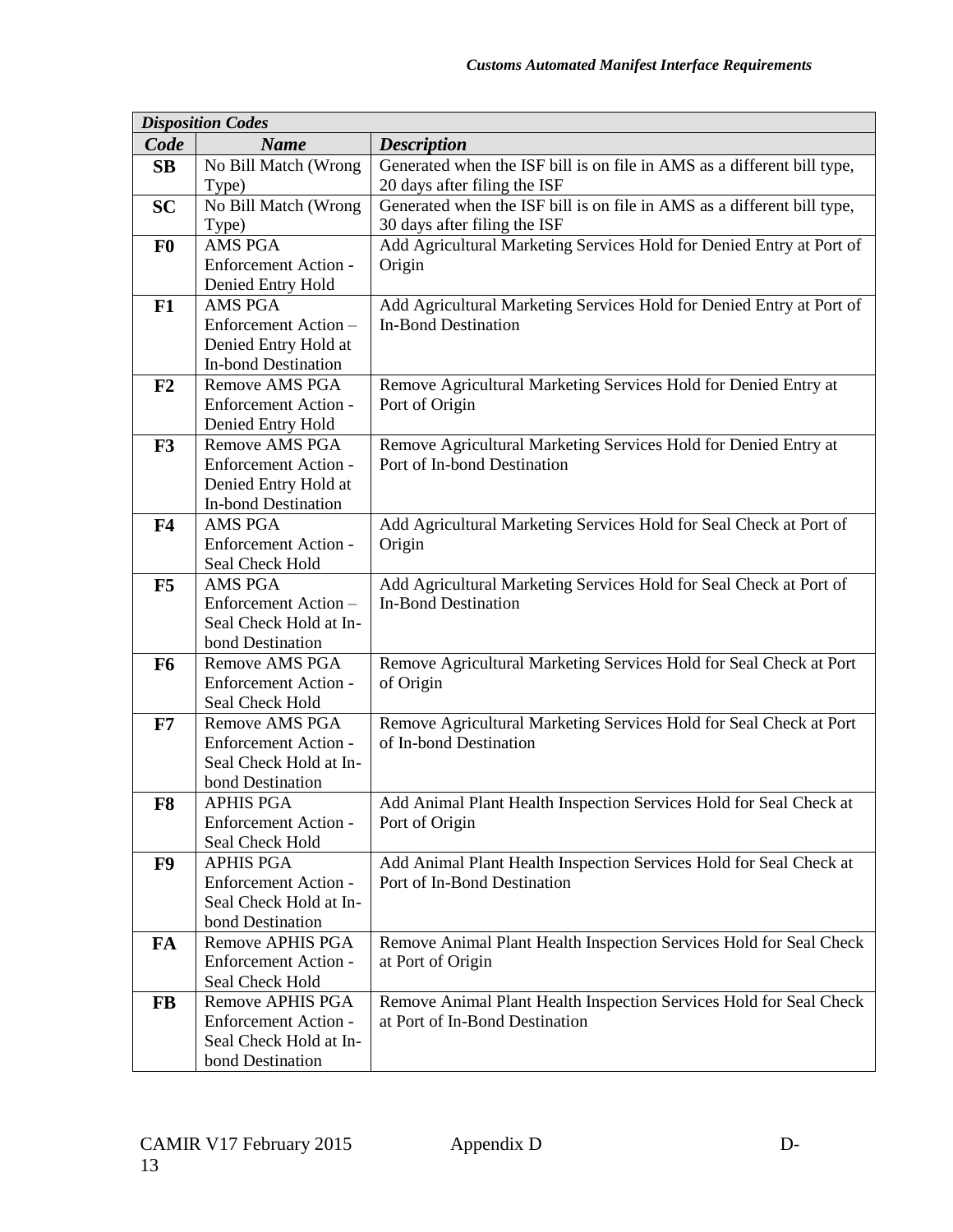|           | <b>Disposition Codes</b>                                |                                                                        |
|-----------|---------------------------------------------------------|------------------------------------------------------------------------|
| Code      | <b>Name</b>                                             | <b>Description</b>                                                     |
| FC        | <b>AMS PGA</b>                                          | Add Agricultural Marketing Services Hold for PGA Documentation         |
|           | Enforcement Action -                                    | Required at Port of Origin                                             |
|           | <b>PGA</b> Documentation                                |                                                                        |
|           | Required Hold                                           |                                                                        |
| <b>FD</b> | <b>AMS PGA</b>                                          | Add Agricultural Marketing Services Hold for PGA Documentation         |
|           | Enforcement Action-                                     | Required at Port of In-Bond Destination                                |
|           | <b>PGA</b> Documentation                                |                                                                        |
|           | Required Hold at In-                                    |                                                                        |
|           | bond Destination                                        |                                                                        |
| FE        | <b>Remove AMS PGA</b>                                   | Remove Agricultural Marketing Services Hold for PGA                    |
|           | <b>Enforcement Action -</b>                             | Documentation Required at Port of Origin                               |
|           | <b>PGA</b> Documentation                                |                                                                        |
|           | Required Hold                                           |                                                                        |
| FF        | Remove AMS PGA                                          | Remove Agricultural Marketing Services Hold for PGA                    |
|           | <b>Enforcement Action -</b>                             | Documentation Required at Port of In-bond Destination                  |
|           | <b>PGA</b> Documentation                                |                                                                        |
|           | Required Hold at In-                                    |                                                                        |
|           | bond Destination                                        |                                                                        |
| FG        | <b>APHIS PGA</b>                                        | Add Animal Plant Health Inspection Services Hold for PGA               |
|           | <b>Enforcement Action -</b><br><b>PGA</b> Documentation | Documentation Required at Port of Origin                               |
|           |                                                         |                                                                        |
| <b>FH</b> | Required Hold<br><b>APHIS PGA</b>                       | Add Animal Plant Health Inspection Services Hold for PGA               |
|           | <b>Enforcement Action -</b>                             | Documentation Required at Port of In-Bond Destination                  |
|           | <b>PGA</b> Documentation                                |                                                                        |
|           | Required Hold at In-                                    |                                                                        |
|           | bond Destination                                        |                                                                        |
| FI        | <b>Remove APHIS PGA</b>                                 | Remove Animal Plant Health Inspection Services Hold for PGA            |
|           | <b>Enforcement Action -</b>                             | Documentation Required at Port of Origin                               |
|           | <b>PGA</b> Documentation                                |                                                                        |
|           | Required Hold                                           |                                                                        |
| <b>FJ</b> | <b>Remove APHIS PGA</b>                                 | Remove Animal Plant Health Inspection Services Hold for PGA            |
|           | Enforcement Action -                                    | Documentation Required at Port of In-Bond Destination                  |
|           | <b>PGA</b> Documentation                                |                                                                        |
|           | Required Hold at In-                                    |                                                                        |
|           | bond Destination                                        |                                                                        |
| <b>FK</b> | <b>AMS PGA</b>                                          | Add Agricultural Marketing Services Hold for Inspection at Port of     |
|           | Enforcement Action -                                    | Origin                                                                 |
|           | <b>Inspection Hold</b>                                  |                                                                        |
| FL        | AMS PGA                                                 | Add Agricultural Marketing Services Hold for Inspection at Port of In- |
|           | Enforcement Action -                                    | <b>Bond Destination</b>                                                |
|           | Inspection Hold at In-                                  |                                                                        |
|           | bond Destination                                        |                                                                        |
| <b>FM</b> | <b>Remove AMS PGA</b>                                   | Remove Agricultural Marketing Services Hold for Inspection at Port     |
|           | Enforcement Action -                                    | of Origin                                                              |
|           | <b>Inspection Hold</b>                                  |                                                                        |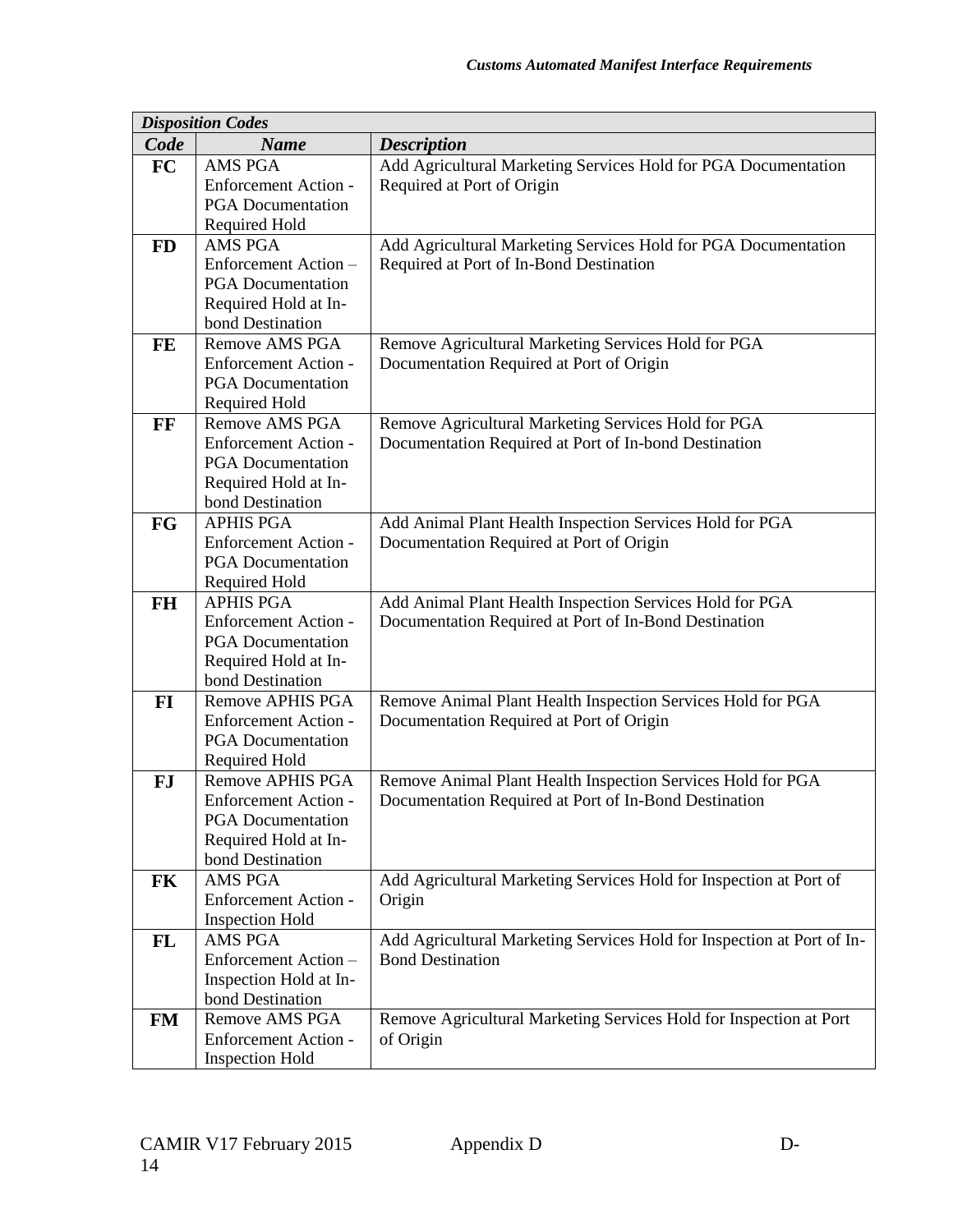| Code<br><b>Description</b><br><b>Name</b><br>Remove Agricultural Marketing Services Hold for Inspection at Port<br><b>Remove AMS PGA</b><br><b>FN</b><br>of In-bond Destination<br><b>Enforcement Action -</b><br>Inspection Hold at In-<br>bond Destination<br><b>APHIS PGA</b><br>Add Animal Plant Health Inspection Services Hold for Inspection at<br><b>FO</b><br><b>Enforcement Action -</b><br>Port of Origin/Port of Export<br><b>Inspection Hold</b><br><b>APHIS PGA</b><br>Add Animal Plant Health Inspection Services Hold for Inspection at<br>$\bf FP$<br><b>Enforcement Action -</b><br>Port of In-Bond Destination/Port of Export<br>Inspection Hold at In-<br>bond Destination<br><b>Remove APHIS PGA</b><br>Remove Animal Plant Health Inspection Services Hold for Inspection<br>FQ<br>Enforcement Action -<br>at Port of Origin/Port of Export<br><b>Inspection Hold</b><br><b>FR</b><br><b>Remove APHIS PGA</b><br>Remove Animal Plant Health Inspection Services Hold for Inspection<br>Enforcement Action -<br>at Port of In-Bond Destination/Port of Export<br>Inspection Hold at In-<br>bond Destination<br>Add Environmental Protection Agency Hold for Inspection at Port of<br><b>FS</b><br><b>EPA PGA</b><br><b>Enforcement Action -</b><br>Origin/Port of Export<br><b>Inspection Hold</b><br><b>EPA PGA</b><br><b>FT</b><br>Add Environmental Protection Agency Hold for Inspection at Port of<br><b>Enforcement Action -</b><br>In-Bond Destination/Port of Export<br>Inspection Hold at In-<br>bond Destination<br>Remove Environmental Protection Agency Hold for Inspection at Port<br>FU<br>Remove EPA PGA<br>Enforcement Action -<br>of Origin/Port of Export<br><b>Inspection Hold</b><br><b>FV</b><br>Remove EPA PGA<br>Remove Environmental Protection Agency Hold for Inspection at Port<br><b>Enforcement Action -</b><br>of In-Bond Destination/Port of Export<br>Inspection Hold at In-<br>bond Destination<br>Add Food and Drug Administration Hold for Inspection at Port of<br>FX<br>FDA PGA<br>Origin/Port of Export<br><b>Enforcement Action -</b><br><b>Inspection Hold</b><br>Add Food and Drug Administration Hold for Inspection at Port of In-<br><b>FY</b><br><b>FDA PGA</b> |
|------------------------------------------------------------------------------------------------------------------------------------------------------------------------------------------------------------------------------------------------------------------------------------------------------------------------------------------------------------------------------------------------------------------------------------------------------------------------------------------------------------------------------------------------------------------------------------------------------------------------------------------------------------------------------------------------------------------------------------------------------------------------------------------------------------------------------------------------------------------------------------------------------------------------------------------------------------------------------------------------------------------------------------------------------------------------------------------------------------------------------------------------------------------------------------------------------------------------------------------------------------------------------------------------------------------------------------------------------------------------------------------------------------------------------------------------------------------------------------------------------------------------------------------------------------------------------------------------------------------------------------------------------------------------------------------------------------------------------------------------------------------------------------------------------------------------------------------------------------------------------------------------------------------------------------------------------------------------------------------------------------------------------------------------------------------------------------------------------------------------------------------------------------------------------------------------------------------------------------|
|                                                                                                                                                                                                                                                                                                                                                                                                                                                                                                                                                                                                                                                                                                                                                                                                                                                                                                                                                                                                                                                                                                                                                                                                                                                                                                                                                                                                                                                                                                                                                                                                                                                                                                                                                                                                                                                                                                                                                                                                                                                                                                                                                                                                                                    |
|                                                                                                                                                                                                                                                                                                                                                                                                                                                                                                                                                                                                                                                                                                                                                                                                                                                                                                                                                                                                                                                                                                                                                                                                                                                                                                                                                                                                                                                                                                                                                                                                                                                                                                                                                                                                                                                                                                                                                                                                                                                                                                                                                                                                                                    |
|                                                                                                                                                                                                                                                                                                                                                                                                                                                                                                                                                                                                                                                                                                                                                                                                                                                                                                                                                                                                                                                                                                                                                                                                                                                                                                                                                                                                                                                                                                                                                                                                                                                                                                                                                                                                                                                                                                                                                                                                                                                                                                                                                                                                                                    |
|                                                                                                                                                                                                                                                                                                                                                                                                                                                                                                                                                                                                                                                                                                                                                                                                                                                                                                                                                                                                                                                                                                                                                                                                                                                                                                                                                                                                                                                                                                                                                                                                                                                                                                                                                                                                                                                                                                                                                                                                                                                                                                                                                                                                                                    |
|                                                                                                                                                                                                                                                                                                                                                                                                                                                                                                                                                                                                                                                                                                                                                                                                                                                                                                                                                                                                                                                                                                                                                                                                                                                                                                                                                                                                                                                                                                                                                                                                                                                                                                                                                                                                                                                                                                                                                                                                                                                                                                                                                                                                                                    |
|                                                                                                                                                                                                                                                                                                                                                                                                                                                                                                                                                                                                                                                                                                                                                                                                                                                                                                                                                                                                                                                                                                                                                                                                                                                                                                                                                                                                                                                                                                                                                                                                                                                                                                                                                                                                                                                                                                                                                                                                                                                                                                                                                                                                                                    |
|                                                                                                                                                                                                                                                                                                                                                                                                                                                                                                                                                                                                                                                                                                                                                                                                                                                                                                                                                                                                                                                                                                                                                                                                                                                                                                                                                                                                                                                                                                                                                                                                                                                                                                                                                                                                                                                                                                                                                                                                                                                                                                                                                                                                                                    |
|                                                                                                                                                                                                                                                                                                                                                                                                                                                                                                                                                                                                                                                                                                                                                                                                                                                                                                                                                                                                                                                                                                                                                                                                                                                                                                                                                                                                                                                                                                                                                                                                                                                                                                                                                                                                                                                                                                                                                                                                                                                                                                                                                                                                                                    |
|                                                                                                                                                                                                                                                                                                                                                                                                                                                                                                                                                                                                                                                                                                                                                                                                                                                                                                                                                                                                                                                                                                                                                                                                                                                                                                                                                                                                                                                                                                                                                                                                                                                                                                                                                                                                                                                                                                                                                                                                                                                                                                                                                                                                                                    |
|                                                                                                                                                                                                                                                                                                                                                                                                                                                                                                                                                                                                                                                                                                                                                                                                                                                                                                                                                                                                                                                                                                                                                                                                                                                                                                                                                                                                                                                                                                                                                                                                                                                                                                                                                                                                                                                                                                                                                                                                                                                                                                                                                                                                                                    |
|                                                                                                                                                                                                                                                                                                                                                                                                                                                                                                                                                                                                                                                                                                                                                                                                                                                                                                                                                                                                                                                                                                                                                                                                                                                                                                                                                                                                                                                                                                                                                                                                                                                                                                                                                                                                                                                                                                                                                                                                                                                                                                                                                                                                                                    |
|                                                                                                                                                                                                                                                                                                                                                                                                                                                                                                                                                                                                                                                                                                                                                                                                                                                                                                                                                                                                                                                                                                                                                                                                                                                                                                                                                                                                                                                                                                                                                                                                                                                                                                                                                                                                                                                                                                                                                                                                                                                                                                                                                                                                                                    |
|                                                                                                                                                                                                                                                                                                                                                                                                                                                                                                                                                                                                                                                                                                                                                                                                                                                                                                                                                                                                                                                                                                                                                                                                                                                                                                                                                                                                                                                                                                                                                                                                                                                                                                                                                                                                                                                                                                                                                                                                                                                                                                                                                                                                                                    |
|                                                                                                                                                                                                                                                                                                                                                                                                                                                                                                                                                                                                                                                                                                                                                                                                                                                                                                                                                                                                                                                                                                                                                                                                                                                                                                                                                                                                                                                                                                                                                                                                                                                                                                                                                                                                                                                                                                                                                                                                                                                                                                                                                                                                                                    |
|                                                                                                                                                                                                                                                                                                                                                                                                                                                                                                                                                                                                                                                                                                                                                                                                                                                                                                                                                                                                                                                                                                                                                                                                                                                                                                                                                                                                                                                                                                                                                                                                                                                                                                                                                                                                                                                                                                                                                                                                                                                                                                                                                                                                                                    |
|                                                                                                                                                                                                                                                                                                                                                                                                                                                                                                                                                                                                                                                                                                                                                                                                                                                                                                                                                                                                                                                                                                                                                                                                                                                                                                                                                                                                                                                                                                                                                                                                                                                                                                                                                                                                                                                                                                                                                                                                                                                                                                                                                                                                                                    |
|                                                                                                                                                                                                                                                                                                                                                                                                                                                                                                                                                                                                                                                                                                                                                                                                                                                                                                                                                                                                                                                                                                                                                                                                                                                                                                                                                                                                                                                                                                                                                                                                                                                                                                                                                                                                                                                                                                                                                                                                                                                                                                                                                                                                                                    |
|                                                                                                                                                                                                                                                                                                                                                                                                                                                                                                                                                                                                                                                                                                                                                                                                                                                                                                                                                                                                                                                                                                                                                                                                                                                                                                                                                                                                                                                                                                                                                                                                                                                                                                                                                                                                                                                                                                                                                                                                                                                                                                                                                                                                                                    |
|                                                                                                                                                                                                                                                                                                                                                                                                                                                                                                                                                                                                                                                                                                                                                                                                                                                                                                                                                                                                                                                                                                                                                                                                                                                                                                                                                                                                                                                                                                                                                                                                                                                                                                                                                                                                                                                                                                                                                                                                                                                                                                                                                                                                                                    |
|                                                                                                                                                                                                                                                                                                                                                                                                                                                                                                                                                                                                                                                                                                                                                                                                                                                                                                                                                                                                                                                                                                                                                                                                                                                                                                                                                                                                                                                                                                                                                                                                                                                                                                                                                                                                                                                                                                                                                                                                                                                                                                                                                                                                                                    |
|                                                                                                                                                                                                                                                                                                                                                                                                                                                                                                                                                                                                                                                                                                                                                                                                                                                                                                                                                                                                                                                                                                                                                                                                                                                                                                                                                                                                                                                                                                                                                                                                                                                                                                                                                                                                                                                                                                                                                                                                                                                                                                                                                                                                                                    |
|                                                                                                                                                                                                                                                                                                                                                                                                                                                                                                                                                                                                                                                                                                                                                                                                                                                                                                                                                                                                                                                                                                                                                                                                                                                                                                                                                                                                                                                                                                                                                                                                                                                                                                                                                                                                                                                                                                                                                                                                                                                                                                                                                                                                                                    |
|                                                                                                                                                                                                                                                                                                                                                                                                                                                                                                                                                                                                                                                                                                                                                                                                                                                                                                                                                                                                                                                                                                                                                                                                                                                                                                                                                                                                                                                                                                                                                                                                                                                                                                                                                                                                                                                                                                                                                                                                                                                                                                                                                                                                                                    |
|                                                                                                                                                                                                                                                                                                                                                                                                                                                                                                                                                                                                                                                                                                                                                                                                                                                                                                                                                                                                                                                                                                                                                                                                                                                                                                                                                                                                                                                                                                                                                                                                                                                                                                                                                                                                                                                                                                                                                                                                                                                                                                                                                                                                                                    |
|                                                                                                                                                                                                                                                                                                                                                                                                                                                                                                                                                                                                                                                                                                                                                                                                                                                                                                                                                                                                                                                                                                                                                                                                                                                                                                                                                                                                                                                                                                                                                                                                                                                                                                                                                                                                                                                                                                                                                                                                                                                                                                                                                                                                                                    |
|                                                                                                                                                                                                                                                                                                                                                                                                                                                                                                                                                                                                                                                                                                                                                                                                                                                                                                                                                                                                                                                                                                                                                                                                                                                                                                                                                                                                                                                                                                                                                                                                                                                                                                                                                                                                                                                                                                                                                                                                                                                                                                                                                                                                                                    |
|                                                                                                                                                                                                                                                                                                                                                                                                                                                                                                                                                                                                                                                                                                                                                                                                                                                                                                                                                                                                                                                                                                                                                                                                                                                                                                                                                                                                                                                                                                                                                                                                                                                                                                                                                                                                                                                                                                                                                                                                                                                                                                                                                                                                                                    |
|                                                                                                                                                                                                                                                                                                                                                                                                                                                                                                                                                                                                                                                                                                                                                                                                                                                                                                                                                                                                                                                                                                                                                                                                                                                                                                                                                                                                                                                                                                                                                                                                                                                                                                                                                                                                                                                                                                                                                                                                                                                                                                                                                                                                                                    |
|                                                                                                                                                                                                                                                                                                                                                                                                                                                                                                                                                                                                                                                                                                                                                                                                                                                                                                                                                                                                                                                                                                                                                                                                                                                                                                                                                                                                                                                                                                                                                                                                                                                                                                                                                                                                                                                                                                                                                                                                                                                                                                                                                                                                                                    |
|                                                                                                                                                                                                                                                                                                                                                                                                                                                                                                                                                                                                                                                                                                                                                                                                                                                                                                                                                                                                                                                                                                                                                                                                                                                                                                                                                                                                                                                                                                                                                                                                                                                                                                                                                                                                                                                                                                                                                                                                                                                                                                                                                                                                                                    |
|                                                                                                                                                                                                                                                                                                                                                                                                                                                                                                                                                                                                                                                                                                                                                                                                                                                                                                                                                                                                                                                                                                                                                                                                                                                                                                                                                                                                                                                                                                                                                                                                                                                                                                                                                                                                                                                                                                                                                                                                                                                                                                                                                                                                                                    |
|                                                                                                                                                                                                                                                                                                                                                                                                                                                                                                                                                                                                                                                                                                                                                                                                                                                                                                                                                                                                                                                                                                                                                                                                                                                                                                                                                                                                                                                                                                                                                                                                                                                                                                                                                                                                                                                                                                                                                                                                                                                                                                                                                                                                                                    |
|                                                                                                                                                                                                                                                                                                                                                                                                                                                                                                                                                                                                                                                                                                                                                                                                                                                                                                                                                                                                                                                                                                                                                                                                                                                                                                                                                                                                                                                                                                                                                                                                                                                                                                                                                                                                                                                                                                                                                                                                                                                                                                                                                                                                                                    |
|                                                                                                                                                                                                                                                                                                                                                                                                                                                                                                                                                                                                                                                                                                                                                                                                                                                                                                                                                                                                                                                                                                                                                                                                                                                                                                                                                                                                                                                                                                                                                                                                                                                                                                                                                                                                                                                                                                                                                                                                                                                                                                                                                                                                                                    |
|                                                                                                                                                                                                                                                                                                                                                                                                                                                                                                                                                                                                                                                                                                                                                                                                                                                                                                                                                                                                                                                                                                                                                                                                                                                                                                                                                                                                                                                                                                                                                                                                                                                                                                                                                                                                                                                                                                                                                                                                                                                                                                                                                                                                                                    |
|                                                                                                                                                                                                                                                                                                                                                                                                                                                                                                                                                                                                                                                                                                                                                                                                                                                                                                                                                                                                                                                                                                                                                                                                                                                                                                                                                                                                                                                                                                                                                                                                                                                                                                                                                                                                                                                                                                                                                                                                                                                                                                                                                                                                                                    |
| <b>Enforcement Action -</b><br><b>Bond Destination/Port of Export</b>                                                                                                                                                                                                                                                                                                                                                                                                                                                                                                                                                                                                                                                                                                                                                                                                                                                                                                                                                                                                                                                                                                                                                                                                                                                                                                                                                                                                                                                                                                                                                                                                                                                                                                                                                                                                                                                                                                                                                                                                                                                                                                                                                              |
| Inspection Hold at In-                                                                                                                                                                                                                                                                                                                                                                                                                                                                                                                                                                                                                                                                                                                                                                                                                                                                                                                                                                                                                                                                                                                                                                                                                                                                                                                                                                                                                                                                                                                                                                                                                                                                                                                                                                                                                                                                                                                                                                                                                                                                                                                                                                                                             |
| bond Destination                                                                                                                                                                                                                                                                                                                                                                                                                                                                                                                                                                                                                                                                                                                                                                                                                                                                                                                                                                                                                                                                                                                                                                                                                                                                                                                                                                                                                                                                                                                                                                                                                                                                                                                                                                                                                                                                                                                                                                                                                                                                                                                                                                                                                   |
| Remove FDA PGA<br>Remove Food and Drug Administration Hold for Inspection at Port of<br>FZ                                                                                                                                                                                                                                                                                                                                                                                                                                                                                                                                                                                                                                                                                                                                                                                                                                                                                                                                                                                                                                                                                                                                                                                                                                                                                                                                                                                                                                                                                                                                                                                                                                                                                                                                                                                                                                                                                                                                                                                                                                                                                                                                         |
| <b>Enforcement Action -</b><br>Origin/Port of Export                                                                                                                                                                                                                                                                                                                                                                                                                                                                                                                                                                                                                                                                                                                                                                                                                                                                                                                                                                                                                                                                                                                                                                                                                                                                                                                                                                                                                                                                                                                                                                                                                                                                                                                                                                                                                                                                                                                                                                                                                                                                                                                                                                               |
| <b>Inspection Hold</b>                                                                                                                                                                                                                                                                                                                                                                                                                                                                                                                                                                                                                                                                                                                                                                                                                                                                                                                                                                                                                                                                                                                                                                                                                                                                                                                                                                                                                                                                                                                                                                                                                                                                                                                                                                                                                                                                                                                                                                                                                                                                                                                                                                                                             |
| Remove Food and Drug Administration Hold for Inspection at Port of<br>Remove FDA PGA<br>G <sub>0</sub>                                                                                                                                                                                                                                                                                                                                                                                                                                                                                                                                                                                                                                                                                                                                                                                                                                                                                                                                                                                                                                                                                                                                                                                                                                                                                                                                                                                                                                                                                                                                                                                                                                                                                                                                                                                                                                                                                                                                                                                                                                                                                                                             |
| Enforcement Action -<br>In-Bond Destination/Port of Export                                                                                                                                                                                                                                                                                                                                                                                                                                                                                                                                                                                                                                                                                                                                                                                                                                                                                                                                                                                                                                                                                                                                                                                                                                                                                                                                                                                                                                                                                                                                                                                                                                                                                                                                                                                                                                                                                                                                                                                                                                                                                                                                                                         |
| Inspection Hold at In-                                                                                                                                                                                                                                                                                                                                                                                                                                                                                                                                                                                                                                                                                                                                                                                                                                                                                                                                                                                                                                                                                                                                                                                                                                                                                                                                                                                                                                                                                                                                                                                                                                                                                                                                                                                                                                                                                                                                                                                                                                                                                                                                                                                                             |
|                                                                                                                                                                                                                                                                                                                                                                                                                                                                                                                                                                                                                                                                                                                                                                                                                                                                                                                                                                                                                                                                                                                                                                                                                                                                                                                                                                                                                                                                                                                                                                                                                                                                                                                                                                                                                                                                                                                                                                                                                                                                                                                                                                                                                                    |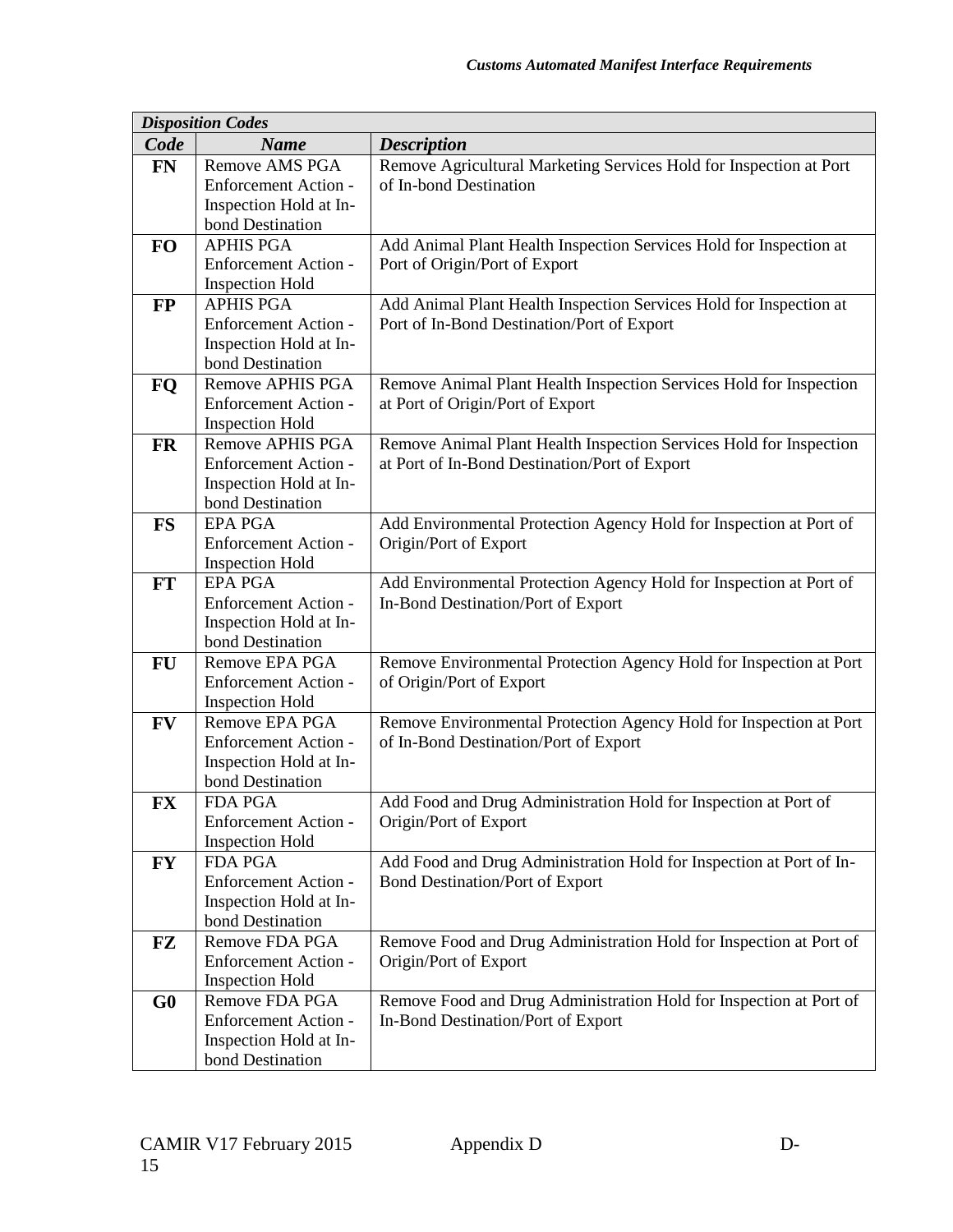|                | <b>Disposition Codes</b>    |                                                                       |
|----------------|-----------------------------|-----------------------------------------------------------------------|
| Code           | <b>Name</b>                 | <b>Description</b>                                                    |
| G1             | <b>FSIS PGA</b>             | Add Food Safety Inspection Service Hold for Inspection at Port of     |
|                | Enforcement Action -        | Origin/Port of Export                                                 |
|                | <b>Inspection Hold</b>      |                                                                       |
| G <sub>2</sub> | <b>FSIS PGA</b>             | Add Food Safety Inspection Service Hold for Inspection at Port of In- |
|                | <b>Enforcement Action -</b> | <b>Bond Destination/Port of Export</b>                                |
|                | Inspection Hold at In-      |                                                                       |
|                | bond Destination            |                                                                       |
| G <sub>3</sub> | <b>Remove FSIS PGA</b>      | Remove Food Safety Inspection Service Hold for Inspection at Port of  |
|                | Enforcement Action -        | Origin/Port of Export                                                 |
|                | <b>Inspection Hold</b>      |                                                                       |
| G <sub>4</sub> | Remove FSIS PGA             | Remove Food Safety Inspection Service Hold for Inspection at Port of  |
|                | <b>Enforcement Action -</b> | In-Bond Destination/Port of Export                                    |
|                | Inspection Hold at In-      |                                                                       |
|                | bond Destination            |                                                                       |
| G <sub>5</sub> | <b>FWS PGA</b>              | Add Fish and Wildlife Service Hold for Inspection at Port of          |
|                | Enforcement Action -        | Origin/Port of Export                                                 |
|                | <b>Inspection Hold</b>      |                                                                       |
| G <sub>6</sub> | <b>FWS PGA</b>              | Add Fish and Wildlife Service Hold for Inspection at Port of In-Bond  |
|                | <b>Enforcement Action -</b> | Destination                                                           |
|                | Inspection Hold at In-      |                                                                       |
|                | bond Destination            |                                                                       |
| G7             | <b>Remove FWS PGA</b>       | Remove Fish and Wildlife Service Hold for Inspection at Port of       |
|                | Enforcement Action -        | Origin/Port of export                                                 |
|                | <b>Inspection Hold</b>      |                                                                       |
| G8             | Remove FWS PGA              | Remove Fish and Wildlife Service Hold for Inspection at Port of In-   |
|                | Enforcement Action -        | Bond Destination/Port of export                                       |
|                | Inspection Hold at In-      |                                                                       |
|                | bond Destination            |                                                                       |
| G9             | <b>NHTSA PGA</b>            | Add National Highway Transportation Safety Administration Hold for    |
|                | Enforcement Action -        | Inspection at Port of Origin/Port of export                           |
|                | <b>Inspection Hold</b>      |                                                                       |
| <b>GA</b>      | <b>NHTSA PGA</b>            | Add National Highway Transportation Safety Administration Hold for    |
|                | Enforcement Action -        | Inspection at Port of In-Bond Destination/Port of export              |
|                | Inspection Hold at In-      |                                                                       |
|                | bond Destination            |                                                                       |
| <b>GB</b>      | Remove NHTSA PGA            | Remove National Highway Transportation Safety Administration Hold     |
|                | <b>Enforcement Action -</b> | for Inspection at Port of Origin/Port of export                       |
|                | <b>Inspection Hold</b>      |                                                                       |
| GC             | Remove NHTSA PGA            | Remove National Highway Transportation Safety Administration Hold     |
|                | <b>Enforcement Action -</b> | for Inspection at Port of In-Bond Destination/Port of export          |
|                | Inspection Hold at In-      |                                                                       |
|                | bond Destination            |                                                                       |
| GD             | OFAC PGA                    | Add Office of Foreign Assets Control Hold for Inspection at Port of   |
|                | Enforcement Action -        | Origin/Port of export                                                 |
|                | <b>Inspection Hold</b>      |                                                                       |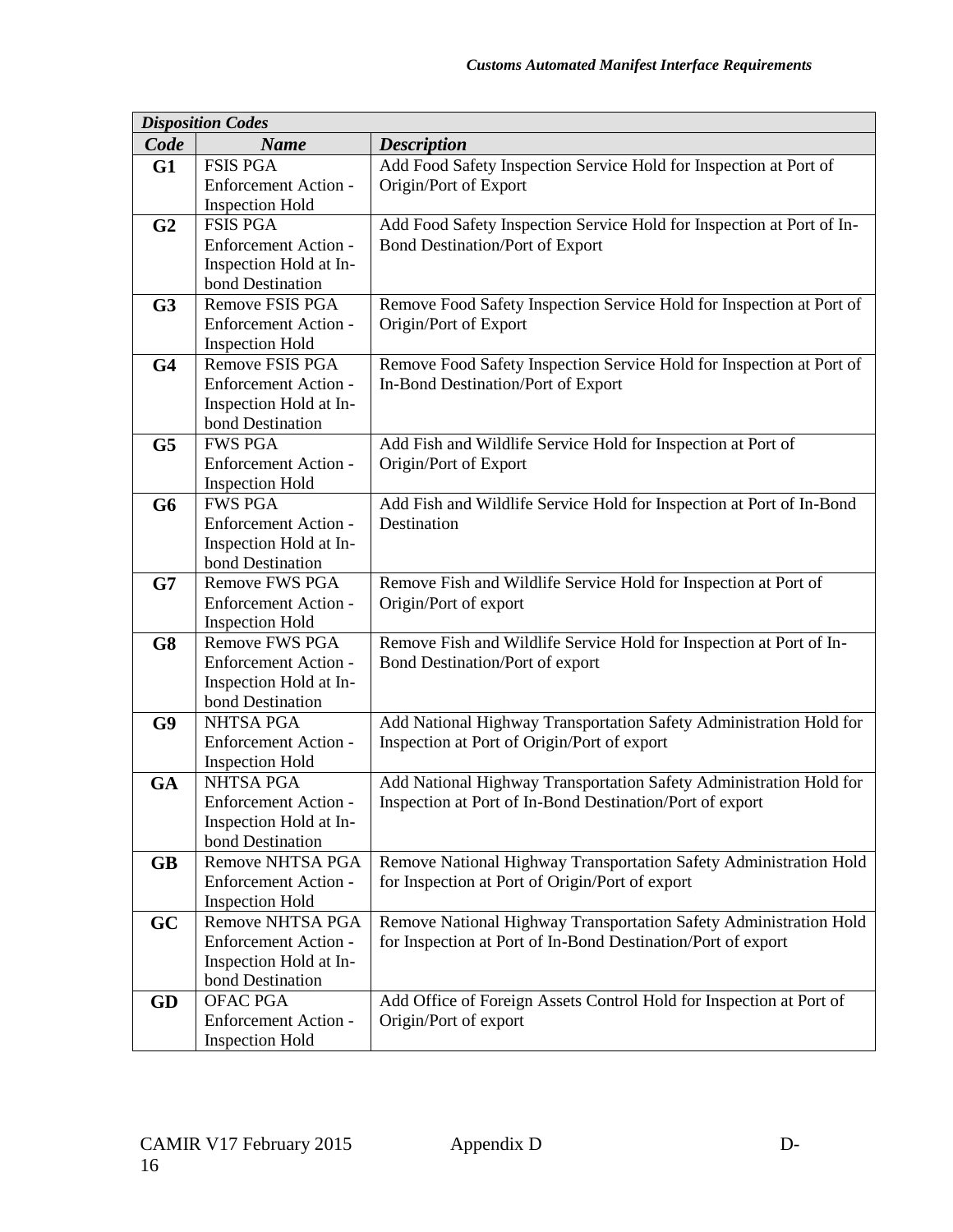|           | <b>Disposition Codes</b>                              |                                                                     |
|-----------|-------------------------------------------------------|---------------------------------------------------------------------|
| Code      | <b>Name</b>                                           | <b>Description</b>                                                  |
| <b>GE</b> | <b>OFAC PGA</b>                                       | Add Office of Foreign Assets Control Hold for Inspection at Port of |
|           | <b>Enforcement Action -</b>                           | In-Bond Destination/Port of export                                  |
|           | Inspection Hold at In-                                |                                                                     |
|           | bond Destination                                      |                                                                     |
| <b>GF</b> | Remove OFAC PGA                                       | Remove Office of Foreign Assets Control Hold for Inspection at Port |
|           | Enforcement Action -                                  | of Origin/Port of export                                            |
|           | <b>Inspection Hold</b>                                |                                                                     |
| GG        | Remove OFAC PGA                                       | Remove Office of Foreign Assets Control Hold for Inspection at Port |
|           | <b>Enforcement Action -</b>                           | of In-Bond Destination/Port of export                               |
|           | Inspection Hold at In-                                |                                                                     |
|           | bond Destination                                      |                                                                     |
| <b>GH</b> | <b>TTB PGA</b>                                        | Add Alcohol and Tobacco Tax and Trade Bureau Hold for Inspection    |
|           | <b>Enforcement Action -</b><br><b>Inspection Hold</b> | at Port of Origin/Port of export                                    |
| <b>GI</b> | <b>TTB PGA</b>                                        | Add Alcohol and Tobacco Tax and Trade Bureau Hold for Inspection    |
|           | <b>Enforcement Action -</b>                           | at Port of In-Bond Destination/Port of export                       |
|           | Inspection Hold at In-                                |                                                                     |
|           | bond Destination                                      |                                                                     |
| <b>GJ</b> | <b>Remove TTB PGA</b>                                 | Remove Alcohol and Tobacco Tax and Trade Bureau Hold for            |
|           | Enforcement Action -                                  | Inspection at Port of Origin/Port of export                         |
|           | <b>Inspection Hold</b>                                |                                                                     |
| <b>GK</b> | <b>Remove TTB PGA</b>                                 | Remove Alcohol and Tobacco Tax and Trade Bureau Hold for            |
|           | <b>Enforcement Action -</b>                           | Inspection at Port of In-Bond Destination/Port of export            |
|           | Inspection Hold at In-                                |                                                                     |
|           | bond Destination                                      |                                                                     |
| GL        | <b>USCG PGA</b>                                       | Add U.S. Coast Guard Hold for Inspection at Port of Origin/Port of  |
|           | Enforcement Action -                                  | export                                                              |
|           | <b>Inspection Hold</b>                                |                                                                     |
| <b>GM</b> | <b>USCG PGA</b>                                       | Add U.S. Coast Guard Hold for Inspection at Port of In-Bond         |
|           | Enforcement Action -                                  | Destination/Port of export                                          |
|           | Inspection Hold at In-                                |                                                                     |
|           | bond Destination                                      |                                                                     |
| <b>GN</b> | Remove USCG PGA                                       | Remove U.S. Coast Guard Hold for Inspection at Port of Origin/Port  |
|           | Enforcement Action -                                  | of export                                                           |
| GO        | <b>Inspection Hold</b><br>Remove USCG PGA             | Remove U.S. Coast Guard Hold for Inspection at Port of In-Bond      |
|           | <b>Enforcement Action -</b>                           | Destination/Port of export                                          |
|           | Inspection Hold at In-                                |                                                                     |
|           | bond Destination                                      |                                                                     |
| <b>GP</b> | <b>APHIS PGA</b>                                      | Add Animal and Plant Health Inspection Service Hold for Denied      |
|           | Enforcement Action -                                  | Entry at Port of Origin/Port of export                              |
|           | Denied Entry Hold                                     |                                                                     |
| GQ        | <b>APHIS PGA</b>                                      | Add Animal and Plant Health Inspection Service Hold for Denied      |
|           | Enforcement Action-                                   | Entry at Port of In-Bond Destination/Port of export                 |
|           | Denied Entry Hold at                                  |                                                                     |
|           | <b>In-bond Destination</b>                            |                                                                     |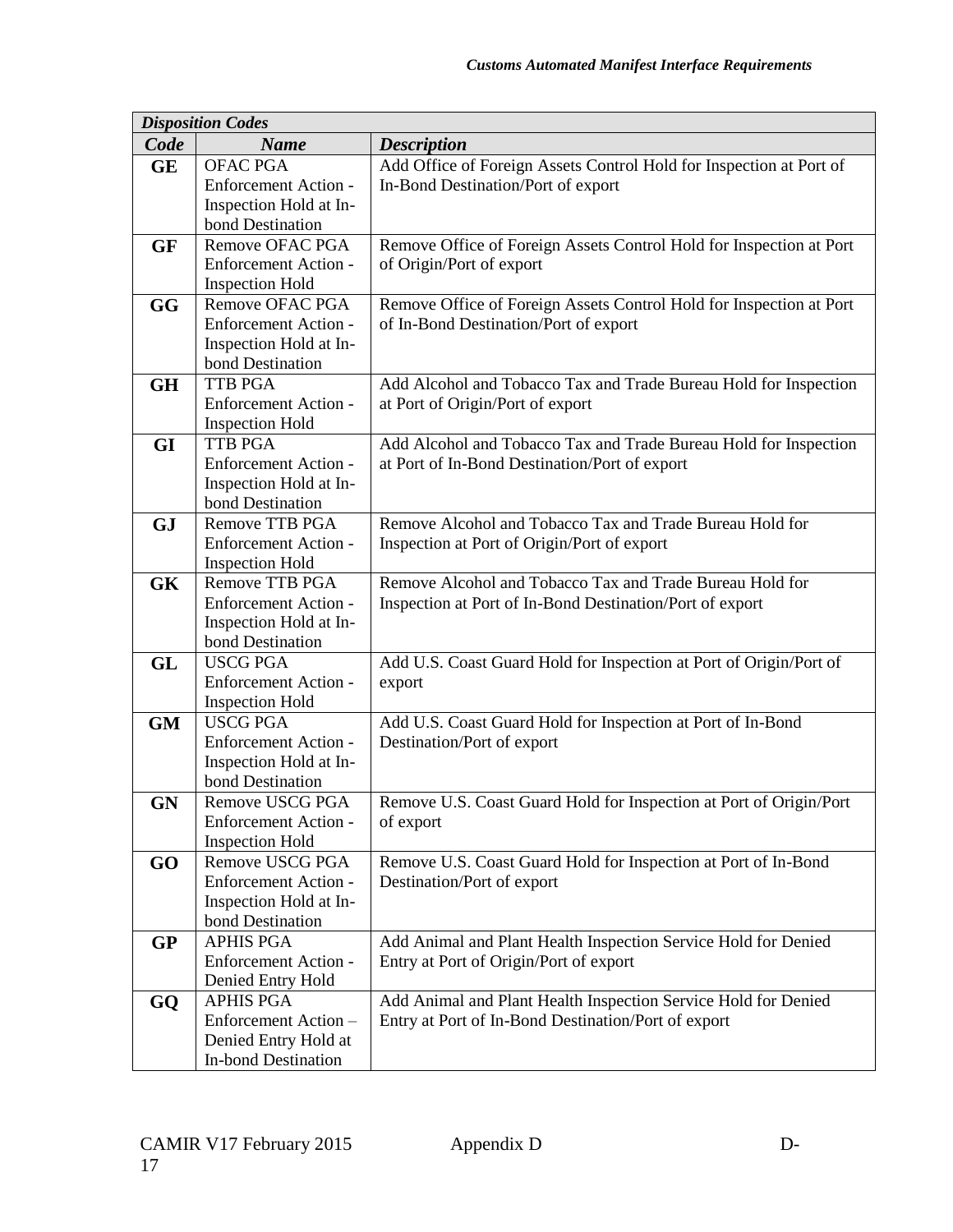|                | <b>Disposition Codes</b>    |                                                                      |
|----------------|-----------------------------|----------------------------------------------------------------------|
| Code           | <b>Name</b>                 | <b>Description</b>                                                   |
| <b>GR</b>      | <b>Remove APHIS PGA</b>     | Remove Animal and Plant Health Inspection Service Hold for Denied    |
|                | <b>Enforcement Action -</b> | Entry at Port of Origin/Port of export                               |
|                | Denied Entry Hold           |                                                                      |
| <b>GS</b>      | <b>Remove APHIS PGA</b>     | Remove Animal and Plant Health Inspection Service Hold for Denied    |
|                | Enforcement Action -        | Entry at Port of In-bond Destination/Port of export                  |
|                | Denied Entry Hold at        |                                                                      |
|                | <b>In-bond Destination</b>  |                                                                      |
| <b>GT</b>      | <b>EPA PGA</b>              | Add U.S. Environmental Protection Agency Hold for Denied Entry at    |
|                | <b>Enforcement Action -</b> | Port of Origin/Port of export                                        |
|                | Denied Entry Hold           |                                                                      |
| GU             | <b>EPA PGA</b>              | Add U.S. Environmental Protection Agency Hold for Denied Entry at    |
|                | Enforcement Action-         | Port of In-Bond Destination/Port of export                           |
|                | Denied Entry Hold at        |                                                                      |
|                | <b>In-bond Destination</b>  |                                                                      |
| GV             | Remove EPA PGA              | Remove U.S. Environmental Protection Agency Hold for Denied          |
|                | <b>Enforcement Action -</b> | Entry at Port of Origin/Port of export                               |
|                | Denied Entry Hold           |                                                                      |
| <b>GX</b>      | Remove EPA PGA              | Remove U.S. Environmental Protection Agency Hold for Denied          |
|                | Enforcement Action -        | Entry at Port of In-bond Destination/Port of export                  |
|                | Denied Entry Hold at        |                                                                      |
|                | <b>In-bond Destination</b>  |                                                                      |
| <b>GY</b>      | <b>FDA PGA</b>              | Add U.S. Food and Drug Administration Hold for Denied Entry at       |
|                | Enforcement Action -        | Port of Origin/Port of export                                        |
|                | Denied Entry Hold           |                                                                      |
| GZ             | <b>FDA PGA</b>              | Add U.S. Food and Drug Administration Hold for Denied Entry at       |
|                | Enforcement Action-         | Port of In-Bond Destination/Port of export                           |
|                | Denied Entry Hold at        |                                                                      |
|                | <b>In-bond Destination</b>  |                                                                      |
| H <sub>0</sub> | Remove FDA PGA              | Remove U.S. Food and Drug Administration Hold for Denied Entry at    |
|                | <b>Enforcement Action -</b> | Port of Origin/Port of export                                        |
|                | Denied Entry Hold           |                                                                      |
| H1             | Remove FDA PGA              | Remove U. S. Food and Drug Administration Hold for Denied Entry at   |
|                | Enforcement Action -        | Port of In-bond Destination/Port of export                           |
|                | Denied Entry Hold at        |                                                                      |
|                | <b>In-bond Destination</b>  |                                                                      |
| H2             | <b>FSIS PGA</b>             | Add Food Safety and Inspection Service Hold for Denied Entry at Port |
|                | Enforcement Action -        | of Origin/Port of export                                             |
|                | Denied Entry Hold           |                                                                      |
| H3             | <b>FSIS PGA</b>             | Add Food Safety and Inspection Service Agency Hold for Denied        |
|                | Enforcement Action-         | Entry at Port of In-Bond Destination/Port of export                  |
|                | Denied Entry Hold at        |                                                                      |
|                | <b>In-bond Destination</b>  |                                                                      |
| <b>H4</b>      | Remove FSIS PGA             | Remove Food Safety and Inspection Service Hold for Denied Entry at   |
|                | Enforcement Action -        | Port of Origin/Port of export                                        |
|                | Denied Entry Hold           |                                                                      |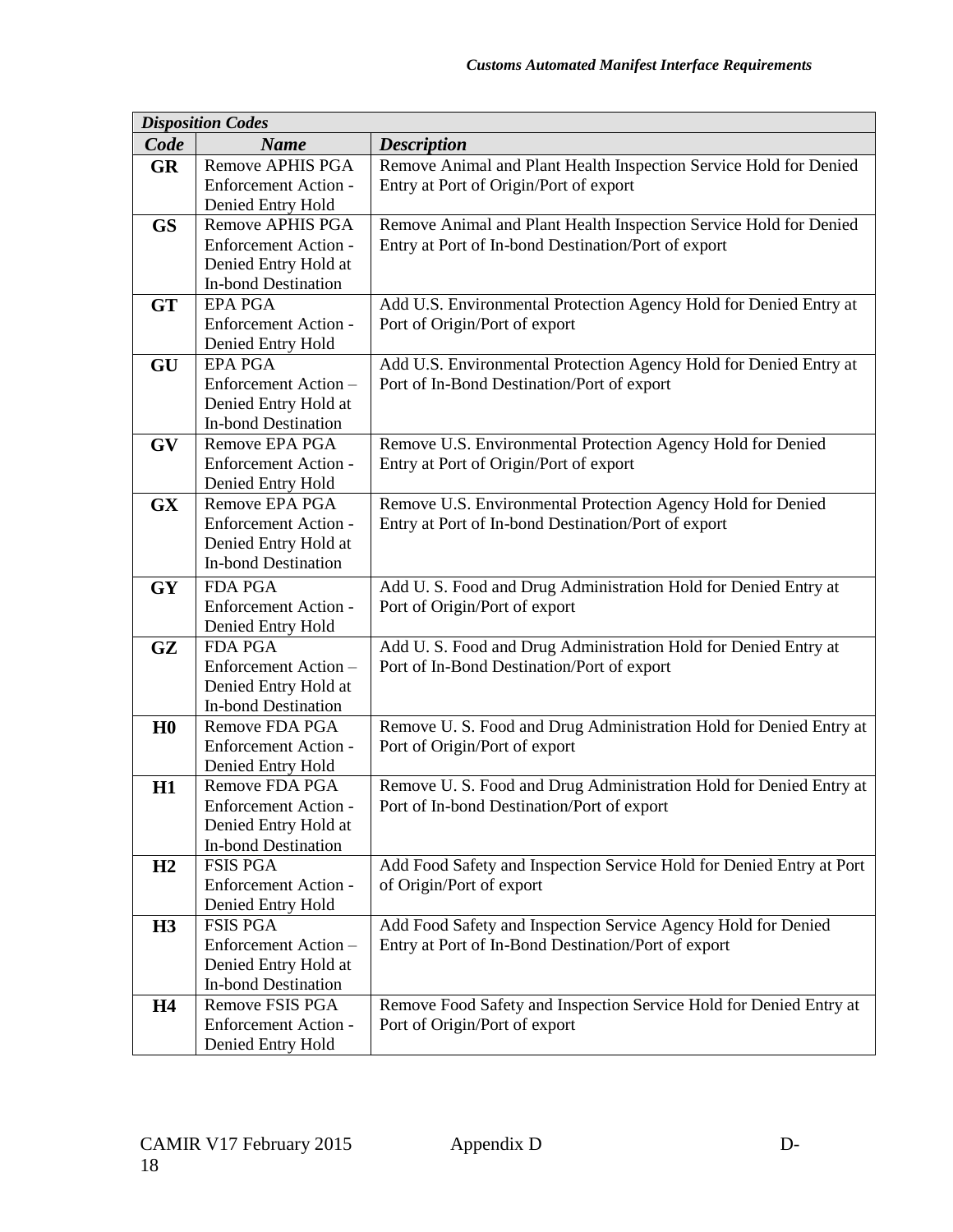|                        | <b>Disposition Codes</b>                           |                                                                       |
|------------------------|----------------------------------------------------|-----------------------------------------------------------------------|
| Code                   | <b>Name</b>                                        | <b>Description</b>                                                    |
| H <sub>5</sub>         | <b>Remove FSIS PGA</b>                             | Remove Food Safety and Inspection Service Hold for Denied Entry at    |
|                        | <b>Enforcement Action -</b>                        | Port of In-bond Destination/Port of export                            |
|                        | Denied Entry Hold at                               |                                                                       |
|                        | <b>In-bond Destination</b>                         |                                                                       |
| <b>H6</b>              | <b>FWS PGA</b>                                     | Add U.S. Fish and Wildlife Service Hold for Denied Entry at Port of   |
|                        | <b>Enforcement Action -</b>                        | Origin/Port of export                                                 |
|                        | Denied Entry Hold                                  |                                                                       |
| H7                     | <b>FWS PGA</b>                                     | Add U.S. Fish and Wildlife Service Hold for Denied Entry at Port of   |
|                        | Enforcement Action -                               | In-Bond Destination/Port of export                                    |
|                        | Denied Entry Hold at                               |                                                                       |
|                        | <b>In-bond Destination</b>                         |                                                                       |
| <b>H8</b>              | <b>Remove FWS PGA</b>                              | Remove U.S. Fish and Wildlife Service Hold for Denied Entry at Port   |
|                        | <b>Enforcement Action -</b>                        | of Origin/Port of export                                              |
|                        | Denied Entry Hold                                  |                                                                       |
| H9                     | <b>Remove FWS PGA</b>                              | Remove U.S. Fish and Wildlife Service Hold for Denied Entry at Port   |
|                        | <b>Enforcement Action -</b>                        | of In-bond Destination/Port of export                                 |
|                        | Denied Entry Hold at                               |                                                                       |
|                        | <b>In-bond Destination</b>                         |                                                                       |
| HA                     | <b>NHTSA PGA</b>                                   | Add National Highway Traffic Safety Administration Hold for Denied    |
|                        | Enforcement Action -                               | Entry at Port of Origin/Port of export                                |
|                        | Denied Entry Hold                                  |                                                                       |
| $\mathbf{H}\mathbf{B}$ | <b>NHTSA PGA</b>                                   | Add National Highway Traffic Safety Administration Hold for Denied    |
|                        | Enforcement Action -                               | Entry at Port of In-Bond Destination/Port of export                   |
|                        | Denied Entry Hold at<br><b>In-bond Destination</b> |                                                                       |
| HC                     | Remove NHTSA PGA                                   | Remove National Highway Traffic Safety Administration Hold for        |
|                        | <b>Enforcement Action -</b>                        | Denied Entry at Port of Origin/Port of export                         |
|                        | Denied Entry Hold                                  |                                                                       |
| HD                     | <b>Remove NHTSA PGA</b>                            | Remove National Highway Traffic Safety Administration Hold for        |
|                        | Enforcement Action -                               | Denied Entry at Port of In-bond Destination/Port of export            |
|                        | Denied Entry Hold at                               |                                                                       |
|                        | <b>In-bond Destination</b>                         |                                                                       |
| HE                     | OFAC PGA                                           | Add Office of Foreign Assets Control Hold for Denied Entry at Port of |
|                        | Enforcement Action -                               | Origin/Port of export                                                 |
|                        | Denied Entry Hold                                  |                                                                       |
| HF                     | <b>OFAC PGA</b>                                    | Add Office of Foreign Assets Control Hold for Denied Entry at Port of |
|                        | Enforcement Action-                                | In-Bond Destination/Port of export                                    |
|                        | Denied Entry Hold at                               |                                                                       |
|                        | <b>In-bond Destination</b>                         |                                                                       |
| <b>HG</b>              | Remove OFAC PGA                                    | Remove Office of Foreign Assets Control Hold for Denied Entry at      |
|                        | Enforcement Action -                               | Port of Origin/Port of export                                         |
|                        | Denied Entry Hold                                  |                                                                       |
| <b>HH</b>              | Remove OFAC PGA                                    | Remove Office of Foreign Assets Control Hold for Denied Entry at      |
|                        | Enforcement Action -                               | Port of In-bond Destination/Port of export                            |
|                        | Denied Entry Hold at                               |                                                                       |
|                        | <b>In-bond Destination</b>                         |                                                                       |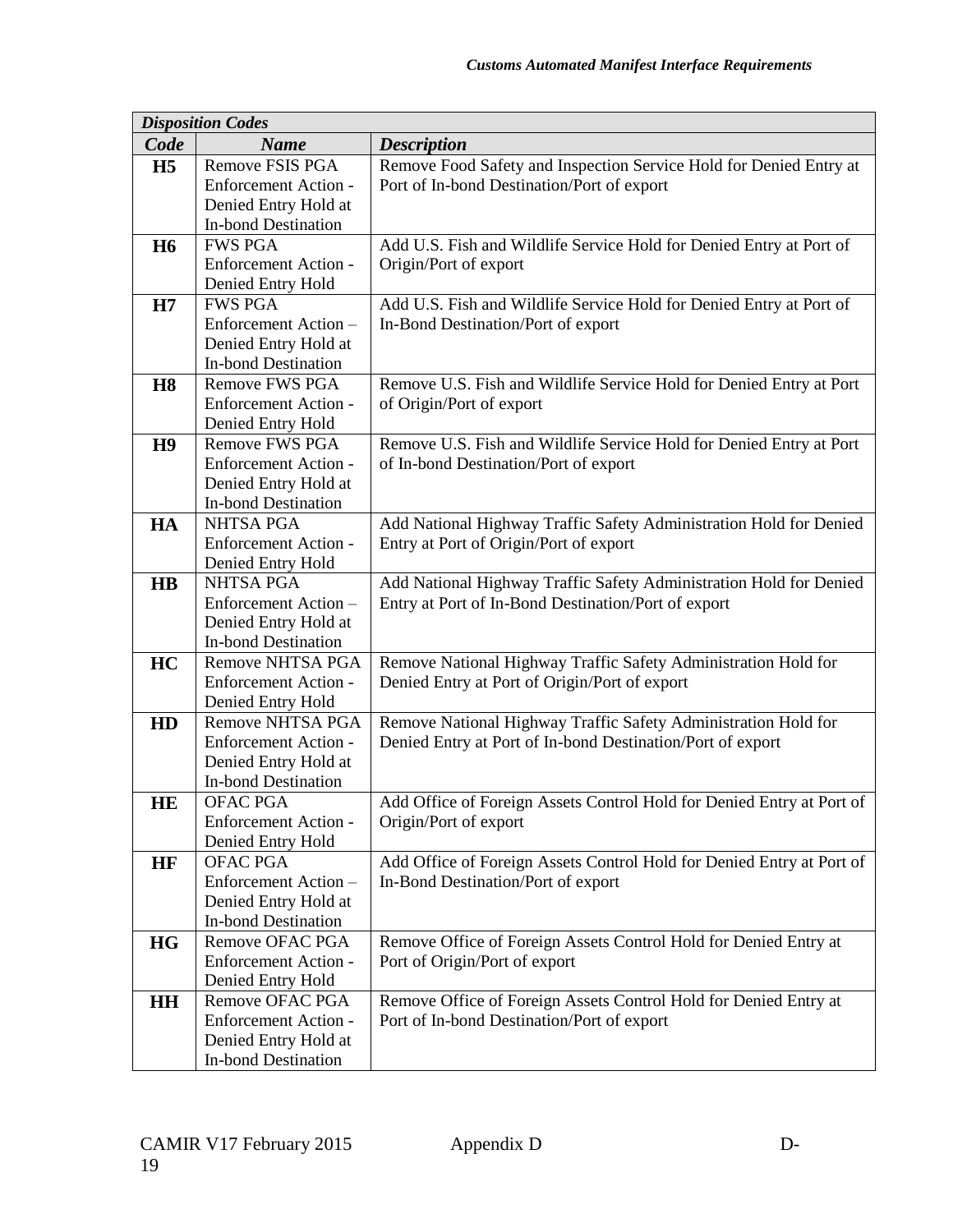|           | <b>Disposition Codes</b>    |                                                                      |
|-----------|-----------------------------|----------------------------------------------------------------------|
| Code      | <b>Name</b>                 | <b>Description</b>                                                   |
| H I       | <b>TTB PGA</b>              | Add Alcohol and Tobacco Tax and Trade Bureau Hold for Denied         |
|           | <b>Enforcement Action -</b> | Entry at Port of Origin/Port of export                               |
|           | Denied Entry Hold           |                                                                      |
| HJ        | <b>TTB PGA</b>              | Add Alcohol and Tobacco Tax and Trade Bureau Hold for Denied         |
|           | Enforcement Action-         | Entry at Port of In-Bond Destination/Port of export                  |
|           | Denied Entry Hold at        |                                                                      |
|           | <b>In-bond Destination</b>  |                                                                      |
| <b>HK</b> | <b>Remove TTB PGA</b>       | Remove Alcohol and Tobacco Tax and Trade Bureau Hold for Denied      |
|           | <b>Enforcement Action -</b> | Entry at Port of Origin/Port of export                               |
|           | Denied Entry Hold           |                                                                      |
| HL        | <b>Remove TTB PGA</b>       | Remove Alcohol and Tobacco Tax and Trade Bureau Hold for Denied      |
|           | Enforcement Action -        | Entry at Port of In-bond Destination/Port of export                  |
|           | Denied Entry Hold at        |                                                                      |
|           | <b>In-bond Destination</b>  |                                                                      |
| HM        | <b>USCG PGA</b>             | Add U.S. Coast Guard Hold for Denied Entry at Port of Origin/Port of |
|           | Enforcement Action -        | export                                                               |
|           | Denied Entry Hold           |                                                                      |
| <b>HN</b> | <b>USCG PGA</b>             | Add U.S. Coast Guard Hold for Denied Entry at Port of In-Bond        |
|           | Enforcement Action-         | Destination/Port of export                                           |
|           | Denied Entry Hold at        |                                                                      |
|           | <b>In-bond Destination</b>  |                                                                      |
| HO        | Remove USCG PGA             | Remove U.S. Coast Guard Hold for Denied Entry at Port of             |
|           | Enforcement Action -        | Origin/Port of export                                                |
|           | Denied Entry Hold           |                                                                      |
| HP        | Remove USCG PGA             | Remove U.S. Coast Guard Hold for Denied Entry at Port of In-bond     |
|           | Enforcement Action -        | Destination/Port of export                                           |
|           | Denied Entry Hold at        |                                                                      |
|           | <b>In-bond Destination</b>  |                                                                      |
| HQ        | <b>CDC PGA</b>              | Add Center for Disease Control and Prevention Hold for Inspection at |
|           | Enforcement Action -        | Port of Origin/Port of export                                        |
|           | <b>Inspection Hold</b>      |                                                                      |
| <b>HR</b> | <b>CDC PGA</b>              | Add Center for Disease Control and Prevention Hold for Inspection at |
|           | Enforcement Action -        | Port of In-Bond Destination                                          |
|           | Inspection Hold at In-      |                                                                      |
|           | bond Destination            |                                                                      |
| <b>HS</b> | Remove CDC PGA              | Remove Center for Disease Control and Prevention Hold for            |
|           | Enforcement Action -        | Inspection at Port of Origin/Port of export                          |
|           | <b>Inspection Hold</b>      |                                                                      |
| <b>HT</b> | Remove CDC PGA              | Remove Center for Disease Control and Prevention Hold for            |
|           | Enforcement Action -        | Inspection at Port of In-Bond Destination/Port of export             |
|           | Inspection Hold at In-      |                                                                      |
|           | bond Destination            |                                                                      |
| HU        | <b>CPSC PGA</b>             | Add Consumer Products Safety Commission Hold for Inspection at       |
|           | Enforcement Action -        | Port of Origin/Port of export                                        |
|           | <b>Inspection Hold</b>      |                                                                      |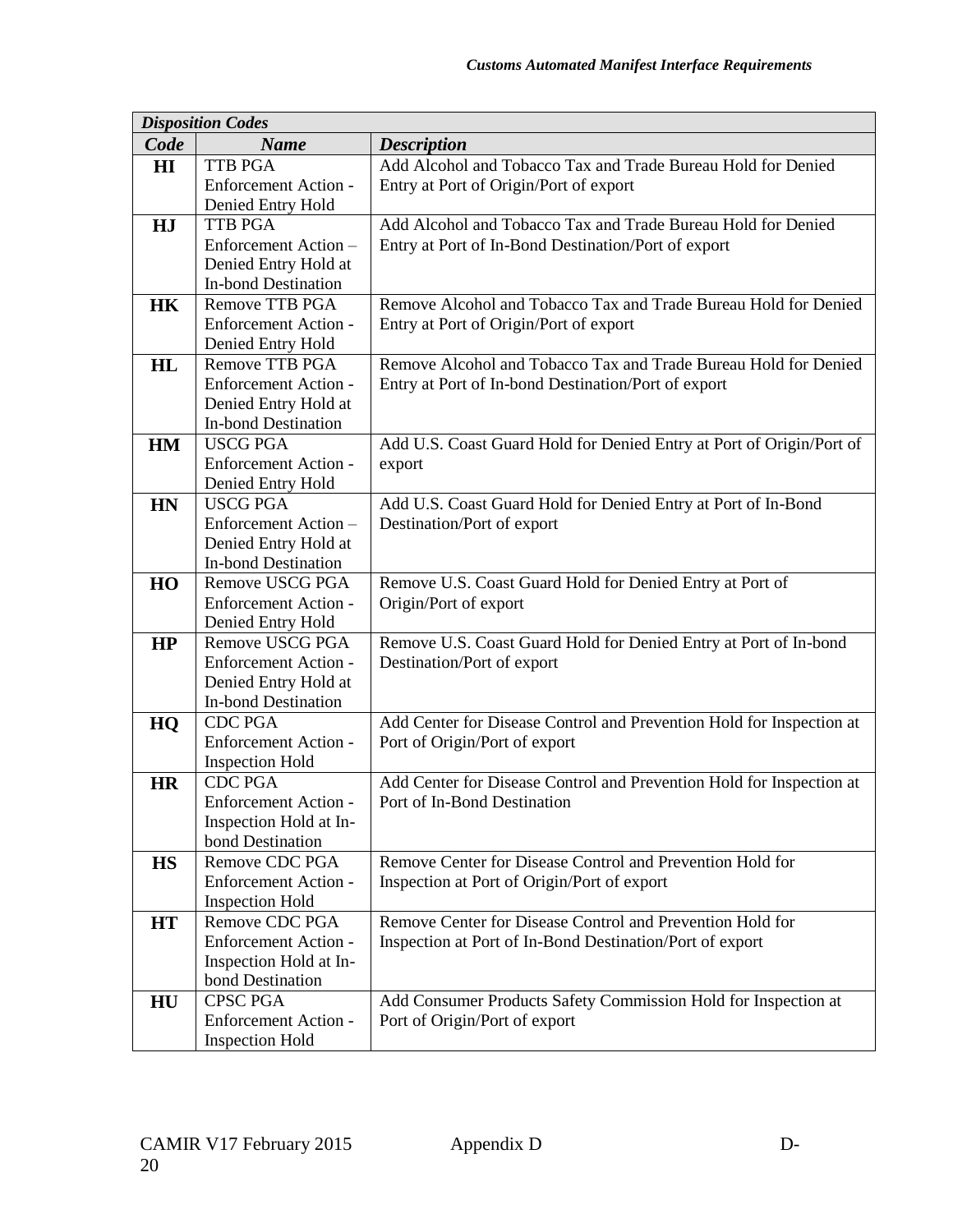|           | <b>Disposition Codes</b>                 |                                                                    |
|-----------|------------------------------------------|--------------------------------------------------------------------|
| Code      | <b>Name</b>                              | <b>Description</b>                                                 |
| <b>HV</b> | <b>CPSC PGA</b>                          | Add Consumer Products Safety Commission Hold for Inspection at     |
|           | Enforcement Action -                     | Port of In-Bond Destination/Port of export                         |
|           | Inspection Hold at In-                   |                                                                    |
|           | bond Destination                         |                                                                    |
| <b>HX</b> | Remove CPSC PGA                          | Remove Consumer Products Safety Commission Hold for Inspection     |
|           | Enforcement Action -                     | at Port of Origin/Port of export                                   |
|           | <b>Inspection Hold</b>                   |                                                                    |
| <b>HY</b> | Remove CPSC PGA                          | Remove Consumer Products Safety Commission Hold for Inspection     |
|           | <b>Enforcement Action -</b>              | at Port of In-Bond Destination/Port of export                      |
|           | Inspection Hold at In-                   |                                                                    |
|           | bond Destination                         |                                                                    |
| HZ        | <b>DEA PGA</b>                           | Add Drug Enforcement Administration Hold for Inspection at Port of |
|           | <b>Enforcement Action -</b>              | Origin/Port of export                                              |
|           | <b>Inspection Hold</b>                   |                                                                    |
| <b>I0</b> | <b>DEA PGA</b>                           | Add Drug Enforcement Administration Hold for Inspection at Port of |
|           | <b>Enforcement Action -</b>              | In-Bond Destination/Port of export                                 |
|           | Inspection Hold at In-                   |                                                                    |
|           | bond Destination                         |                                                                    |
| I1        | Remove DEA PGA                           | Remove Drug Enforcement Administration Hold for Inspection at Port |
|           | <b>Enforcement Action -</b>              | of Origin/Port of export                                           |
|           | <b>Inspection Hold</b><br>Remove DEA PGA | Remove Drug Enforcement Administration Hold for Inspection at Port |
| I2        | <b>Enforcement Action -</b>              |                                                                    |
|           | Inspection Hold at In-                   | of In-Bond Destination/Port of export                              |
|           | bond Destination                         |                                                                    |
| <b>I3</b> | <b>CBP PGA</b>                           | Add CBP placed PGA Hold for Inspection at Port of Origin/Port of   |
|           | Enforcement Action -                     | export                                                             |
|           | <b>Inspection Hold</b>                   |                                                                    |
| <b>I4</b> | <b>CBP PGA</b>                           | Add CBP placed PGA Hold for Inspection at Port of In-Bond          |
|           | Enforcement Action -                     | Destination/Port of export                                         |
|           | Inspection Hold at In-                   |                                                                    |
|           | bond Destination                         |                                                                    |
| I5        | Remove CBP PGA                           | Remove CBP placed PGA Hold for Inspection at Port of Origin/Port   |
|           | <b>Enforcement Action -</b>              | of export                                                          |
|           | <b>Inspection Hold</b>                   |                                                                    |
| <b>I6</b> | Remove CBP PGA                           | Remove CBP placed PGA Hold for Inspection at Port of In-Bond       |
|           | <b>Enforcement Action -</b>              | Destination/Port of export                                         |
|           | Inspection Hold at In-                   |                                                                    |
|           | bond Destination                         |                                                                    |
| I7        | AMS PGA                                  | Add Agricultural Marketing Services Hold for Corrective Action at  |
|           | <b>Enforcement Action -</b>              | Port of Origin/Port of export                                      |
|           | <b>Corrective Action</b>                 |                                                                    |
|           | Hold                                     |                                                                    |
| <b>I8</b> | AMS PGA                                  | Add Agricultural Marketing Services Hold for Corrective Action at  |
|           | Enforcement Action-                      | Port of In-Bond Destination                                        |
|           | <b>Corrective Action</b>                 |                                                                    |
|           | Hold at In-bond                          |                                                                    |
|           | Destination                              |                                                                    |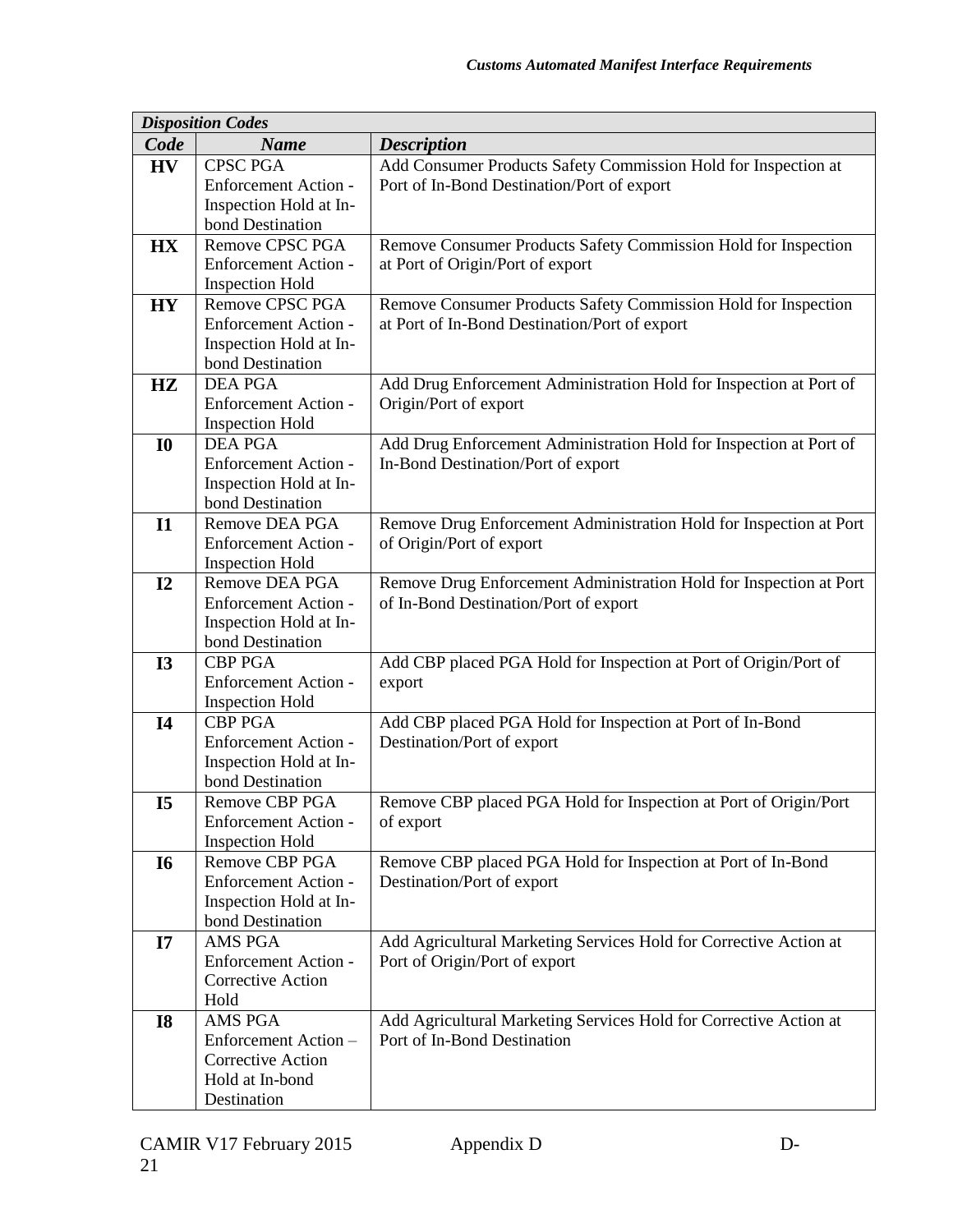|              | <b>Disposition Codes</b>                         |                                                                    |
|--------------|--------------------------------------------------|--------------------------------------------------------------------|
| Code         | <b>Name</b>                                      | <b>Description</b>                                                 |
| <b>I9</b>    | <b>Remove AMS PGA</b>                            | Remove Agricultural Marketing Services Hold for Corrective Action  |
|              | Enforcement Action -                             | at Port of Origin/Port of export                                   |
|              | Corrective Action                                |                                                                    |
|              | Hold                                             |                                                                    |
| IA           | Remove AMS PGA                                   | Remove Agricultural Marketing Services Hold for Corrective Action  |
|              | <b>Enforcement Action -</b>                      | at Port of In-bond Destination/Port of export                      |
|              | <b>Corrective Action</b>                         |                                                                    |
|              | Hold at In-bond                                  |                                                                    |
|              | Destination                                      |                                                                    |
| IB           | <b>APHIS PGA</b>                                 | Add Animal Plant Health Inspection Services Hold for Corrective    |
|              | Enforcement Action -                             | Action Required at Port of Origin/Port of export                   |
|              | <b>Corrective Action</b>                         |                                                                    |
|              | Hold                                             |                                                                    |
| IC           | <b>APHIS PGA</b>                                 | Add Animal Plant Health Inspection Services Hold for Corrective    |
|              | Enforcement Action -                             | Action at Port of In-Bond Destination/Port of export               |
|              | <b>Corrective Action</b>                         |                                                                    |
|              | Hold at In-bond                                  |                                                                    |
|              | Destination                                      |                                                                    |
| ID           | <b>Remove APHIS PGA</b>                          | Remove Animal Plant Health Inspection Services Hold for Corrective |
|              | Enforcement Action -<br><b>Corrective Action</b> | Action at Port of Origin/Port of export                            |
|              | Hold                                             |                                                                    |
| IE           | <b>Remove APHIS PGA</b>                          | Remove Animal Plant Health Inspection Services Hold for Corrective |
|              | <b>Enforcement Action -</b>                      | Action at Port of In-Bond Destination/Port of export               |
|              | <b>Corrective Action</b>                         |                                                                    |
|              | Hold at In-bond                                  |                                                                    |
|              | Destination                                      |                                                                    |
| IF           | <b>EPA PGA</b>                                   | Add Environmental Protection Agency Hold for Corrective Action at  |
|              | <b>Enforcement Action -</b>                      | Port of Origin/Port of export                                      |
|              | Corrective Action                                |                                                                    |
|              | Hold                                             |                                                                    |
| <b>IG</b>    | <b>EPA PGA</b>                                   | Add Environmental Protection Agency Hold for Corrective Action at  |
|              | Enforcement Action -                             | Port of In-Bond Destination/Port of export                         |
|              | <b>Corrective Action</b>                         |                                                                    |
|              | Hold at In-bond                                  |                                                                    |
|              | Destination                                      |                                                                    |
| <b>IH</b>    | Remove EPA PGA                                   | Remove Environmental Protection Agency Hold for Corrective Action  |
|              | <b>Enforcement Action -</b>                      | at Port of Origin/Port of export                                   |
|              | <b>Corrective Action</b>                         |                                                                    |
|              | Hold                                             |                                                                    |
| $\mathbf{I}$ | Remove EPA PGA                                   | Remove Environmental Protection Agency Hold for Corrective Action  |
|              | <b>Enforcement Action -</b>                      | at Port of In-Bond Destination/Port of export                      |
|              | Corrective Action                                |                                                                    |
|              | Hold at In-bond                                  |                                                                    |
|              | Destination                                      |                                                                    |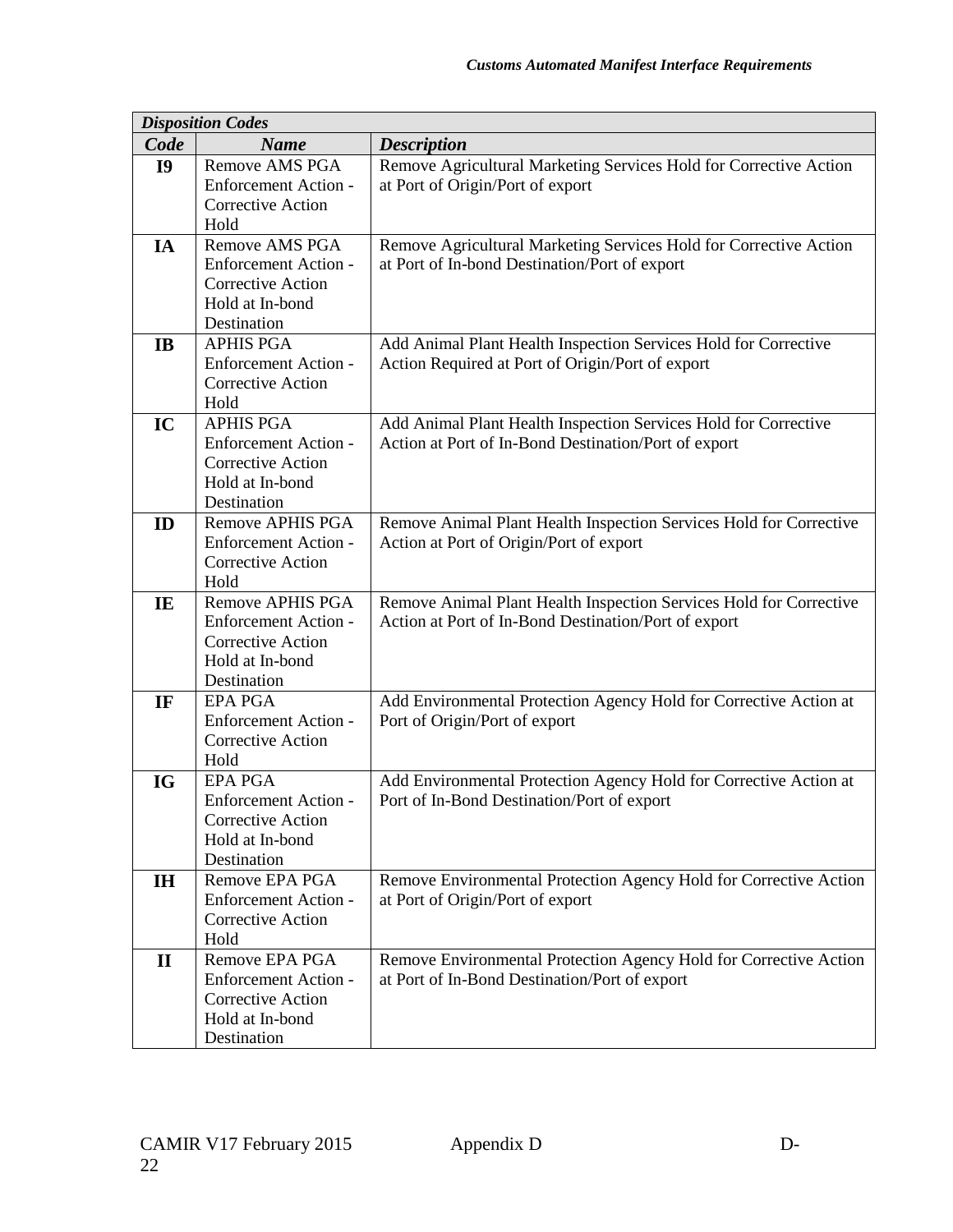|              | <b>Disposition Codes</b>                         |                                                                                                                 |
|--------------|--------------------------------------------------|-----------------------------------------------------------------------------------------------------------------|
| Code         | <b>Name</b>                                      | <b>Description</b>                                                                                              |
| IJ           | <b>FDA PGA</b>                                   | Add Food and Drug Administration Hold for Corrective Action at Port                                             |
|              | Enforcement Action -<br><b>Corrective Action</b> | of Origin/Port of export                                                                                        |
|              | Hold                                             |                                                                                                                 |
| IK           | <b>FDA PGA</b>                                   | Add Food and Drug Administration Hold for Corrective Action at Port                                             |
|              | Enforcement Action -                             | of In-Bond Destination/Port of export                                                                           |
|              | <b>Corrective Action</b>                         |                                                                                                                 |
|              | Hold at In-bond                                  |                                                                                                                 |
|              | Destination                                      |                                                                                                                 |
| $\mathbf{L}$ | Remove FDA PGA                                   | Remove Food and Drug Administration Hold for Corrective Action at                                               |
|              | Enforcement Action -                             | Port of Origin/Port of export                                                                                   |
|              | Corrective Action                                |                                                                                                                 |
|              | Hold                                             |                                                                                                                 |
| IM           | Remove FDA PGA<br>Enforcement Action -           | Remove Food and Drug Administration Hold for Corrective Action at<br>Port of In-Bond Destination/Port of export |
|              | <b>Corrective Action</b>                         |                                                                                                                 |
|              | Hold at In-bond                                  |                                                                                                                 |
|              | Destination                                      |                                                                                                                 |
| IN           | <b>FSIS PGA</b>                                  | Add Food Safety Inspection Service Hold for Corrective Action at                                                |
|              | Enforcement Action -                             | Port of Origin/Port of export                                                                                   |
|              | Corrective Action                                |                                                                                                                 |
|              | Hold                                             |                                                                                                                 |
| <b>IO</b>    | <b>FSIS PGA</b>                                  | Add Food Safety Inspection Service Hold for Corrective Action at                                                |
|              | Enforcement Action -<br><b>Corrective Action</b> | Port of In-Bond Destination/Port of export                                                                      |
|              | Hold at In-bond                                  |                                                                                                                 |
|              | Destination                                      |                                                                                                                 |
| IP           | Remove FSIS PGA                                  | Remove Food Safety Inspection Service Hold for Corrective Action at                                             |
|              | Enforcement Action -                             | Port of Origin/Port of export                                                                                   |
|              | Corrective Action                                |                                                                                                                 |
|              | Hold                                             |                                                                                                                 |
| IQ           | Remove FSIS PGA                                  | Remove Food Safety Inspection Service Hold for Corrective Action at                                             |
|              | Enforcement Action -                             | Port of In-Bond Destination/Port of export                                                                      |
|              | Corrective Action<br>Hold at In-bond             |                                                                                                                 |
|              | Destination                                      |                                                                                                                 |
| IR           | <b>FWS PGA</b>                                   | Add Fish and Wildlife Service Hold for Corrective Action at Port of                                             |
|              | Enforcement Action -                             | Origin/Port of export                                                                                           |
|              | <b>Corrective Action</b>                         |                                                                                                                 |
|              | Hold                                             |                                                                                                                 |
| <b>IS</b>    | <b>FWS PGA</b>                                   | Add Fish and Wildlife Service Hold for Corrective Action at Port of                                             |
|              | Enforcement Action -                             | In-Bond Destination/Port of export                                                                              |
|              | <b>Corrective Action</b>                         |                                                                                                                 |
|              | Hold at In-bond<br>Destination                   |                                                                                                                 |
|              |                                                  |                                                                                                                 |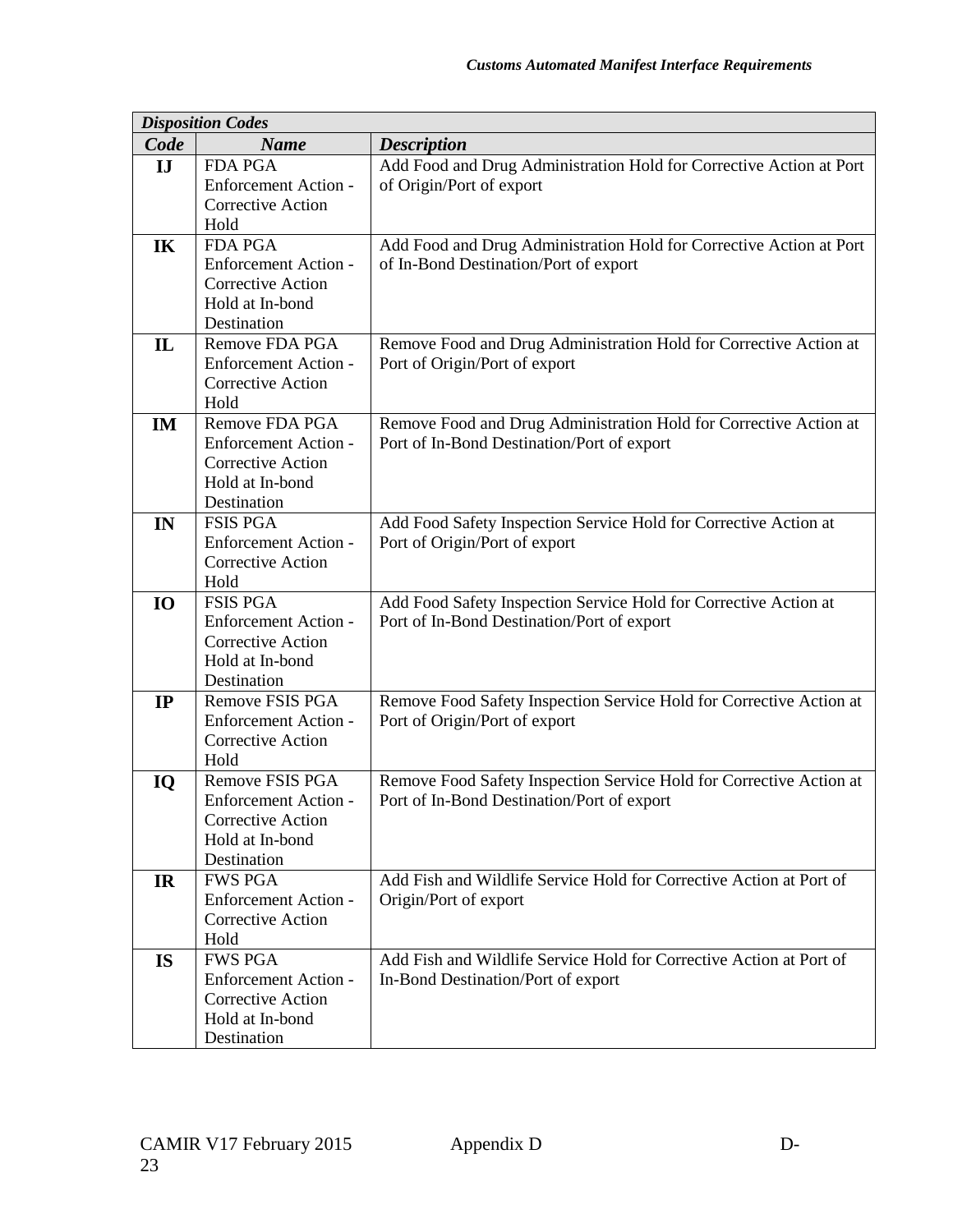| <b>Disposition Codes</b>    |                                                                                                                                                                                                                                                                                                                                                                                                                                                                                                                                                                                                                                                                                                                                                               |  |  |
|-----------------------------|---------------------------------------------------------------------------------------------------------------------------------------------------------------------------------------------------------------------------------------------------------------------------------------------------------------------------------------------------------------------------------------------------------------------------------------------------------------------------------------------------------------------------------------------------------------------------------------------------------------------------------------------------------------------------------------------------------------------------------------------------------------|--|--|
| <b>Name</b>                 | <b>Description</b>                                                                                                                                                                                                                                                                                                                                                                                                                                                                                                                                                                                                                                                                                                                                            |  |  |
| <b>Remove FWS PGA</b>       | Remove Fish and Wildlife Service Hold for Corrective Action at Port                                                                                                                                                                                                                                                                                                                                                                                                                                                                                                                                                                                                                                                                                           |  |  |
| Enforcement Action -        | of Origin/Port of export                                                                                                                                                                                                                                                                                                                                                                                                                                                                                                                                                                                                                                                                                                                                      |  |  |
| <b>Corrective Action</b>    |                                                                                                                                                                                                                                                                                                                                                                                                                                                                                                                                                                                                                                                                                                                                                               |  |  |
| Hold                        |                                                                                                                                                                                                                                                                                                                                                                                                                                                                                                                                                                                                                                                                                                                                                               |  |  |
|                             | Remove Fish and Wildlife Service Hold for Corrective Action at Port                                                                                                                                                                                                                                                                                                                                                                                                                                                                                                                                                                                                                                                                                           |  |  |
| <b>Enforcement Action -</b> | of In-Bond Destination/Port of export                                                                                                                                                                                                                                                                                                                                                                                                                                                                                                                                                                                                                                                                                                                         |  |  |
|                             |                                                                                                                                                                                                                                                                                                                                                                                                                                                                                                                                                                                                                                                                                                                                                               |  |  |
|                             |                                                                                                                                                                                                                                                                                                                                                                                                                                                                                                                                                                                                                                                                                                                                                               |  |  |
|                             |                                                                                                                                                                                                                                                                                                                                                                                                                                                                                                                                                                                                                                                                                                                                                               |  |  |
|                             | Add National Highway Transportation Safety Administration Hold for                                                                                                                                                                                                                                                                                                                                                                                                                                                                                                                                                                                                                                                                                            |  |  |
|                             | Corrective Action at Port of Origin/Port of export                                                                                                                                                                                                                                                                                                                                                                                                                                                                                                                                                                                                                                                                                                            |  |  |
|                             |                                                                                                                                                                                                                                                                                                                                                                                                                                                                                                                                                                                                                                                                                                                                                               |  |  |
|                             |                                                                                                                                                                                                                                                                                                                                                                                                                                                                                                                                                                                                                                                                                                                                                               |  |  |
|                             | ITN for export has been approved                                                                                                                                                                                                                                                                                                                                                                                                                                                                                                                                                                                                                                                                                                                              |  |  |
|                             | Add National Highway Transportation Safety Administration Hold for                                                                                                                                                                                                                                                                                                                                                                                                                                                                                                                                                                                                                                                                                            |  |  |
|                             | Corrective Action at Port of In-Bond Destination/Port of export                                                                                                                                                                                                                                                                                                                                                                                                                                                                                                                                                                                                                                                                                               |  |  |
|                             |                                                                                                                                                                                                                                                                                                                                                                                                                                                                                                                                                                                                                                                                                                                                                               |  |  |
|                             |                                                                                                                                                                                                                                                                                                                                                                                                                                                                                                                                                                                                                                                                                                                                                               |  |  |
|                             | Remove National Highway Transportation Safety Administration Hold                                                                                                                                                                                                                                                                                                                                                                                                                                                                                                                                                                                                                                                                                             |  |  |
|                             | for Corrective Action at Port of Origin/Port of export                                                                                                                                                                                                                                                                                                                                                                                                                                                                                                                                                                                                                                                                                                        |  |  |
|                             |                                                                                                                                                                                                                                                                                                                                                                                                                                                                                                                                                                                                                                                                                                                                                               |  |  |
|                             |                                                                                                                                                                                                                                                                                                                                                                                                                                                                                                                                                                                                                                                                                                                                                               |  |  |
|                             | Remove National Highway Transportation Safety Administration Hold                                                                                                                                                                                                                                                                                                                                                                                                                                                                                                                                                                                                                                                                                             |  |  |
|                             | for Corrective Action at Port of In-Bond Destination/Port of export                                                                                                                                                                                                                                                                                                                                                                                                                                                                                                                                                                                                                                                                                           |  |  |
|                             |                                                                                                                                                                                                                                                                                                                                                                                                                                                                                                                                                                                                                                                                                                                                                               |  |  |
| Hold at In-bond             |                                                                                                                                                                                                                                                                                                                                                                                                                                                                                                                                                                                                                                                                                                                                                               |  |  |
| Destination                 |                                                                                                                                                                                                                                                                                                                                                                                                                                                                                                                                                                                                                                                                                                                                                               |  |  |
| OFAC PGA                    | Add Office of Foreign Assets Control Hold for Corrective Action at                                                                                                                                                                                                                                                                                                                                                                                                                                                                                                                                                                                                                                                                                            |  |  |
| <b>Enforcement Action -</b> | Port of Origin/Port of export                                                                                                                                                                                                                                                                                                                                                                                                                                                                                                                                                                                                                                                                                                                                 |  |  |
| Corrective Action           |                                                                                                                                                                                                                                                                                                                                                                                                                                                                                                                                                                                                                                                                                                                                                               |  |  |
| Hold                        |                                                                                                                                                                                                                                                                                                                                                                                                                                                                                                                                                                                                                                                                                                                                                               |  |  |
|                             | Add Office of Foreign Assets Control Hold for Corrective Action at                                                                                                                                                                                                                                                                                                                                                                                                                                                                                                                                                                                                                                                                                            |  |  |
|                             | Port of In-Bond Destination/Port of export                                                                                                                                                                                                                                                                                                                                                                                                                                                                                                                                                                                                                                                                                                                    |  |  |
|                             |                                                                                                                                                                                                                                                                                                                                                                                                                                                                                                                                                                                                                                                                                                                                                               |  |  |
|                             |                                                                                                                                                                                                                                                                                                                                                                                                                                                                                                                                                                                                                                                                                                                                                               |  |  |
|                             |                                                                                                                                                                                                                                                                                                                                                                                                                                                                                                                                                                                                                                                                                                                                                               |  |  |
|                             | Remove Office of Foreign Assets Control Hold for Corrective Action                                                                                                                                                                                                                                                                                                                                                                                                                                                                                                                                                                                                                                                                                            |  |  |
|                             | at Port of Origin/Port of export                                                                                                                                                                                                                                                                                                                                                                                                                                                                                                                                                                                                                                                                                                                              |  |  |
|                             |                                                                                                                                                                                                                                                                                                                                                                                                                                                                                                                                                                                                                                                                                                                                                               |  |  |
|                             | Remove Office of Foreign Assets Control Hold for Corrective Action                                                                                                                                                                                                                                                                                                                                                                                                                                                                                                                                                                                                                                                                                            |  |  |
|                             | at Port of In-Bond Destination/Port of export                                                                                                                                                                                                                                                                                                                                                                                                                                                                                                                                                                                                                                                                                                                 |  |  |
|                             |                                                                                                                                                                                                                                                                                                                                                                                                                                                                                                                                                                                                                                                                                                                                                               |  |  |
|                             |                                                                                                                                                                                                                                                                                                                                                                                                                                                                                                                                                                                                                                                                                                                                                               |  |  |
|                             |                                                                                                                                                                                                                                                                                                                                                                                                                                                                                                                                                                                                                                                                                                                                                               |  |  |
|                             | Remove FWS PGA<br>Corrective Action<br>Hold at In-bond<br>Destination<br><b>NHTSA PGA</b><br><b>Enforcement Action -</b><br><b>Corrective Action</b><br>Hold<br>ITN approved<br><b>NHTSA PGA</b><br>Enforcement Action -<br><b>Corrective Action</b><br>Hold at In-bond<br>Destination<br>Remove NHTSA PGA<br><b>Enforcement Action -</b><br><b>Corrective Action</b><br>Hold<br><b>Remove NHTSA PGA</b><br><b>Enforcement Action -</b><br><b>Corrective Action</b><br><b>OFAC PGA</b><br>Enforcement Action -<br><b>Corrective Action</b><br>Hold at In-bond<br>Destination<br>Remove OFAC PGA<br>Enforcement Action -<br>Corrective Action<br>Hold<br>Remove OFAC PGA<br><b>Enforcement Action -</b><br>Corrective Action<br>Hold at In-bond<br>Destination |  |  |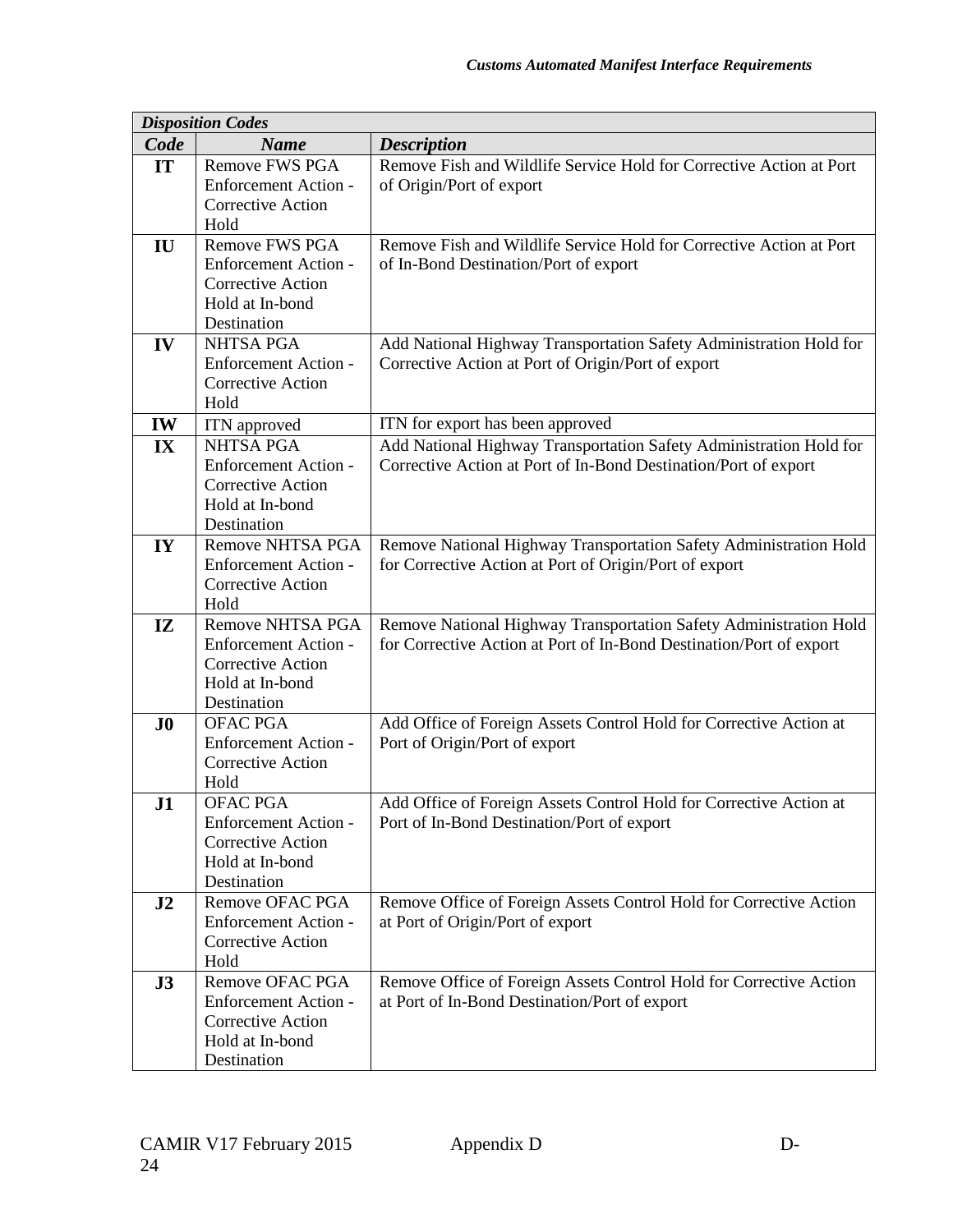|                | <b>Disposition Codes</b>                      |                                                                    |
|----------------|-----------------------------------------------|--------------------------------------------------------------------|
| Code           | <b>Name</b>                                   | <b>Description</b>                                                 |
| J <sub>4</sub> | <b>TTB PGA</b>                                | Add Alcohol and Tobacco Tax and Trade Bureau Hold for Corrective   |
|                | Enforcement Action -                          | Action at Port of Origin/Port of export                            |
|                | <b>Corrective Action</b>                      |                                                                    |
|                | Hold                                          |                                                                    |
| J <sub>5</sub> | TTB PGA                                       | Add Alcohol and Tobacco Tax and Trade Bureau Hold for Corrective   |
|                | <b>Enforcement Action -</b>                   | Action at Port of In-Bond Destination/Port of export               |
|                | <b>Corrective Action</b>                      |                                                                    |
|                | Hold at In-bond<br>Destination                |                                                                    |
|                | Remove TTB PGA                                | Remove Alcohol and Tobacco Tax and Trade Bureau Hold for           |
| <b>J6</b>      | <b>Enforcement Action -</b>                   | Corrective Action at Port of Origin/Port of export                 |
|                | <b>Corrective Action</b>                      |                                                                    |
|                | Hold                                          |                                                                    |
| J7             | Remove TTB PGA                                | Remove Alcohol and Tobacco Tax and Trade Bureau Hold for           |
|                | <b>Enforcement Action -</b>                   | Corrective Action at Port of In-Bond Destination/Port of export    |
|                | <b>Corrective Action</b>                      |                                                                    |
|                | Hold at In-bond                               |                                                                    |
|                | Destination                                   |                                                                    |
| J8             | <b>USCG PGA</b>                               | Add U.S. Coast Guard Hold for Corrective Action at Port of         |
|                | <b>Enforcement Action -</b>                   | Origin/Port of export                                              |
|                | <b>Corrective Action</b>                      |                                                                    |
|                | Hold                                          |                                                                    |
| J <sub>9</sub> | <b>USCG PGA</b>                               | Add U.S. Coast Guard Hold for Corrective Action at Port of In-Bond |
|                | <b>Enforcement Action -</b>                   | Destination/Port of export                                         |
|                | <b>Corrective Action</b>                      |                                                                    |
|                | Hold at In-bond<br>Destination                |                                                                    |
| <b>JA</b>      | Remove USCG PGA                               | Remove U.S. Coast Guard Hold for Corrective Action at Port of      |
|                | <b>Enforcement Action -</b>                   | Origin/Port of export                                              |
|                | <b>Corrective Action</b>                      |                                                                    |
|                | Hold                                          |                                                                    |
| <b>JB</b>      | Remove USCG PGA                               | Remove U.S. Coast Guard Hold for Corrective Action at Port of In-  |
|                | <b>Enforcement Action -</b>                   | Bond Destination/Port of export                                    |
|                | <b>Corrective Action</b>                      |                                                                    |
|                | Hold at In-bond                               |                                                                    |
|                | Destination                                   |                                                                    |
| JC             | <b>CDC PGA</b>                                | Add Center for Disease Control and Prevention Hold for Corrective  |
|                | <b>Enforcement Action -</b>                   | Action at Port of Origin/Port of export                            |
|                | <b>Corrective Action</b>                      |                                                                    |
|                | Hold                                          |                                                                    |
| JD             | <b>CDC PGA</b><br><b>Enforcement Action -</b> | Add Center for Disease Control and Prevention Hold for Corrective  |
|                | <b>Corrective Action</b>                      | Action at Port of In-Bond Destination/Port of export               |
|                | Hold at In-bond                               |                                                                    |
|                | Destination                                   |                                                                    |
|                |                                               |                                                                    |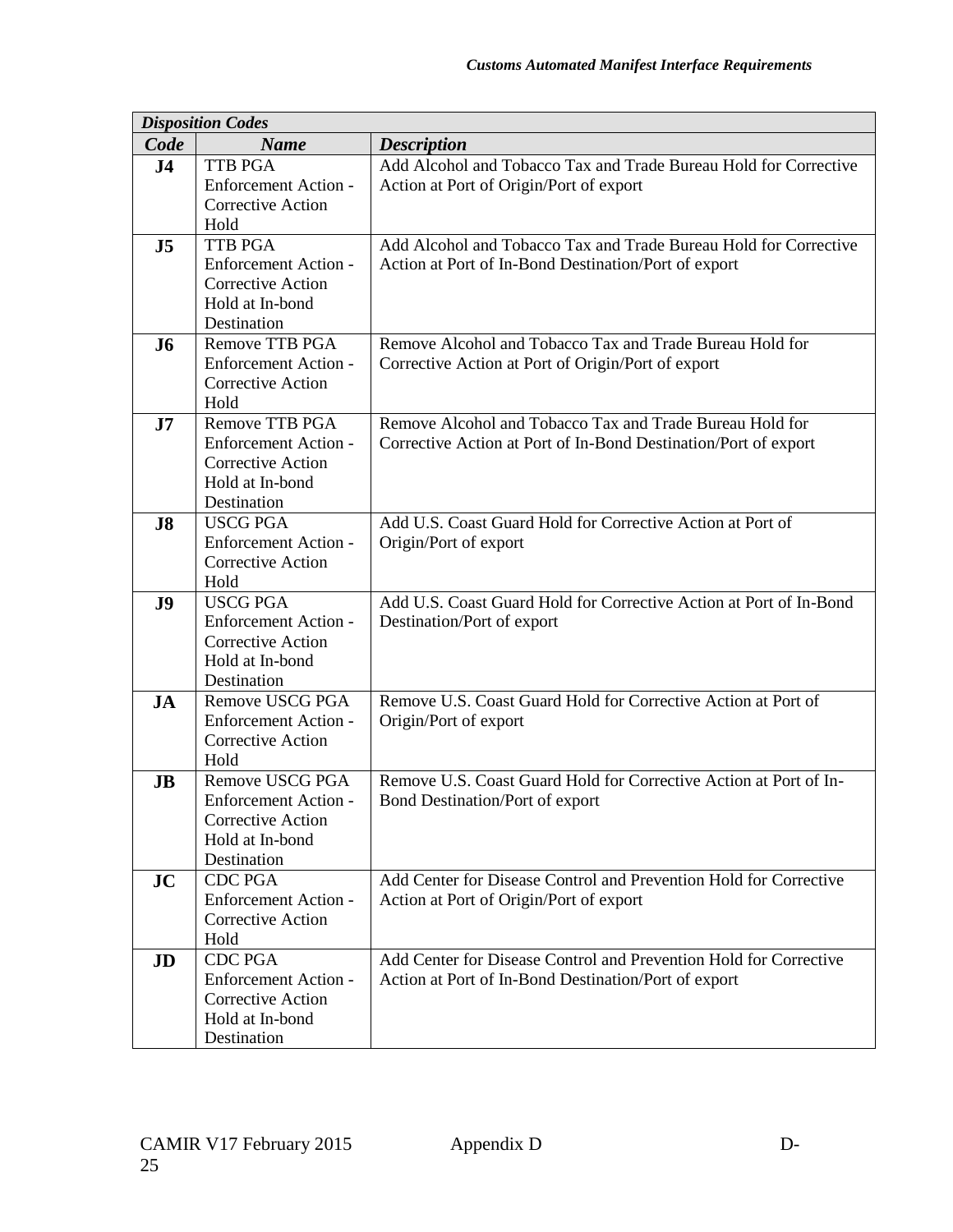|                | <b>Disposition Codes</b>                      |                                                                   |
|----------------|-----------------------------------------------|-------------------------------------------------------------------|
| Code           | <b>Name</b>                                   | <b>Description</b>                                                |
| <b>JE</b>      | Remove CDC PGA                                | Remove Center for Disease Control and Prevention Hold for         |
|                | Enforcement Action -                          | Corrective Action at Port of Origin/Port of export                |
|                | <b>Corrective Action</b>                      |                                                                   |
|                | Hold                                          |                                                                   |
| <b>JF</b>      | Remove CDC PGA                                | Remove Center for Disease Control and Prevention Hold for         |
|                | <b>Enforcement Action -</b>                   | Corrective Action at Port of In-Bond Destination/Port of export   |
|                | <b>Corrective Action</b>                      |                                                                   |
|                | Hold at In-bond                               |                                                                   |
|                | Destination                                   |                                                                   |
| <b>JG</b>      | <b>CPSC PGA</b>                               | Add Consumer Products Safety Commission Hold for Corrective       |
|                | Enforcement Action -                          | Action at Port of Origin/Port of export                           |
|                | Corrective Action                             |                                                                   |
|                | Hold                                          |                                                                   |
| <b>JH</b>      | <b>CPSC PGA</b>                               | Add Consumer Products Safety Commission Hold for Corrective       |
|                | <b>Enforcement Action -</b>                   | Action at Port of In-Bond Destination/Port of export              |
|                | <b>Corrective Action</b>                      |                                                                   |
|                | Hold at In-bond                               |                                                                   |
|                | Destination<br><b>Remove CPSC PGA</b>         | Remove Consumer Products Safety Commission Hold for Corrective    |
| J <sub>I</sub> | Enforcement Action -                          | Action at Port of Origin/Port of export                           |
|                | <b>Corrective Action</b>                      |                                                                   |
|                | Hold                                          |                                                                   |
| JJ             | <b>Remove CPSC PGA</b>                        | Remove Consumer Products Safety Commission Hold for Corrective    |
|                | <b>Enforcement Action -</b>                   | Action at Port of In-Bond Destination/Port of export              |
|                | Corrective Action                             |                                                                   |
|                | Hold at In-bond                               |                                                                   |
|                | Destination                                   |                                                                   |
| <b>JK</b>      | <b>DEA PGA</b>                                | Add Drug Enforcement Administration Hold for Corrective Action at |
|                | <b>Enforcement Action -</b>                   | Port of Origin/Port of export                                     |
|                | Corrective Action                             |                                                                   |
|                | Hold                                          |                                                                   |
| J <sub>L</sub> | <b>DEA PGA</b>                                | Add Drug Enforcement Administration Hold for Corrective Action at |
|                | Enforcement Action -                          | Port of In-Bond Destination/Port of export                        |
|                | <b>Corrective Action</b>                      |                                                                   |
|                | Hold at In-bond                               |                                                                   |
|                | Destination                                   |                                                                   |
| JM             | Remove DEA PGA                                | Remove Drug Enforcement Administration Hold for Corrective Action |
|                | <b>Enforcement Action -</b>                   | at Port of Origin/Port of export                                  |
|                | Corrective Action                             |                                                                   |
|                | Hold                                          |                                                                   |
| <b>JN</b>      | Remove DEA PGA<br><b>Enforcement Action -</b> | Remove Drug Enforcement Administration Hold for Corrective Action |
|                | <b>Corrective Action</b>                      | at Port of In-Bond Destination/Port of export                     |
|                | Hold at In-bond                               |                                                                   |
|                | Destination                                   |                                                                   |
|                |                                               |                                                                   |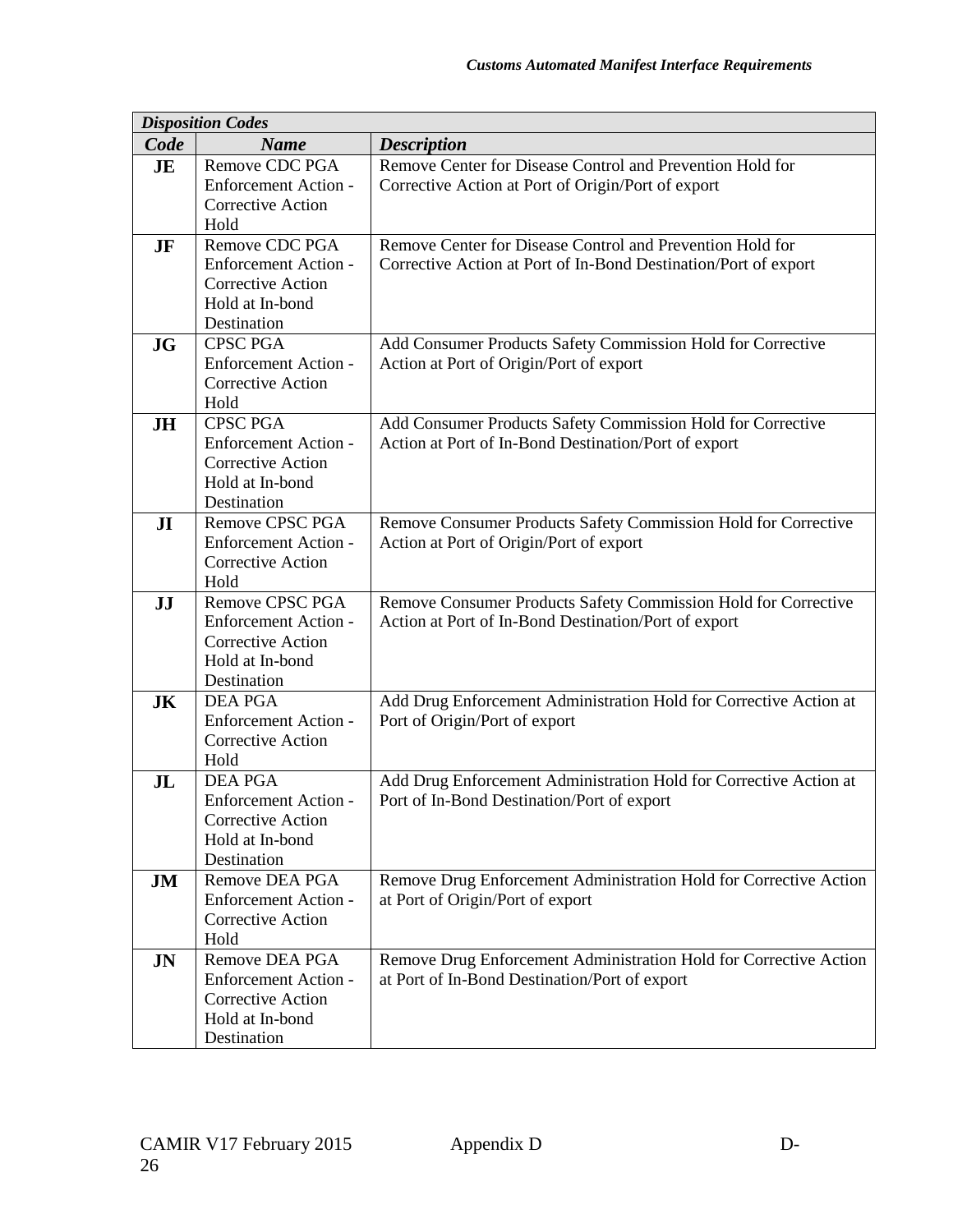|                | <b>Disposition Codes</b>                     |                                                                     |
|----------------|----------------------------------------------|---------------------------------------------------------------------|
| Code           | <b>Name</b>                                  | <b>Description</b>                                                  |
| <b>JO</b>      | <b>CBP PGA</b>                               | Add CBP placed PGA Hold for Corrective Action at Port of            |
|                | Enforcement Action -                         | Origin/Port of export                                               |
|                | <b>Corrective Action</b>                     |                                                                     |
|                | Hold                                         |                                                                     |
| J <sub>P</sub> | <b>CBP PGA</b>                               | Add CBP placed PGA Hold for Corrective Action at Port of In-Bond    |
|                | <b>Enforcement Action -</b>                  | Destination/Port of export                                          |
|                | <b>Corrective Action</b>                     |                                                                     |
|                | Hold at In-bond                              |                                                                     |
|                | Destination                                  |                                                                     |
| <b>JQ</b>      | Remove CBP PGA                               | Remove CBP placed PGA Hold for Corrective Action at Port of         |
|                | <b>Enforcement Action -</b>                  | Origin/Port of export                                               |
|                | <b>Corrective Action</b>                     |                                                                     |
|                | Hold                                         |                                                                     |
| <b>JR</b>      | <b>Remove CBP PGA</b>                        | Remove CBP placed PGA Hold for Corrective Action at Port of In-     |
|                | <b>Enforcement Action -</b>                  | Bond Destination /Port of export                                    |
|                | <b>Corrective Action</b>                     |                                                                     |
|                | Hold at In-bond                              |                                                                     |
|                | Destination                                  |                                                                     |
| <b>JS</b>      | <b>CDC PGA</b>                               | Add Center for Disease Control and Prevention Hold for Denied Entry |
|                | <b>Enforcement Action -</b>                  | at Port of Origin/Port of export                                    |
|                | Denied Entry Hold                            |                                                                     |
| <b>JT</b>      | <b>CDC PGA</b>                               | Add Center for Disease Control and Prevention Hold for Denied Entry |
|                | <b>Enforcement Action -</b>                  | at Port of In-Bond Destination /Port of export                      |
|                | Denied Entry Hold at                         |                                                                     |
|                | <b>In-bond Destination</b><br>Remove CDC PGA | Remove Center for Disease Control and Prevention Hold for Denied    |
| JU             | <b>Enforcement Action -</b>                  | Entry at Port of Origin/Port of export                              |
|                | Denied Entry Hold                            |                                                                     |
| JV             | Remove CDC PGA                               | Remove Center for Disease Control and Prevention Hold for Denied    |
|                | <b>Enforcement Action -</b>                  | Entry at Port of In-Bond Destination/Port of export                 |
|                | Denied Entry Hold In-                        |                                                                     |
|                | bond Destination                             |                                                                     |
| JX             | <b>CPSC PGA</b>                              | Add Consumer Products Safety Commission Hold for Denied Entry at    |
|                | <b>Enforcement Action -</b>                  | Port of Origin/Port of export                                       |
|                | Denied Entry Hold                            |                                                                     |
| JY             | <b>CPSC PGA</b>                              | Add Consumer Products Safety Commission Hold for Denied Entry at    |
|                | Enforcement Action -                         | Port of In-Bond Destination/Port of export                          |
|                | Denied Entry Hold at                         |                                                                     |
|                | <b>In-bond Destination</b>                   |                                                                     |
| JZ             | Remove CPSC PGA                              | Remove Consumer Products Safety Commission Hold for Denied          |
|                | Enforcement Action -                         | Entry at Port of Origin/Port of export                              |
|                | Denied Entry Hold                            |                                                                     |
| $\mathbf{K0}$  | Remove CPSC PGA                              | Remove Consumer Products Safety Commission Hold for Denied          |
|                | Enforcement Action -                         | Entry at Port of In-Bond Destination/Port of export                 |
|                | <b>Hold Denied Entry</b>                     |                                                                     |
|                | Hold                                         |                                                                     |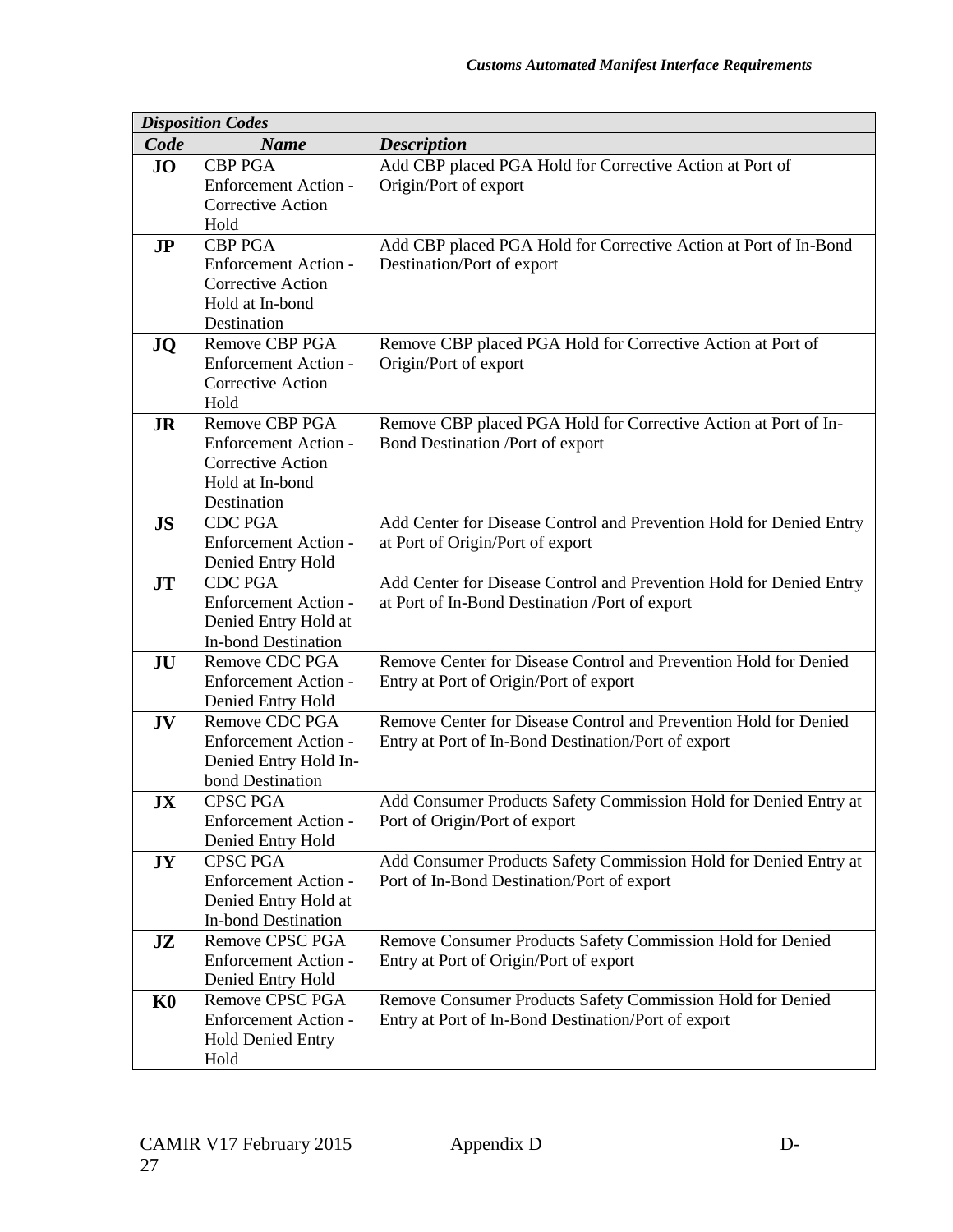|           | <b>Disposition Codes</b>    |                                                                    |
|-----------|-----------------------------|--------------------------------------------------------------------|
| Code      | <b>Name</b>                 | <b>Description</b>                                                 |
| K1        | <b>DEA PGA</b>              | Add Drug Enforcement Administration Hold for Denied Entry at Port  |
|           | Enforcement Action -        | of Origin/Port of export                                           |
|           | Denied Entry Hold           |                                                                    |
| K2        | <b>DEA PGA</b>              | Add Drug Enforcement Administration Hold for Denied Entry at Port  |
|           | <b>Enforcement Action -</b> | of In-Bond Destination/Port of export                              |
|           | Denied Entry Hold at        |                                                                    |
|           | <b>In-bond Destination</b>  |                                                                    |
| K3        | Remove DEA PGA              | Remove Drug Enforcement Administration Hold for Denied Entry at    |
|           | Enforcement Action -        | Port of Origin/Port of export                                      |
|           | Denied Entry Hold           |                                                                    |
| <b>K4</b> | Remove DEA PGA              | Remove Drug Enforcement Administration Hold for Denied Entry at    |
|           | Enforcement Action -        | Port of In-Bond Destination /Port of export                        |
|           | Denied Entry Hold In-       |                                                                    |
|           | bond Destination            |                                                                    |
| K5        | <b>CBP PGA</b>              | Add CBP placed PGA Hold for Denied Entry at Port of Origin/Port of |
|           | Enforcement Action -        | export                                                             |
|           | Denied Entry Hold           |                                                                    |
| <b>K6</b> | <b>CBP PGA</b>              | Add CBP placed PGA Hold for Denied Entry at Port of In-Bond        |
|           | Enforcement Action -        | Destination/Port of export                                         |
|           | Denied Entry Hold at        |                                                                    |
|           | <b>In-bond Destination</b>  |                                                                    |
| K7        | <b>Remove CBP PGA</b>       | Remove CBP placed PGA Hold for Denied Entry at Port of Origin      |
|           | Enforcement Action -        | /Port of export                                                    |
|           | Denied Entry Hold           |                                                                    |
| <b>K8</b> | <b>Remove CBP PGA</b>       | Remove CBP placed PGA Hold for Denied Entry at Port of In-Bond     |
|           | Enforcement Action -        | Destination/Port of export                                         |
|           | Denied Entry Hold at        |                                                                    |
|           | <b>In-bond Destination</b>  |                                                                    |
| <b>K9</b> | <b>EPA PGA</b>              | Add Environmental Protection Agency Hold for Seal Check at Port of |
|           | Enforcement Action -        | Origin/Port of export                                              |
|           | Seal Check Hold             |                                                                    |
| KA        | <b>EPA PGA</b>              | Add Environmental Protection Agency Hold for Seal Check at Port of |
|           | Enforcement Action -        | In-Bond Destination/Port of export                                 |
|           | Seal Check Hold at In-      |                                                                    |
|           | bond Destination            |                                                                    |
| <b>KB</b> | Remove EPA PGA              | Remove Environmental Protection Agency Hold for Seal Check at      |
|           | Enforcement Action -        | Port of Origin/Port of export                                      |
|           | Seal Check Hold             |                                                                    |
| KC        | Remove EPA PGA              | Remove Environmental Protection Agency Hold for Seal Check at      |
|           | Enforcement Action -        | Port of In-Bond Destination/Port of export                         |
|           | Seal Check Hold at In-      |                                                                    |
|           | bond Destination            |                                                                    |
| KD        | <b>FDA PGA</b>              | Add Food and Drug Administration Hold for Seal Check at Port of    |
|           | Enforcement Action -        | Origin/Port of export                                              |
|           | Seal Check Hold             |                                                                    |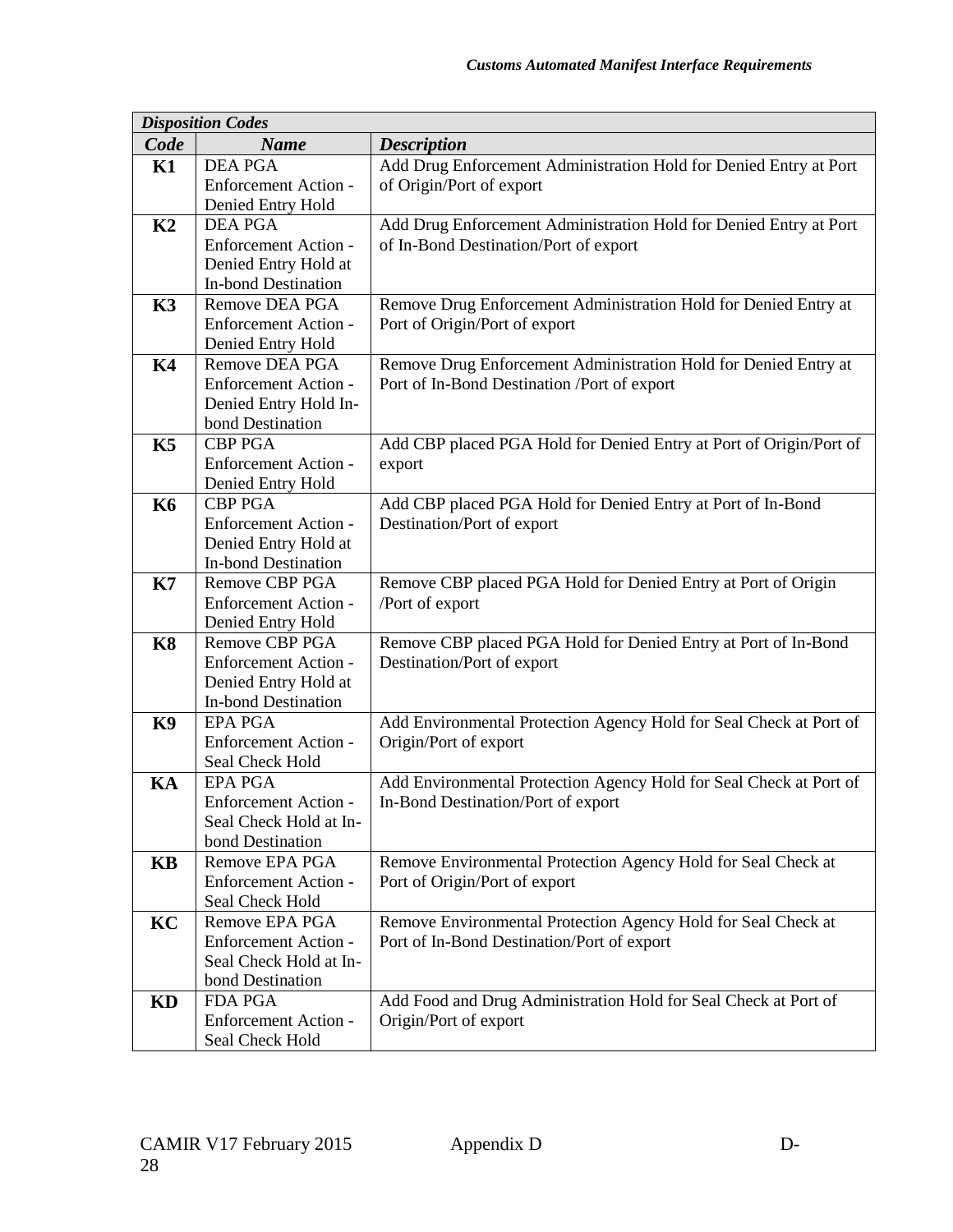|           | <b>Disposition Codes</b>           |                                                                       |
|-----------|------------------------------------|-----------------------------------------------------------------------|
| Code      | <b>Name</b>                        | <b>Description</b>                                                    |
| KE        | <b>FDA PGA</b>                     | Add Food and Drug Administration Hold for Seal Check at Port of In-   |
|           | Enforcement Action -               | Bond Destination/Port of export                                       |
|           | Seal Check Hold at In-             |                                                                       |
|           | bond Destination                   |                                                                       |
| KF        | Remove FDA PGA                     | Remove Food and Drug Administration Hold for Seal Check at Port of    |
|           | <b>Enforcement Action -</b>        | Origin/Port of export                                                 |
|           | Seal Check Hold                    |                                                                       |
| KG        | Remove FDA PGA                     | Remove Food and Drug Administration Hold for Seal Check at Port of    |
|           | <b>Enforcement Action -</b>        | In-Bond Destination/Port of export                                    |
|           | Seal Check Hold at In-             |                                                                       |
|           | bond Destination                   |                                                                       |
| KH        | <b>FSIS PGA</b>                    | Add Food Safety Inspection Service Hold for Seal Check at Port of     |
|           | <b>Enforcement Action -</b>        | Origin/Port of export                                                 |
|           | Seal Check Hold                    |                                                                       |
| KI        | <b>FSIS PGA</b>                    | Add Food Safety Inspection Service Hold for Seal Check at Port of In- |
|           | <b>Enforcement Action -</b>        | Bond Destination/Port of export                                       |
|           | Seal Check Hold at In-             |                                                                       |
|           | bond Destination                   |                                                                       |
| KJ        | Remove FSIS PGA                    | Remove Food Safety Inspection Service Hold for Seal Check at Port     |
|           | <b>Enforcement Action -</b>        | of Origin/Port of export                                              |
|           | Seal Check Hold                    |                                                                       |
| KK        | Remove FSIS PGA                    | Remove Food Safety Inspection Service Hold for Seal Check at Port     |
|           | <b>Enforcement Action -</b>        | of In-Bond Destination/Port of export                                 |
|           | Seal Check Hold at In-             |                                                                       |
| KL        | bond Destination<br><b>FWS PGA</b> | Add Fish and Wildlife Service Hold for Seal Check at Port of          |
|           | <b>Enforcement Action -</b>        | Origin/Port of export                                                 |
|           | Seal Check Hold                    |                                                                       |
| KM        | <b>FWS PGA</b>                     | Add Fish and Wildlife Service Hold for Seal Check at Port of In-Bond  |
|           | <b>Enforcement Action -</b>        | Destination                                                           |
|           | Seal Check Hold at In-             |                                                                       |
|           | bond Destination                   |                                                                       |
| KN        | Remove FWS PGA                     | Remove Fish and Wildlife Service Hold for Seal Check at Port of       |
|           | Enforcement Action -               | Origin/Port of export                                                 |
|           | Seal Check Hold                    |                                                                       |
| KO        | Remove FWS PGA                     | Remove Fish and Wildlife Service Hold for Seal Check at Port of In-   |
|           | <b>Enforcement Action -</b>        | Bond Destination/Port of export                                       |
|           | Seal Check Hold at In-             |                                                                       |
|           | bond Destination                   |                                                                       |
| <b>KP</b> | <b>NHTSA PGA</b>                   | Add National Highway Transportation Safety Administration Hold for    |
|           | Enforcement Action -               | Seal Check at Port of Origin                                          |
|           | Seal Check Hold                    |                                                                       |
| KQ        | <b>NHTSA PGA</b>                   | Add National Highway Transportation Safety Administration Hold for    |
|           | Enforcement Action -               | Seal Check at Port of In-Bond Destination/Port of export              |
|           | Seal Check Hold at In-             |                                                                       |
|           | bond Destination                   |                                                                       |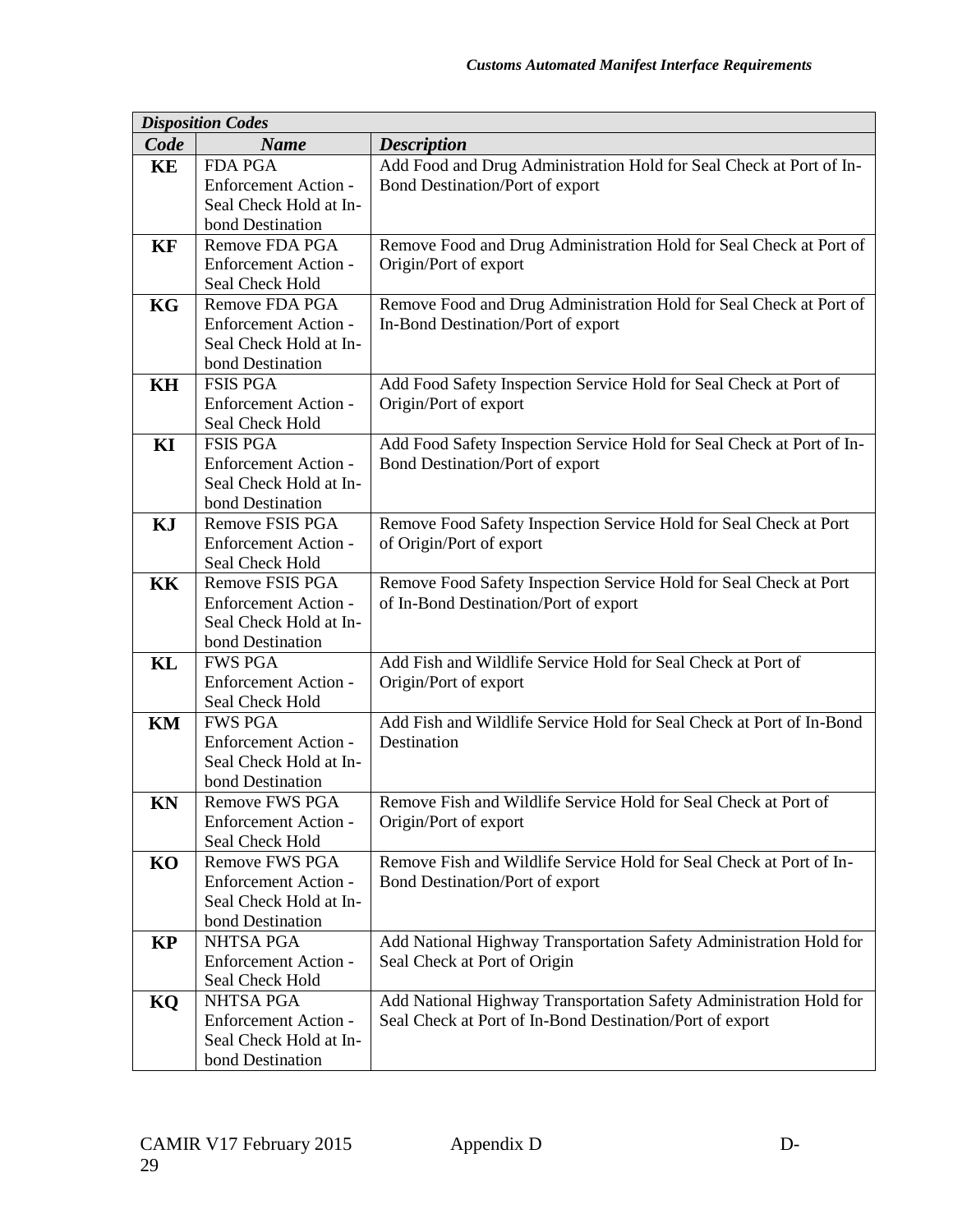|                | <b>Disposition Codes</b>    |                                                                     |
|----------------|-----------------------------|---------------------------------------------------------------------|
| Code           | <b>Name</b>                 | <b>Description</b>                                                  |
| <b>KR</b>      | <b>Remove NHTSA PGA</b>     | Remove National Highway Transportation Safety Administration Hold   |
|                | Enforcement Action -        | for Seal Check at Port of Origin/Port of export                     |
|                | Seal Check Hold             |                                                                     |
| <b>KS</b>      | Remove NHTSA PGA            | Remove National Highway Transportation Safety Administration Hold   |
|                | <b>Enforcement Action -</b> | for Seal Check at Port of In-Bond Destination/Port of export        |
|                | Seal Check Hold at In-      |                                                                     |
|                | bond Destination            |                                                                     |
| <b>KT</b>      | <b>OFAC PGA</b>             | Add Office of Foreign Assets Control Hold for Seal Check at Port of |
|                | <b>Enforcement Action -</b> | Origin/Port of export                                               |
|                | Seal Check Hold             |                                                                     |
| KU             | <b>OFAC PGA</b>             | Add Office of Foreign Assets Control Hold for Seal Check at Port of |
|                | <b>Enforcement Action -</b> | In-Bond Destination/Port of export                                  |
|                | Seal Check Hold at In-      |                                                                     |
|                | bond Destination            |                                                                     |
| KV             | Remove OFAC PGA             | Remove Office of Foreign Assets Control Hold for Seal Check at Port |
|                | Enforcement Action -        | of Origin/Port of export                                            |
|                | Seal Check Hold             |                                                                     |
| <b>KX</b>      | Remove OFAC PGA             | Remove Office of Foreign Assets Control Hold for Seal Check at Port |
|                | <b>Enforcement Action -</b> | of In-Bond Destination/Port of export                               |
|                | Seal Check Hold at In-      |                                                                     |
|                | bond Destination            |                                                                     |
| KY             | <b>TTB PGA</b>              | Add Alcohol and Tobacco Tax and Trade Bureau Hold for Seal Check    |
|                | <b>Enforcement Action -</b> | at Port of Origin/Port of export                                    |
|                | Seal Check Hold             |                                                                     |
| <b>KZ</b>      | <b>TTB PGA</b>              | Add Alcohol and Tobacco Tax and Trade Bureau Hold for Seal Check    |
|                | <b>Enforcement Action -</b> | at Port of In-Bond Destination/Port of export                       |
|                | Seal Check Hold at In-      |                                                                     |
|                | bond Destination            |                                                                     |
| L <sub>0</sub> | <b>Remove TTB PGA</b>       | Remove Alcohol and Tobacco Tax and Trade Bureau Hold for Seal       |
|                | <b>Enforcement Action -</b> | Check at Port of Origin/Port of export                              |
|                | Seal Check Hold             |                                                                     |
| L1             | Remove TTB PGA              | Remove Alcohol and Tobacco Tax and Trade Bureau Hold for Seal       |
|                | Enforcement Action -        | Check at Port of In-Bond Destination/Port of export                 |
|                | Seal Check Hold at In-      |                                                                     |
|                | bond Destination            |                                                                     |
| L2             | <b>USCG PGA</b>             | Add U.S. Coast Guard Hold for Seal Check at Port of Origin/Port of  |
|                | <b>Enforcement Action -</b> | export                                                              |
|                | Seal Check Hold             |                                                                     |
| L3             | <b>USCG PGA</b>             | Add U.S. Coast Guard Hold for Seal Check at Port of In-Bond         |
|                | <b>Enforcement Action -</b> | Destination/Port of export                                          |
|                | Seal Check Hold at In-      |                                                                     |
|                | bond Destination            |                                                                     |
| L4             | Remove USCG PGA             | Remove U.S. Coast Guard Hold for Seal Check at Port of Origin/Port  |
|                | Enforcement Action -        | of export                                                           |
|                | Seal Check Hold             |                                                                     |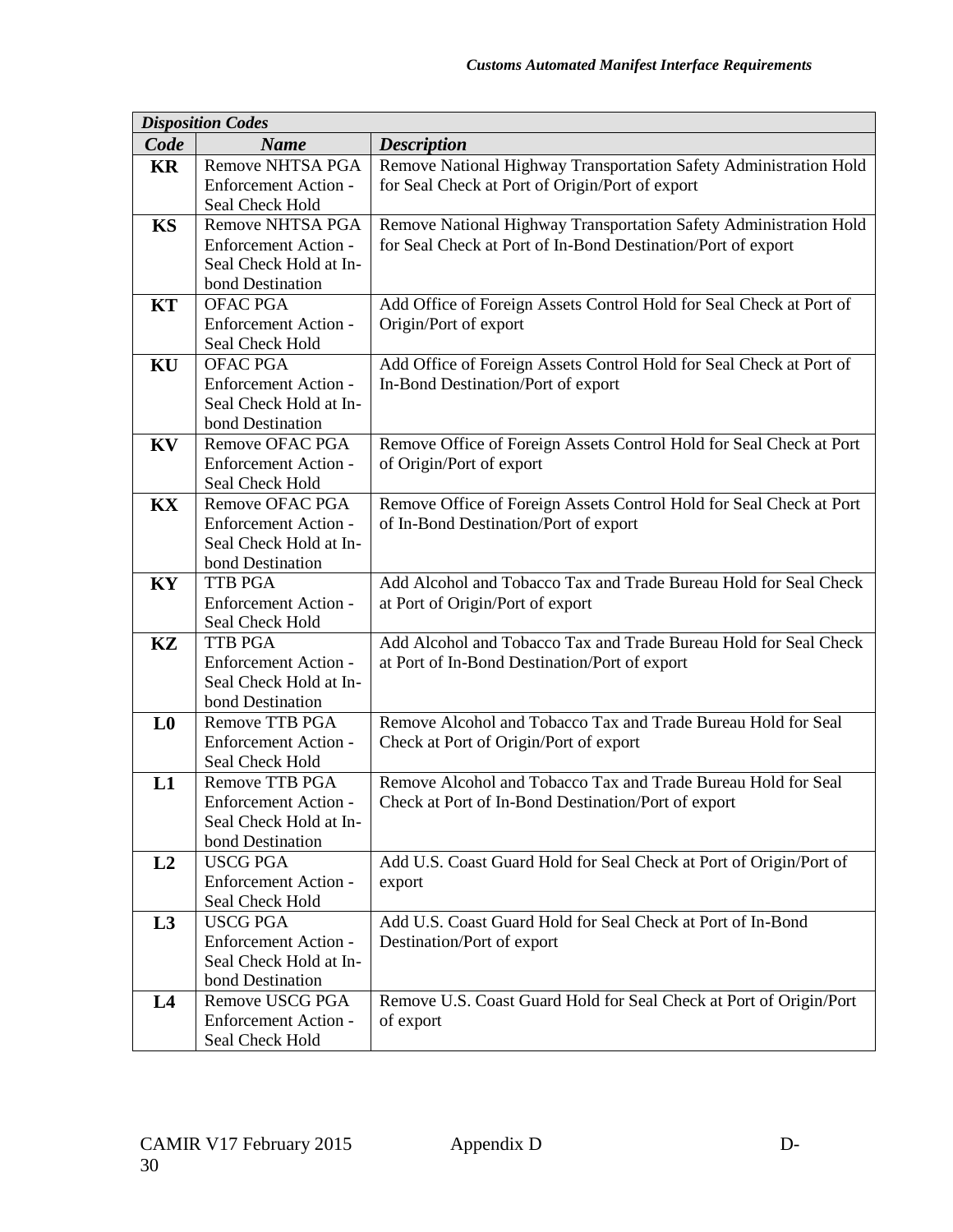|                | <b>Disposition Codes</b>                              |                                                                      |
|----------------|-------------------------------------------------------|----------------------------------------------------------------------|
| Code           | <b>Name</b>                                           | <b>Description</b>                                                   |
| L <sub>5</sub> | Remove USCG PGA                                       | Remove U.S. Coast Guard Hold for Seal Check at Port of In-Bond       |
|                | Enforcement Action -                                  | Destination/Port of export                                           |
|                | Seal Check Hold at In-                                |                                                                      |
|                | bond Destination                                      |                                                                      |
| L6             | <b>CDC PGA</b>                                        | Add Center for Disease Control and Prevention Hold for Seal Check at |
|                | Enforcement Action -                                  | Port of Origin/Port of export                                        |
|                | Seal Check Hold                                       |                                                                      |
| L7             | <b>CDC PGA</b>                                        | Add Center for Disease Control and Prevention Hold for Seal Check at |
|                | <b>Enforcement Action -</b>                           | Port of In-Bond Destination/Port of export                           |
|                | Seal Check Hold at In-                                |                                                                      |
|                | bond Destination                                      |                                                                      |
| L8             | Remove CDC PGA                                        | Remove Center for Disease Control and Prevention Hold for Seal       |
|                | <b>Enforcement Action -</b>                           | Check at Port of Origin/Port of export                               |
|                | Seal Check Hold                                       |                                                                      |
| L9             | Remove CDC PGA                                        | Remove Center for Disease Control and Prevention Hold for Seal       |
|                | <b>Enforcement Action -</b><br>Seal Check Hold at In- | Check at Port of In-Bond Destination/Port of export                  |
|                | bond Destination                                      |                                                                      |
| LA             | <b>CPSC PGA</b>                                       | Add Consumer Products Safety Commission Hold for Seal Check at       |
|                | Enforcement Action -                                  | Port of Origin/Port of export                                        |
|                | Seal Check Hold                                       |                                                                      |
| LB             | <b>CPSC PGA</b>                                       | Add Consumer Products Safety Commission Hold for Seal Check at       |
|                | <b>Enforcement Action -</b>                           | Port of In-Bond Destination/Port of export                           |
|                | Seal Check Hold at In-                                |                                                                      |
|                | bond Destination                                      |                                                                      |
| LC             | Remove CPSC PGA                                       | Remove Consumer Products Safety Commission Hold for Seal Check       |
|                | Enforcement Action -                                  | at Port of Origin/Port of export                                     |
|                | Seal Check Hold                                       |                                                                      |
| LD             | Remove CPSC PGA                                       | Remove Consumer Products Safety Commission Hold for Seal Check       |
|                | <b>Enforcement Action -</b>                           | at Port of In-Bond Destination/Port of export                        |
|                | Seal Check Hold at In-                                |                                                                      |
|                | bond Destination                                      |                                                                      |
| LE             | <b>DEA PGA</b>                                        | Add Drug Enforcement Administration Hold for Seal Check at Port of   |
|                | Enforcement Action -                                  | Origin/Port of export                                                |
|                | Seal Check Hold                                       |                                                                      |
| LF             | <b>DEA PGA</b>                                        | Add Drug Enforcement Administration Hold for Seal Check at Port of   |
|                | Enforcement Action -<br>Seal Check Hold at In-        | In-Bond Destination/Port of export                                   |
|                | bond Destination                                      |                                                                      |
| LG             | Remove DEA PGA                                        | Remove Drug Enforcement Administration Hold for Seal Check at        |
|                | Enforcement Action -                                  | Port of Origin/Port of export                                        |
|                | Seal Check Hold                                       |                                                                      |
| LH             | Remove DEA PGA                                        | Remove Drug Enforcement Administration Hold for Seal Check at        |
|                | <b>Enforcement Action -</b>                           | Port of In-Bond Destination/Port of export                           |
|                | Seal Check Hold at In-                                |                                                                      |
|                | bond Destination                                      |                                                                      |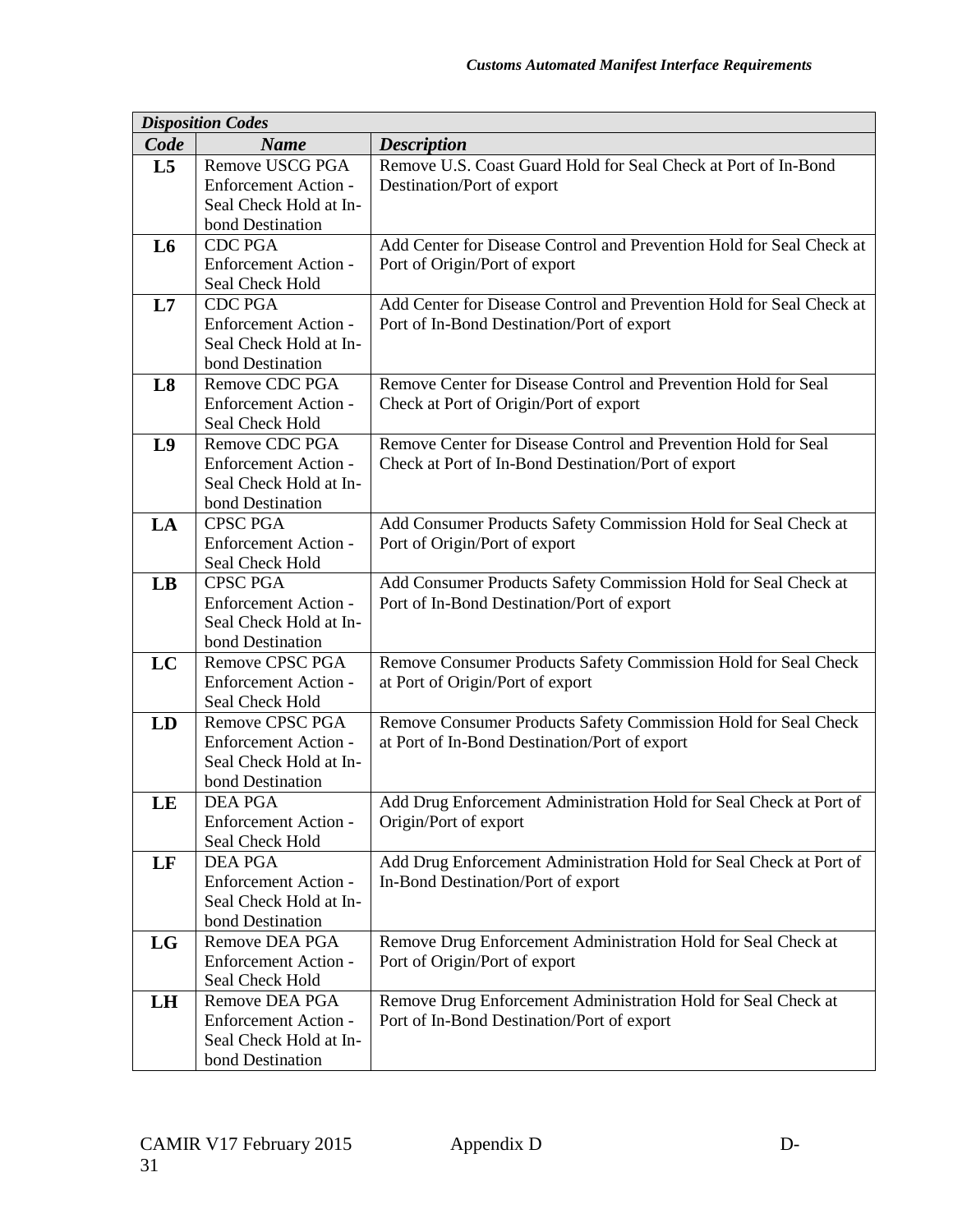|                        | <b>Disposition Codes</b>                         |                                                                      |
|------------------------|--------------------------------------------------|----------------------------------------------------------------------|
| Code                   | <b>Name</b>                                      | <b>Description</b>                                                   |
| $\mathbf{L}\mathbf{I}$ | <b>CBP PGA</b>                                   | Add CBP placed PGA Hold for Seal Check at Port of Origin/Port of     |
|                        | Enforcement Action -                             | export                                                               |
|                        | Seal Check Hold                                  |                                                                      |
| LJ                     | <b>CBP PGA</b>                                   | Add CBP placed PGA Hold for Seal Check at Port of In-Bond            |
|                        | <b>Enforcement Action -</b>                      | Destination/Port of export                                           |
|                        | Seal Check Hold at In-                           |                                                                      |
|                        | bond Destination                                 |                                                                      |
| LK                     | Remove CBP PGA                                   | Remove CBP placed PGA Hold for Seal Check at Port of Origin/Port     |
|                        | <b>Enforcement Action -</b>                      | of export                                                            |
|                        | Seal Check Hold                                  |                                                                      |
| LL                     | <b>Remove CBP PGA</b>                            | Remove CBP placed PGA Hold for Seal Check at Port of In-Bond         |
|                        | <b>Enforcement Action -</b>                      | Destination /Port of export                                          |
|                        | Seal Check Hold at In-                           |                                                                      |
|                        | bond Destination                                 |                                                                      |
| LM                     | <b>EPA PGA</b>                                   | Add Environmental Protection Agency Hold for PGA Documentation       |
|                        | Enforcement Action -                             | Required at Port of Origin/Port of export                            |
|                        | <b>PGA</b> Documentation                         |                                                                      |
|                        | Required Hold                                    |                                                                      |
| LN                     | <b>EPA PGA</b>                                   | Add Environmental Protection Agency Hold for PGA Documentation       |
|                        | <b>Enforcement Action -</b>                      | Required at Port of In-Bond Destination/Port of export               |
|                        | <b>PGA</b> Documentation                         |                                                                      |
|                        | Required Hold at In-                             |                                                                      |
|                        | bond Destination                                 |                                                                      |
| LO                     | Remove EPA PGA                                   | Remove Environmental Protection Agency Hold for PGA                  |
|                        | <b>Enforcement Action -</b>                      | Documentation Required at Port of Origin/Port of export              |
|                        | <b>PGA</b> Documentation                         |                                                                      |
|                        | Required Hold                                    |                                                                      |
| LP                     | Remove EPA PGA                                   | Remove Environmental Protection Agency Hold for PGA                  |
|                        | Enforcement Action -                             | Documentation Required at Port of In-Bond Destination/Port of export |
|                        | <b>PGA</b> Documentation                         |                                                                      |
|                        | Required Hold at In-                             |                                                                      |
|                        | bond Destination                                 |                                                                      |
| LO                     | <b>FDA PGA</b>                                   | Add Food and Drug Administration Hold for PGA Documentation          |
|                        | Enforcement Action -                             | Required at Port of Origin/Port of export                            |
|                        | <b>PGA</b> Documentation                         |                                                                      |
|                        | Required Hold                                    |                                                                      |
| LR                     | <b>FDA PGA</b>                                   | Add Food and Drug Administration Hold for PGA Documentation          |
|                        | Enforcement Action -                             | Required at Port of In-Bond Destination/Port of export               |
|                        | <b>PGA</b> Documentation                         |                                                                      |
|                        | Required Hold At In-                             |                                                                      |
|                        | <b>Bond Destination</b>                          |                                                                      |
| LS                     | Remove FDA PGA                                   | Remove Food and Drug Administration Hold for PGA Documentation       |
|                        | Enforcement Action -<br><b>PGA</b> Documentation | Required at Port of Origin/Port of export                            |
|                        |                                                  |                                                                      |
|                        | Required Hold                                    |                                                                      |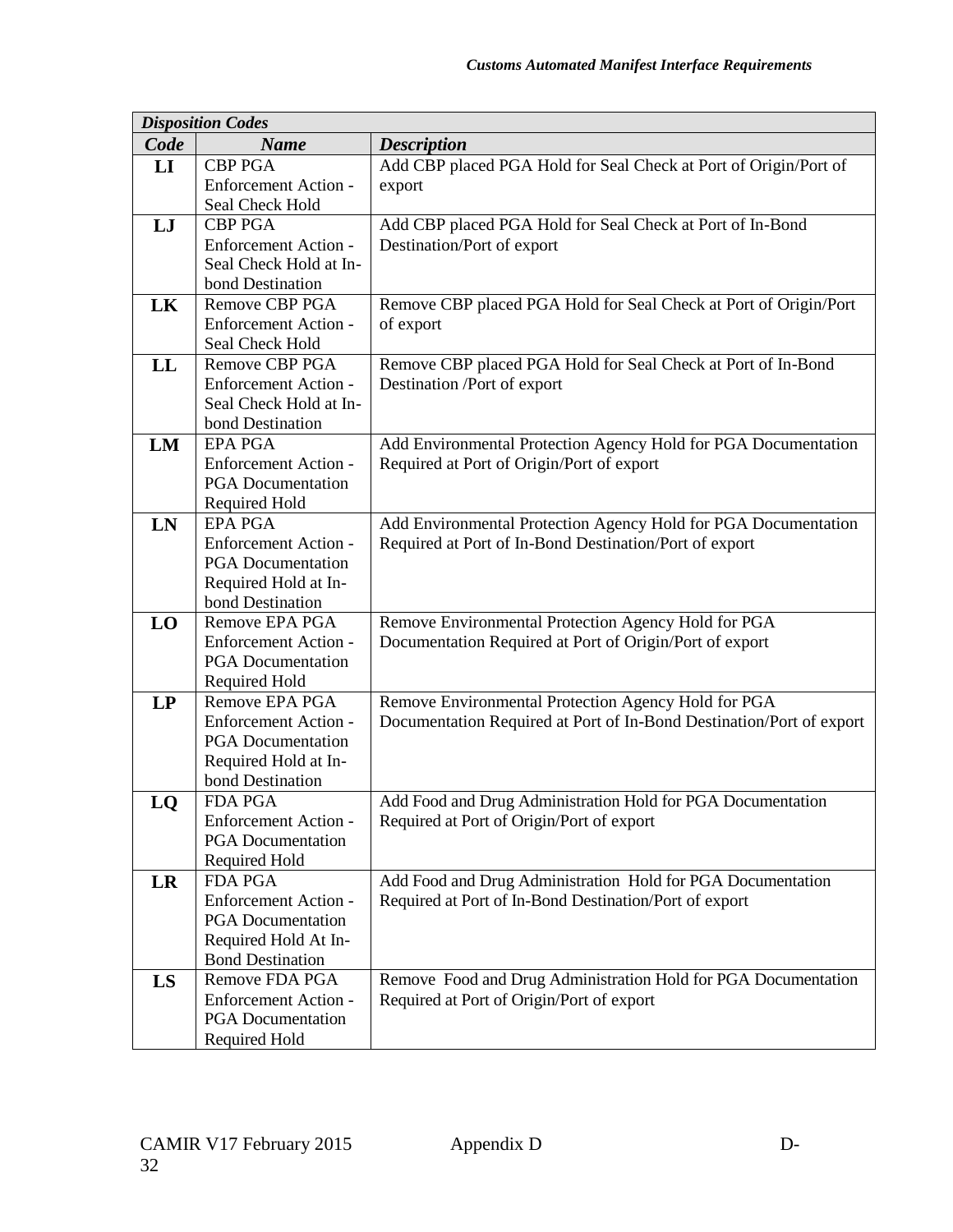|                | <b>Disposition Codes</b>                  |                                                                                                       |
|----------------|-------------------------------------------|-------------------------------------------------------------------------------------------------------|
| Code           | <b>Name</b>                               | <b>Description</b>                                                                                    |
| <b>LT</b>      | Remove FDA PGA                            | Remove Food and Drug Administration Hold for PGA Documentation                                        |
|                | Enforcement Action -                      | Required at Port of In-Bond Destination/Port of export                                                |
|                | <b>PGA</b> Documentation                  |                                                                                                       |
|                | Required Hold At In-                      |                                                                                                       |
|                | <b>Bond Destination</b>                   |                                                                                                       |
| LU             | <b>FSIS PGA</b>                           | Add Food Safety Inspection Service Hold for PGA Documentation                                         |
|                | <b>Enforcement Action -</b>               | Required at Port of Origin/Port of export                                                             |
|                | <b>PGA</b> Documentation                  |                                                                                                       |
|                | Required Hold                             |                                                                                                       |
| LV             | <b>FSIS PGA</b>                           | Add Food Safety Inspection Service Administration Hold for PGA                                        |
|                | Enforcement Action -                      | Documentation Required at Port of In-Bond Destination/Port of export                                  |
|                | <b>PGA</b> Documentation                  |                                                                                                       |
|                | Required Hold At In-                      |                                                                                                       |
|                | <b>Bond Destination</b>                   |                                                                                                       |
| LX             | Remove FSIS PGA                           | Remove Food Safety Inspection Service Hold for PGA Documentation                                      |
|                | Enforcement Action -                      | Required at Port of Origin/Port of export                                                             |
|                | <b>PGA</b> Documentation                  |                                                                                                       |
|                | Required Hold                             |                                                                                                       |
| LY             | <b>Remove FSIS PGA</b>                    | Remove Food Safety Inspection Service Hold for PGA Documentation                                      |
|                | Enforcement Action -                      | Required at Port of In-Bond Destination/Port of export                                                |
|                | <b>PGA</b> Documentation                  |                                                                                                       |
|                | Required Hold At In-                      |                                                                                                       |
|                | <b>Bond Destination</b><br><b>FWS PGA</b> |                                                                                                       |
| LZ             | <b>Enforcement Action -</b>               | Add Fish and Wildlife Service Hold for PGA Documentation Required<br>at Port of Origin/Port of export |
|                | <b>PGA</b> Documentation                  |                                                                                                       |
|                | Required Hold                             |                                                                                                       |
| M <sub>0</sub> | <b>FWS PGA</b>                            | Add Fish and Wildlife Hold for PGA Documentation Required at Port                                     |
|                | Enforcement Action -                      | of In-Bond Destination/Port of export                                                                 |
|                | <b>PGA</b> Documentation                  |                                                                                                       |
|                | Required Hold                             |                                                                                                       |
|                | at In-bond Destination                    |                                                                                                       |
| $M1$           | <b>Remove FWS PGA</b>                     | Remove Fish and Wildlife Service Hold for PGA Documentation at                                        |
|                | Enforcement Action -                      | Port of Origin/Port of export                                                                         |
|                | <b>PGA</b> Documentation                  |                                                                                                       |
|                | Required Hold                             |                                                                                                       |
| M2             | <b>Remove FWS PGA</b>                     | Remove Fish and Wildlife Service Hold for PGA Documentation                                           |
|                | <b>Enforcement Action -</b>               | Required at Port of In-Bond Destination/Port of export                                                |
|                | <b>PGA</b> Documentation                  |                                                                                                       |
|                | Required Hold at In-                      |                                                                                                       |
|                | bond Destination                          |                                                                                                       |
| M3             | <b>NHTSA PGA</b>                          | Add National Highway Transportation Safety Administration Hold for                                    |
|                | Enforcement Action -                      | PGA Documentation Required at Port of Origin/Port of export                                           |
|                | <b>PGA</b> Documentation                  |                                                                                                       |
|                | Required Hold                             |                                                                                                       |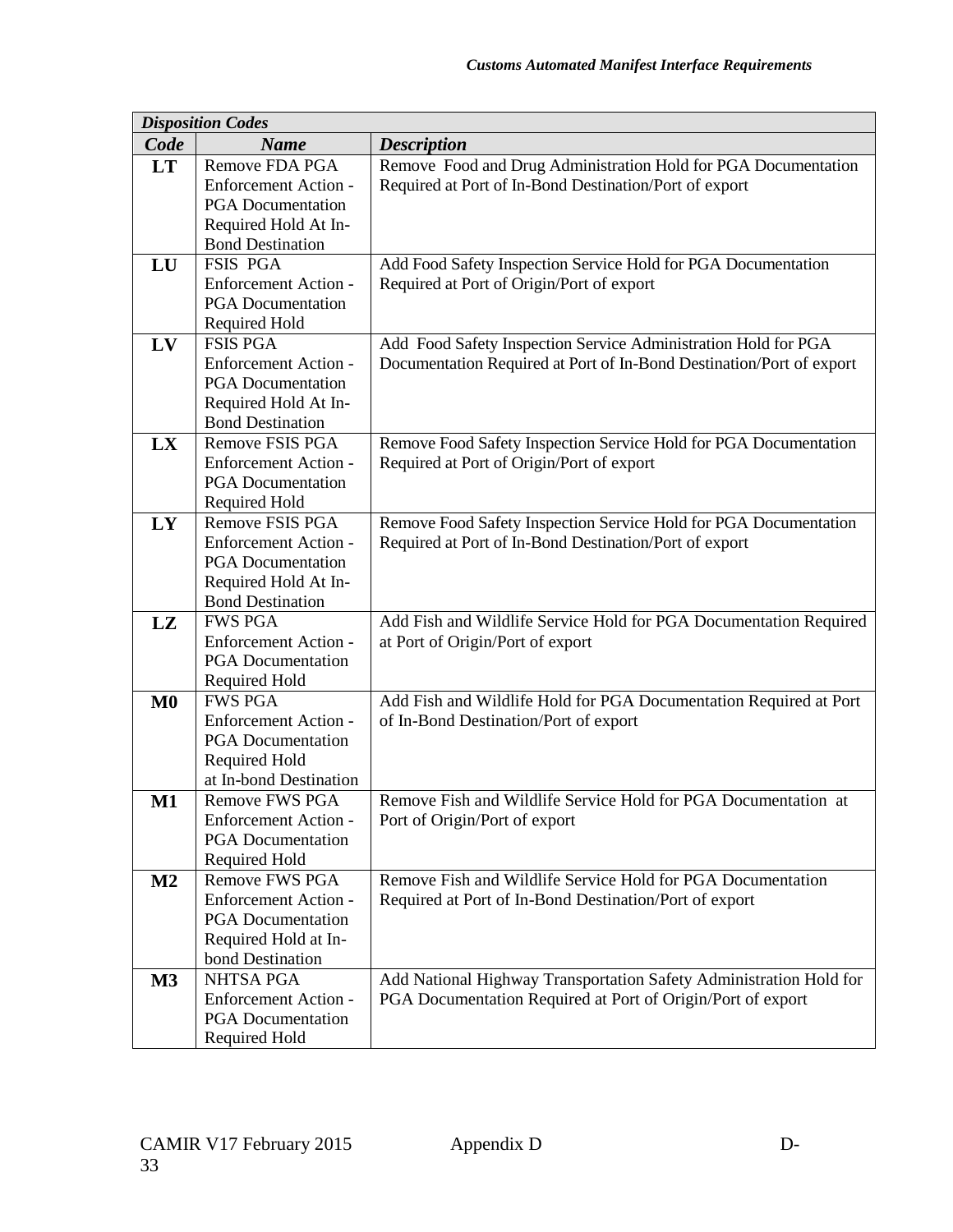|                        | <b>Disposition Codes</b>    |                                                                      |
|------------------------|-----------------------------|----------------------------------------------------------------------|
| Code                   | <b>Name</b>                 | <b>Description</b>                                                   |
| $\mathbf{M}4$          | <b>NHTSA PGA</b>            | Add National Highway Transportation Safety Administration Hold for   |
|                        | Enforcement Action -        | PGA Documentation Required at Port of In-Bond Destination/Port of    |
|                        | <b>PGA</b> Documentation    | export                                                               |
|                        | Required Hold at In-        |                                                                      |
|                        | bond Destination            |                                                                      |
| M <sub>5</sub>         | <b>Remove NHTSA PGA</b>     | Remove National Highway Transportation Safety Administration Hold    |
|                        | Enforcement Action -        | for PGA Documentation Required at Port of Origin/Port of export      |
|                        | <b>PGA</b> Documentation    |                                                                      |
|                        | Required Hold               |                                                                      |
| M6                     | Remove NHTSA PGA            | Remove National Highway Transportation Safety Administration Hold    |
|                        | <b>Enforcement Action -</b> | for PGA Documentation Required at Port of In-Bond Destination/Port   |
|                        | <b>PGA</b> Documentation    | of export                                                            |
|                        | Required Hold at In-        |                                                                      |
|                        | bond Destination            |                                                                      |
| $\mathbf{M}$           | OFAC PGA                    | Add Office of Foreign Assets Control Hold for PGA Documentation      |
|                        | <b>Enforcement Action -</b> | Required at Port of Origin/Port of export                            |
|                        | <b>PGA</b> Documentation    |                                                                      |
|                        | Required Hold               |                                                                      |
| $\overline{\text{M8}}$ | <b>OFAC PGA</b>             | Add Office of Foreign Assets Control Hold for PGA Documentation      |
|                        | Enforcement Action -        | Required at Port of In-Bond Destination/Port of export               |
|                        | <b>PGA</b> Documentation    |                                                                      |
|                        | Required Hold at In-        |                                                                      |
|                        | bond Destination            |                                                                      |
| M <sub>9</sub>         | Remove OFAC PGA             | Remove Office of Foreign Assets Control Hold for PGA                 |
|                        | <b>Enforcement Action -</b> | Documentation Required at Port of Origin/Port of export              |
|                        | <b>PGA</b> Documentation    |                                                                      |
|                        | Required Hold               |                                                                      |
| <b>MA</b>              | Remove OFAC PGA             | Remove Office of Foreign Assets Control Hold for PGA                 |
|                        | Enforcement Action -        | Documentation Required at Port of In-Bond Destination/Port of export |
|                        | <b>PGA</b> Documentation    |                                                                      |
|                        | Required Hold at In-        |                                                                      |
|                        | bond Destination            |                                                                      |
| <b>MB</b>              | TTB PGA                     | Add Alcohol and Tobacco Tax and Trade Bureau Hold for PGA            |
|                        | <b>Enforcement Action -</b> | Documentation Required at Port of Origin/Port of export              |
|                        | <b>PGA</b> Documentation    |                                                                      |
|                        | Required Hold               |                                                                      |
| <b>MC</b>              | TTB PGA                     | Add Alcohol and Tobacco Tax and Trade Bureau Hold for PGA            |
|                        | <b>Enforcement Action -</b> | Documentation Required at Port of In-Bond Destination/Port of export |
|                        | <b>PGA</b> Documentation    |                                                                      |
|                        | Required Hold at In-        |                                                                      |
|                        | bond Destination            |                                                                      |
| <b>MD</b>              | Remove TTB PGA              | Remove Alcohol and Tobacco Tax and Trade Bureau Hold for PGA         |
|                        | Enforcement Action -        | Documentation Required at Port of Origin/Port of export              |
|                        | <b>PGA</b> Documentation    |                                                                      |
|                        | Required Hold               |                                                                      |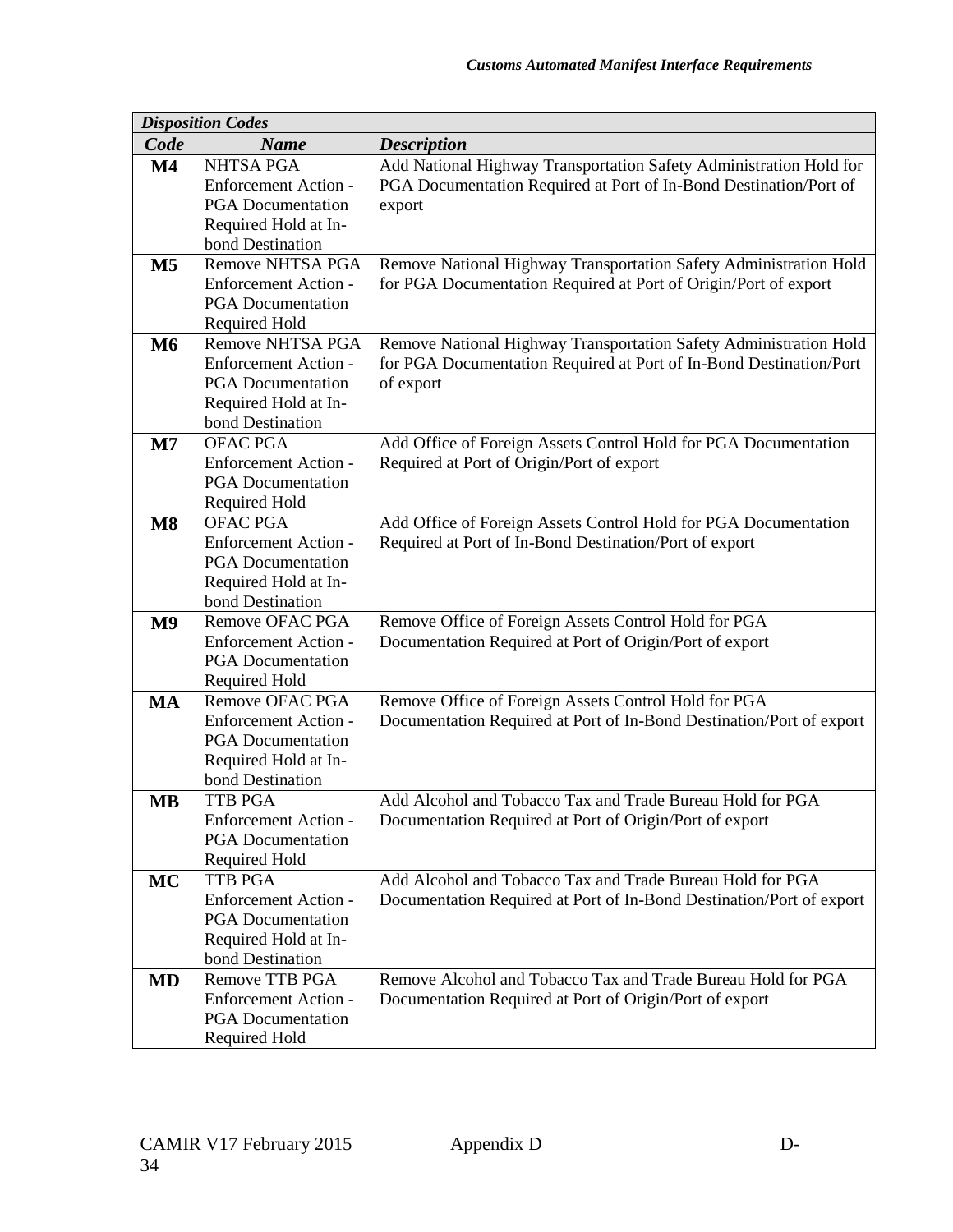|           | <b>Disposition Codes</b>            |                                                                      |
|-----------|-------------------------------------|----------------------------------------------------------------------|
| Code      | <b>Name</b>                         | <b>Description</b>                                                   |
| ME        | Remove TTB PGA                      | Remove Alcohol and Tobacco Tax and Trade Bureau Hold for PGA         |
|           | Enforcement Action -                | Documentation Required at Port of In-Bond Destination/Port of export |
|           | <b>PGA</b> Documentation            |                                                                      |
|           | Required Hold at In-                |                                                                      |
|           | bond Destination                    |                                                                      |
| <b>MF</b> | <b>USCG PGA</b>                     | Add U.S. Coast Guard Hold for PGA Documentation Required at Port     |
|           | Enforcement Action -                | of Origin/Port of export                                             |
|           | <b>PGA</b> Documentation            |                                                                      |
|           | Required Hold                       |                                                                      |
| <b>MG</b> | <b>USCG PGA</b>                     | Add U.S. Coast Guard Hold for PGA Documentation Required at Port     |
|           | <b>Enforcement Action -</b>         | of In-Bond Destination/Port of export                                |
|           | <b>PGA</b> Documentation            |                                                                      |
|           | Required Hold at In-                |                                                                      |
|           | bond Destination                    |                                                                      |
| <b>MH</b> | Remove USCG PGA                     | Remove U.S. Coast Guard Hold for PGA Documentation Required at       |
|           | Enforcement Action -                | Port of Origin/Port of export                                        |
|           | <b>PGA</b> Documentation            |                                                                      |
|           | Required Hold                       |                                                                      |
| MI        | Remove USCG PGA                     | Remove U.S. Coast Guard Hold for PGA Documentation Required at       |
|           | <b>Enforcement Action -</b>         | Port of In-Bond Destination/Port of export                           |
|           | <b>PGA</b> Documentation            |                                                                      |
|           | Required Hold at In-                |                                                                      |
|           | bond Destination                    |                                                                      |
| <b>MJ</b> | <b>CDC PGA</b>                      | Add Center for Disease Control and Prevention Hold for PGA           |
|           | Enforcement Action -                | Documentation Required at Port of Origin/Port of export              |
|           | <b>PGA</b> Documentation            |                                                                      |
|           | Required Hold                       |                                                                      |
| <b>MK</b> | <b>CDC PGA</b>                      | Add Center for Disease Control and Prevention Hold for PGA           |
|           | <b>Enforcement Action -</b>         | Documentation Required at Port of In-Bond Destination/Port of export |
|           | <b>PGA</b> Documentation            |                                                                      |
|           | Required Hold at In-                |                                                                      |
|           | bond Destination                    |                                                                      |
| ML        | Remove CDC PGA                      | Remove Center for Disease Control and Prevention Hold for PGA        |
|           | <b>Enforcement Action -</b>         | Documentation Required at Port of Origin/Port of export              |
|           | <b>PGA</b> Documentation            |                                                                      |
|           | Required Hold<br>Remove CDC PGA     | Remove Center for Disease Control and Prevention Hold for PGA        |
| <b>MM</b> | <b>Enforcement Action -</b>         |                                                                      |
|           |                                     | Documentation Required at Port of In-Bond Destination /Port of       |
|           | <b>PGA</b> Documentation            | export                                                               |
|           | Required Hold at In-                |                                                                      |
|           | bond Destination<br><b>CPSC PGA</b> |                                                                      |
| <b>MN</b> |                                     | Add Consumer Products Safety Commission Hold for PGA                 |
|           | Enforcement Action -                | Documentation Required at Port of Origin/Port of export              |
|           | <b>PGA</b> Documentation            |                                                                      |
|           | Required Hold                       |                                                                      |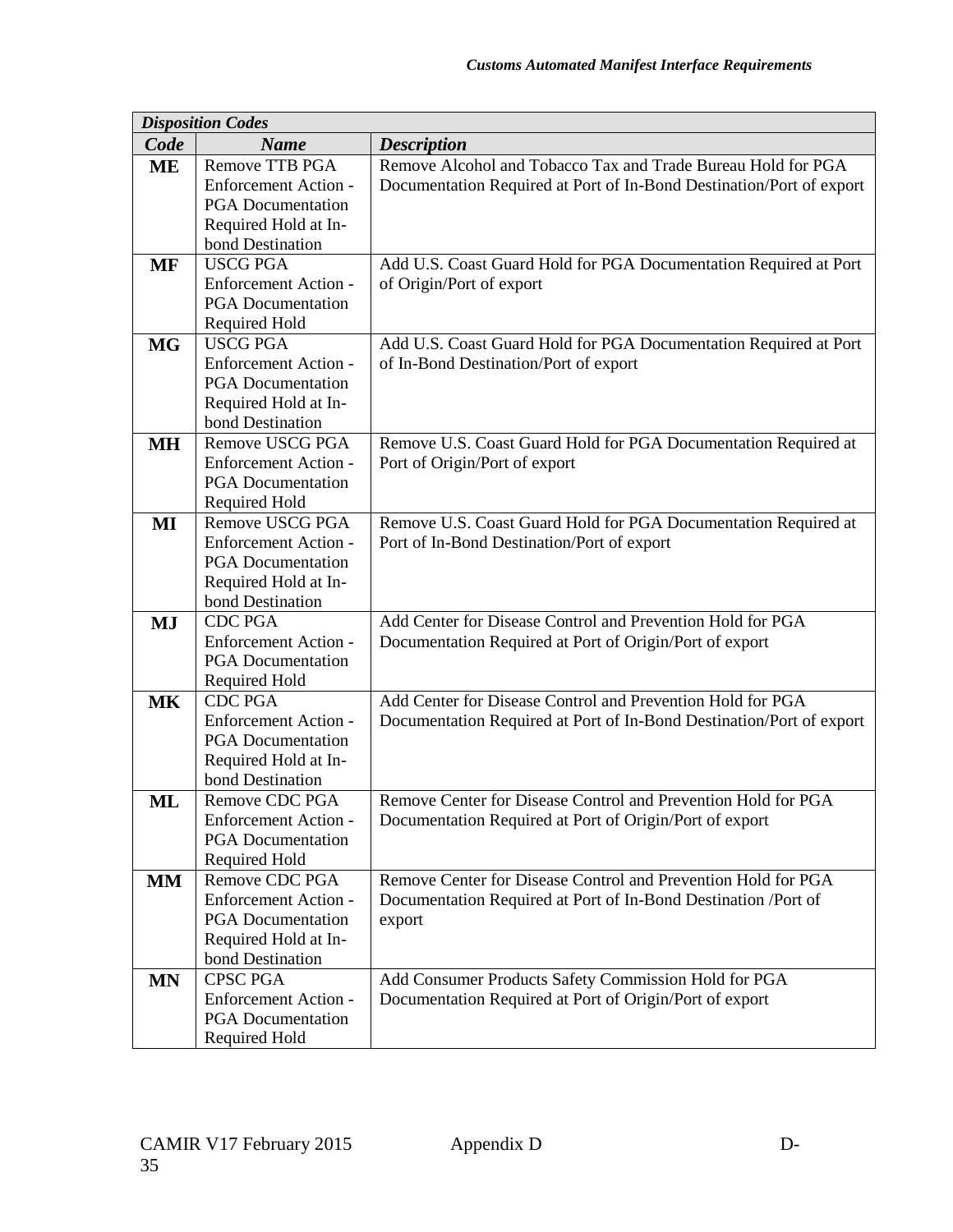|           | <b>Disposition Codes</b>    |                                                                      |
|-----------|-----------------------------|----------------------------------------------------------------------|
| Code      | <b>Name</b>                 | <b>Description</b>                                                   |
| <b>MO</b> | <b>CPSC PGA</b>             | Add Consumer Products Safety Commission Hold for PGA                 |
|           | Enforcement Action -        | Documentation Required at Port of In-Bond Destination/Port of export |
|           | <b>PGA</b> Documentation    |                                                                      |
|           | Required Hold at In-        |                                                                      |
|           | bond Destination            |                                                                      |
| <b>MP</b> | Remove CPSC PGA             | Remove Consumer Products Safety Commission Hold for PGA              |
|           | Enforcement Action -        | Documentation Required at Port of Origin/Port of export              |
|           | <b>PGA</b> Documentation    |                                                                      |
|           | Required Hold               |                                                                      |
| <b>MQ</b> | Remove CPSC PGA             | Remove Consumer Products Safety Commission Hold for PGA              |
|           | Enforcement Action -        | Documentation Required at Port of In-Bond Destination /Port of       |
|           | <b>PGA</b> Documentation    | export                                                               |
|           | Required Hold at In-        |                                                                      |
|           | bond Destination            |                                                                      |
| <b>MR</b> | <b>DEA PGA</b>              | Add Drug Enforcement Administration Hold for PGA Documentation       |
|           | <b>Enforcement Action -</b> | Required at Port of Origin/Port of export                            |
|           | <b>PGA</b> Documentation    |                                                                      |
|           | Required Hold               |                                                                      |
| <b>MS</b> | <b>DEA PGA</b>              | Add Drug Enforcement Administration Hold for PGA Documentation       |
|           | <b>Enforcement Action -</b> | Required at Port of In-Bond Destination/Port of export               |
|           | <b>PGA</b> Documentation    |                                                                      |
|           | Required Hold at In-        |                                                                      |
|           | bond Destination            |                                                                      |
| <b>MT</b> | Remove DEA PGA              | Remove Drug Enforcement Administration Hold for PGA                  |
|           | <b>Enforcement Action -</b> | Documentation Required at Port of Origin/Port of export              |
|           | <b>PGA</b> Documentation    |                                                                      |
|           | Required Hold               |                                                                      |
| MU        | Remove DEA PGA              | Remove Drug Enforcement Administration Hold for PGA                  |
|           | <b>Enforcement Action -</b> | Documentation Required at Port of In-Bond Destination /Port of       |
|           | <b>PGA</b> Documentation    | export                                                               |
|           | Required Hold at In-        |                                                                      |
|           | bond Destination            |                                                                      |
| <b>MV</b> | <b>CBP PGA</b>              | Add CBP placed PGA Hold for PGA Documentation Required at Port       |
|           | <b>Enforcement Action -</b> | of Origin/Port of export                                             |
|           | <b>PGA</b> Documentation    |                                                                      |
|           | Required Hold               |                                                                      |
| MX        | <b>CBP PGA</b>              | Add CBP placed PGA Hold for PGA Documentation Required at Port       |
|           | Enforcement Action -        | of In-Bond Destination/Port of export                                |
|           | <b>PGA</b> Documentation    |                                                                      |
|           | Required Hold at In-        |                                                                      |
|           | bond Destination            |                                                                      |
| <b>MY</b> | Remove CBP PGA              | Remove CBP placed PGA Hold for PGA Documentation Required at         |
|           | Enforcement Action -        | Port of Origin/Port of export                                        |
|           | <b>PGA</b> Documentation    |                                                                      |
|           | Required Hold               |                                                                      |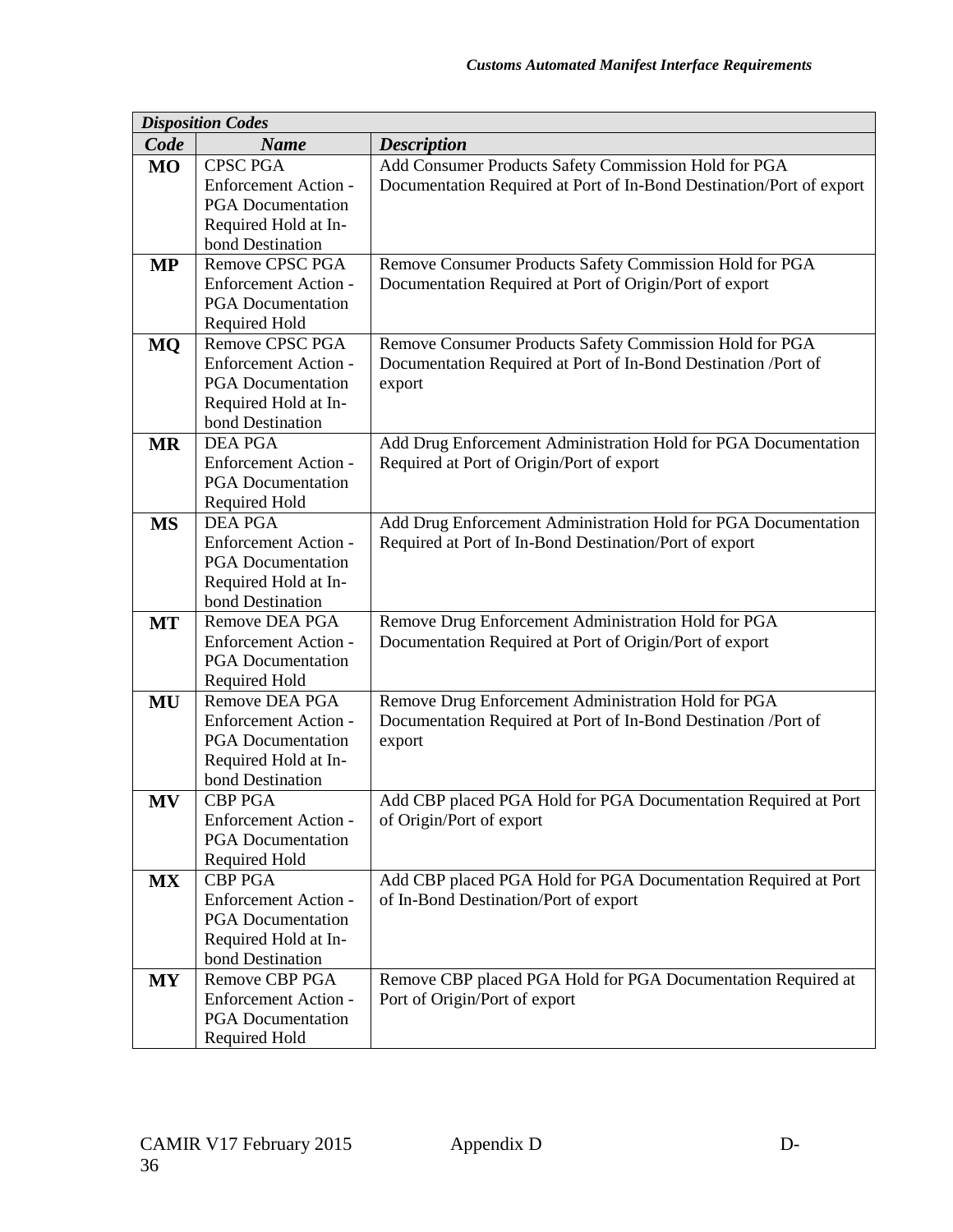|                         | <b>Disposition Codes</b>                    |                                                                             |
|-------------------------|---------------------------------------------|-----------------------------------------------------------------------------|
| Code                    | <b>Name</b>                                 | <b>Description</b>                                                          |
| $\mathbf{M} \mathbf{Z}$ | <b>Remove CBP PGA</b>                       | Remove CBP placed PGA Hold for PGA Documentation Required at                |
|                         | Enforcement Action -                        | Port of In-Bond Destination /Port of export                                 |
|                         | <b>PGA</b> Documentation                    |                                                                             |
|                         | Required Hold at In-                        |                                                                             |
|                         | bond Destination                            |                                                                             |
| N1                      | <b>APHIS Fumigation</b>                     | Add Animal Plant Health Inspection Services Fumigation Hold at Port         |
|                         | Hold                                        | of Origin/Port of export                                                    |
| N2                      | <b>APHIS Fumigation</b>                     | Add Animal Plant Health Inspection Services Fumigation Hold at Port         |
|                         | Hold at In-bond                             | of In-Bond Destination/Port of export                                       |
|                         | Destination                                 |                                                                             |
| N3                      | <b>Remove APHIS</b>                         | Remove Animal Plant Health Inspection Services Fumigation Hold at           |
|                         | <b>Fumigation Hold</b>                      | Port of Origin/Port of export                                               |
| N <sub>4</sub>          | <b>Remove APHIS</b>                         | Remove Animal Plant Health Inspection Services Fumigation Hold at           |
|                         | Fumigation Hold at                          | Port of In-Bond Destination/Port of export                                  |
|                         | <b>In-bond Destination</b>                  |                                                                             |
| N <sub>5</sub>          |                                             | Generated in ANSI X12 350 set and CAMIR R06 n response to                   |
|                         | <b>Invalid ITN Number</b>                   | submitting an invalid ITN Number in an export manifest                      |
| N <sub>6</sub>          |                                             | Generated in ANSI X12 350 set and CAMIR R06 n response to                   |
|                         | <b>Invalid ITN Count</b>                    | submitting an invalid ITN count in an export manifest.                      |
| N7                      |                                             | Generated in ANSI X12 350 set and CAMIR R06 n response to                   |
|                         | <b>Missing ITN Number</b>                   | submitting no ITN Number in an export manifest                              |
| <b>N8</b>               |                                             | Generated in ANSI X12 350 set and CAMIR R06 n response to                   |
|                         | <b>Export ITN Number</b>                    | submitting an exported ITN Number in an export manifest                     |
| <b>AAD</b>              | <b>Actual Arrival of</b>                    | Generated in ANSI X12 350 Set V901 Element and in CAMIR R06                 |
|                         | Conveyance at First                         | record in Response to a Conveyance Arrival Message                          |
|                         | Port                                        |                                                                             |
| <b>CAE</b>              | Actual departure of                         | Generated in ANSI X12 350 Set V901 Element and in CAMIR R06                 |
|                         | conveyance from last                        | record in Response to a Conveyance Departure Message                        |
|                         | $US$ port $-$                               |                                                                             |
|                         | Departure/export                            | Generated in ANSI X12 350 Set V901 Element and in CAMIR R06                 |
| <b>CCE</b>              | Cancel departure of<br>Conveyance from last |                                                                             |
|                         | <b>US Port</b>                              | record in Response to a Conveyance Departure Cancellation Message           |
| COC                     | Cancel arrival of                           | Generated in ANSI X12 350 Set V901 Element and in CAMIR R06                 |
|                         | Conveyance at First                         | record in Response to a Conveyance Arrival Cancellation Message             |
|                         | Port                                        |                                                                             |
| <b>FCA</b>              | Carrier does not                            | Used for CBP Truck Release for FMCSA notifications to the carriers.         |
|                         | possess valid U.S.                          | Pre-arrival of the truck at the first U.S. port: The information            |
|                         | operating authority                         | contained in the information systems of FMCSA indicates that the            |
|                         |                                             | carrier does not possess valid operating authority. Arrival at the first    |
|                         |                                             | U.S. port: If this carrier operates in the United States it will be subject |
|                         |                                             | to enforcement action because the carrier does not possess valid            |
|                         |                                             | operating authority. Generated in 350 Set V901 Element                      |
| <b>FCC</b>              | <b>Safety Score Indicates</b>               | Used for CBP Truck Release for Used for CBP Truck Release for               |
|                         | Inspection is                               | FMCSA notifications to the carriers. Pre-arrival of the truck at the        |
|                         | Warranted                                   | first U.S. port: Safety score indicates Inspection is warranted             |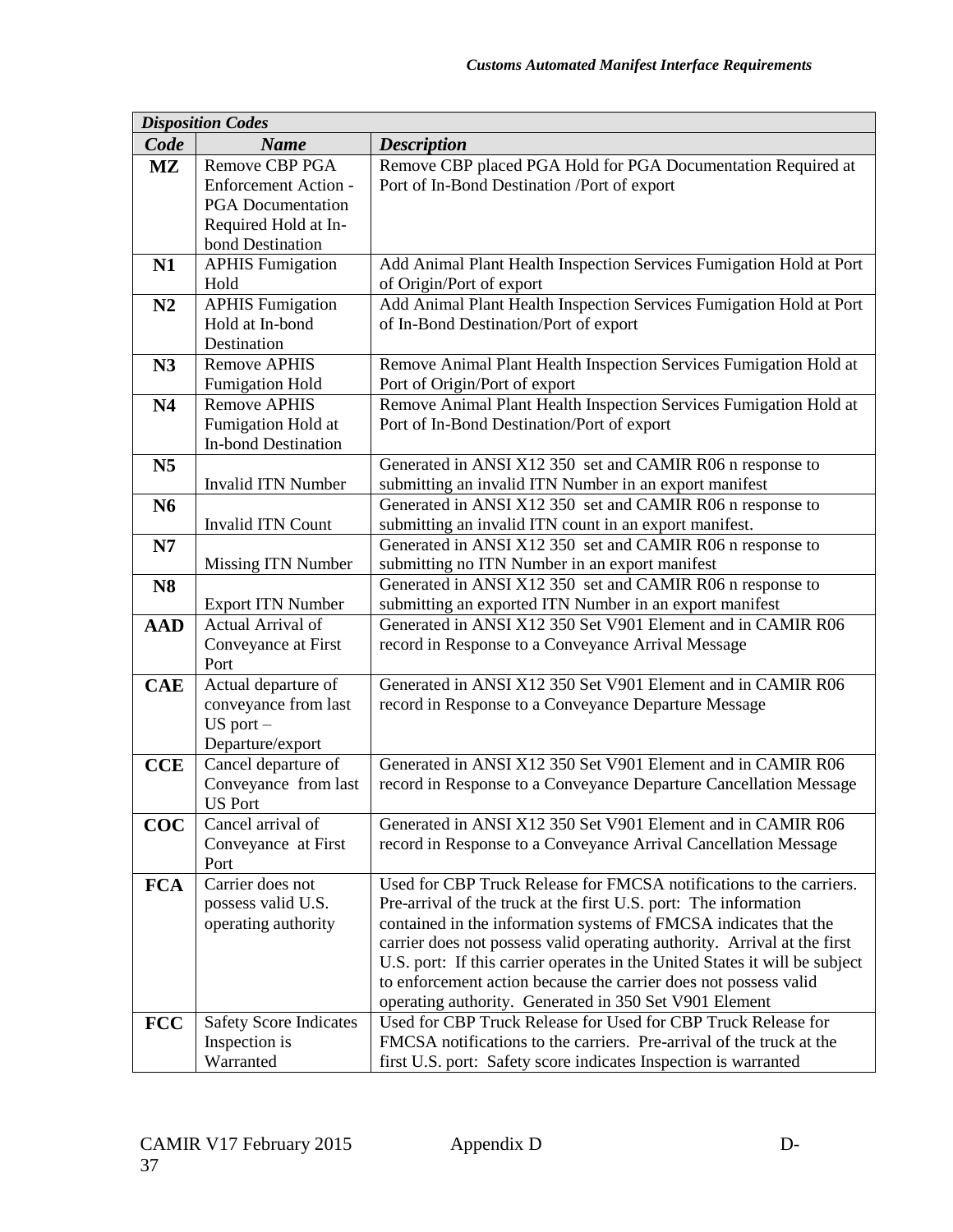|            | <b>Disposition Codes</b> |                                                                                                                                              |
|------------|--------------------------|----------------------------------------------------------------------------------------------------------------------------------------------|
| Code       | <b>Name</b>              | <b>Description</b>                                                                                                                           |
| <b>FCD</b> | Carrier Check not        | Used for CBP Truck Release for FMCSA notifications to the carriers                                                                           |
|            | performed, data not      | prior to the arrival of the truck at the first U.S. port: Carrier Check not                                                                  |
|            | available at this time   | performed; data not available at this time. Generated in 350 Set V901                                                                        |
|            |                          | Element                                                                                                                                      |
| <b>FCI</b> | Carrier's current        | Used for CBP Truck Release for FMCSA notifications to the carriers.                                                                          |
|            | insurance does not       | Pre-arrival of the truck at the first U.S. port: The information                                                                             |
|            | meet the minimum         | contained in the information systems of FMCSA indicates that this                                                                            |
|            | level or better          | carrier's current insurance level does not meet the minimum                                                                                  |
|            |                          | requirements. Arrival at the first U.S. port: If this carrier operates in                                                                    |
|            |                          | the United States it will be subject to enforcement action because the                                                                       |
|            |                          | carrier's current insurance level does not meet the minimum                                                                                  |
|            |                          | requirements. Generated in 350 Set V901 Element                                                                                              |
| <b>FCS</b> | Carrier Data not found   | Used for Truck Release for FMCSA notifications to the carriers prior                                                                         |
|            | in FMCSA system          | to arrival of the truck at the first U.S. port. The information contained                                                                    |
|            |                          | in the information systems of FMCSA Indicates that this carrier is not                                                                       |
|            |                          | registered with FMCSA. If this carrier operates in the United States it                                                                      |
|            |                          | will be subject to enforcement action because the carrier is not<br>registered with the FMCSA. Generated in 350 Set V901 Element             |
| <b>FDD</b> | Driver check not         | Used for CBP Truck Release for FMCSA notifications to the carriers                                                                           |
|            | performed. Data          | prior to arrival of the truck at the first U.S. port. Driver check not                                                                       |
|            | unavailable at this      | performed data not available at this time. Generated in 350 Set V901                                                                         |
|            | time.                    | Element                                                                                                                                      |
| <b>FDH</b> | Driver does not have     | Used for Truck Release for FMCSA notifications to the carriers. Pre-                                                                         |
|            | proper CDL               | arrival of the truck at the first U.S. port: The information contained in                                                                    |
|            | endorsements for         | the information systems of FMCSA, or Mexico indicates that this                                                                              |
|            | HAZMAT cargo             | driver does not have a valid CDL with the proper HM endorsement or                                                                           |
|            |                          | equivalent Mexican CDL with proper HM class of license. Canadian                                                                             |
|            |                          | drivers must present HM training certificate on demand. If this carrier                                                                      |
|            |                          | operates in the United States the driver and the carrier will be subject                                                                     |
|            |                          | to enforcement action because the driver does not have a CDL with the                                                                        |
|            |                          | proper HM class of license. Canadian drivers must present HM                                                                                 |
|            |                          | training Certificate on demand. Generated in 350 Set V901 Element                                                                            |
| <b>FDL</b> | Driver does not have     | Used for CBP Truck Release for FMCSA notifications to the carriers.                                                                          |
|            | valid, current CDL or    | Pre-arrival of the truck at the first U.S. port: The information                                                                             |
|            | equivalent (MX, CA)      | contained in the information systems of FMCSA, Mexico, or Canada                                                                             |
|            |                          | indicates that this driver does not have a valid/current CDL or                                                                              |
|            |                          | equivalent (Mexico/Canada). Arrival at the first U.S. port: If this                                                                          |
|            |                          | carrier operates in the United States the driver and the carrier will be<br>subject to enforcement action because the driver does not have a |
|            |                          | valid/current CDL or equivalent (Mexico/Canada). Generated in 350                                                                            |
|            |                          | set V901 element.                                                                                                                            |
| <b>FED</b> | Trailer check not        | Used for CBP Truck Release for Used for CBP truck release for                                                                                |
|            | performed; data not      | FMCSA notifications to the carriers prior to arrival of the truck at the                                                                     |
|            | available at this time.  | first U.S. port. Trailer check not performed; data not available at this                                                                     |
|            |                          | time. Generated in 350 set V901 element.                                                                                                     |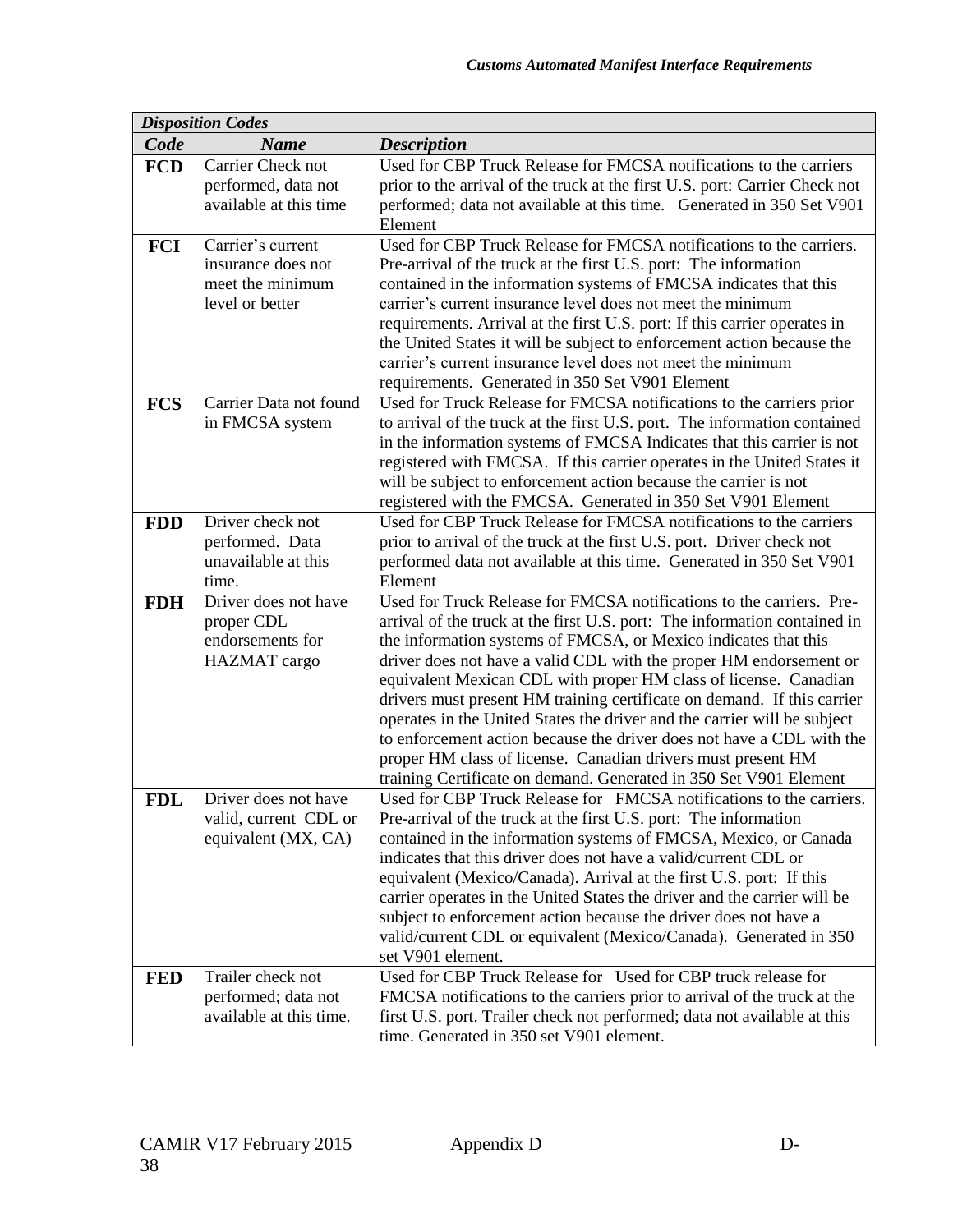|            | <b>Disposition Codes</b>  |                                                                                                                                     |  |  |  |  |
|------------|---------------------------|-------------------------------------------------------------------------------------------------------------------------------------|--|--|--|--|
| Code       | <b>Name</b>               | <b>Description</b>                                                                                                                  |  |  |  |  |
| <b>FVC</b> | No current CVSA           | Used for CBP Truck Release for FMCSA notifications to the carriers                                                                  |  |  |  |  |
|            | decal on file. Please     | prior to arrival of the truck at the first U.S. port. Pre-arrival of the                                                            |  |  |  |  |
|            | check visually.           | truck at the first U.S. port: No current safety inspection decal on file                                                            |  |  |  |  |
|            |                           | for one or more commercial motor vehicles (Mexican long-haul                                                                        |  |  |  |  |
|            |                           | carriers only). If this carrier operates in the United States beyond                                                                |  |  |  |  |
|            |                           | commercial zones with these vehicles it will be subject to enforcement                                                              |  |  |  |  |
|            |                           | action because one or more of the vehicles do not have current safety                                                               |  |  |  |  |
|            |                           | inspection decal. Generated in 350 set V901 element.                                                                                |  |  |  |  |
| <b>FVD</b> | Tractor check not         | Used for CBP Truck Release for FMCSA notifications to the carriers                                                                  |  |  |  |  |
|            | performed; data not       | prior to arrival of the truck at the first U.S. port. Trailer check not                                                             |  |  |  |  |
|            | available at this time.   | performed data not available at this time. Generated in 350 set V901                                                                |  |  |  |  |
|            |                           | element.                                                                                                                            |  |  |  |  |
| <b>HCR</b> | Crew/Passengers Held      | Used for CBP Truck Release when crew members or passengers are                                                                      |  |  |  |  |
|            |                           | detained at border. Generated in 350 set V901 element.                                                                              |  |  |  |  |
| <b>HEQ</b> | <b>Equipment Held</b>     | Used for CBP Truck Release when equipment is detained at border.                                                                    |  |  |  |  |
|            |                           | Generated in 350 set V901 element.                                                                                                  |  |  |  |  |
| <b>HMI</b> | <b>Hold Conveyance</b>    | Used for CBP Truck/Rail Release when conveyance is detained at                                                                      |  |  |  |  |
|            |                           | border. Generated in 350 set V901 element.                                                                                          |  |  |  |  |
| <b>HRE</b> | Release from              | Used for CBP Rail Release when a hold/miscellaneous is removed.                                                                     |  |  |  |  |
|            | Hold/Miscellaneous        | Generated in 350 set V901 element.                                                                                                  |  |  |  |  |
| <b>HTR</b> | Trip Held                 | Used for CBP Truck Release in lieu of HCR, HEQ, HMI and Cargo                                                                       |  |  |  |  |
|            |                           | Held when all components are held. Generated in 350 set V901                                                                        |  |  |  |  |
|            |                           | element.                                                                                                                            |  |  |  |  |
| <b>LCK</b> | <b>Consist Lock</b>       | Used for CBP Rail Release after a train has crossed the border.                                                                     |  |  |  |  |
|            |                           | Carrier or authorized agent can't amend the consist without CBP                                                                     |  |  |  |  |
|            |                           | approval and the lock is removed. Generated in 350 set V901                                                                         |  |  |  |  |
|            |                           | Element.                                                                                                                            |  |  |  |  |
| <b>OCA</b> | <b>Overdue Conveyance</b> | Used for CBP Truck/Rail/Ocean Release when conveyance has not                                                                       |  |  |  |  |
|            | Arrival                   | arrived at first U.S. port within twp (2) days of consisting. Generated                                                             |  |  |  |  |
|            |                           | in 350 set V901 element, and in CAMIR R06 record.                                                                                   |  |  |  |  |
| <b>OCE</b> | <b>Overdue Conveyance</b> | Used for CBP Truck/Rail/Ocean Release when conveyance has not                                                                       |  |  |  |  |
|            | Departure                 | arrived at first U.S. port within twp (2) days of consisting. Generated                                                             |  |  |  |  |
|            |                           | in 350 set V901 element, and in CAMIR R06 record.                                                                                   |  |  |  |  |
| <b>RCR</b> | Crew/Passengers           | Used for CBP truck Release when crew/passengers are completely                                                                      |  |  |  |  |
|            | Released                  | released at the border without detention or when detention has been                                                                 |  |  |  |  |
|            |                           | completed. Generated in 350 set V901 element.                                                                                       |  |  |  |  |
| <b>REQ</b> | <b>Equipment Released</b> | Used for CBP truck Release when equipment is completely released at                                                                 |  |  |  |  |
|            |                           | the border without detention or when detention has been completed.                                                                  |  |  |  |  |
|            |                           | Generated in 350 set V901 element                                                                                                   |  |  |  |  |
| <b>RTR</b> | Release Trip              | Used for CBP truck Release in lieu of RCR, RCO, or RCO when the                                                                     |  |  |  |  |
|            |                           | entire trip is released at the border without detention or when detention<br>has been completed. Generated in 350 set V901 element. |  |  |  |  |
|            |                           |                                                                                                                                     |  |  |  |  |
| <b>SEI</b> | Seized Equipment          | Used for CBP Rail Release when equipment is seized at the border for<br>violations. Generated in 350 set V901 element.              |  |  |  |  |
|            | Seized Equipment          | Used for CBP Rail Release when previously seized equipment is                                                                       |  |  |  |  |
| <b>SER</b> | removed                   | completely released at the border. Generated in 350 set V901 element.                                                               |  |  |  |  |
|            |                           |                                                                                                                                     |  |  |  |  |